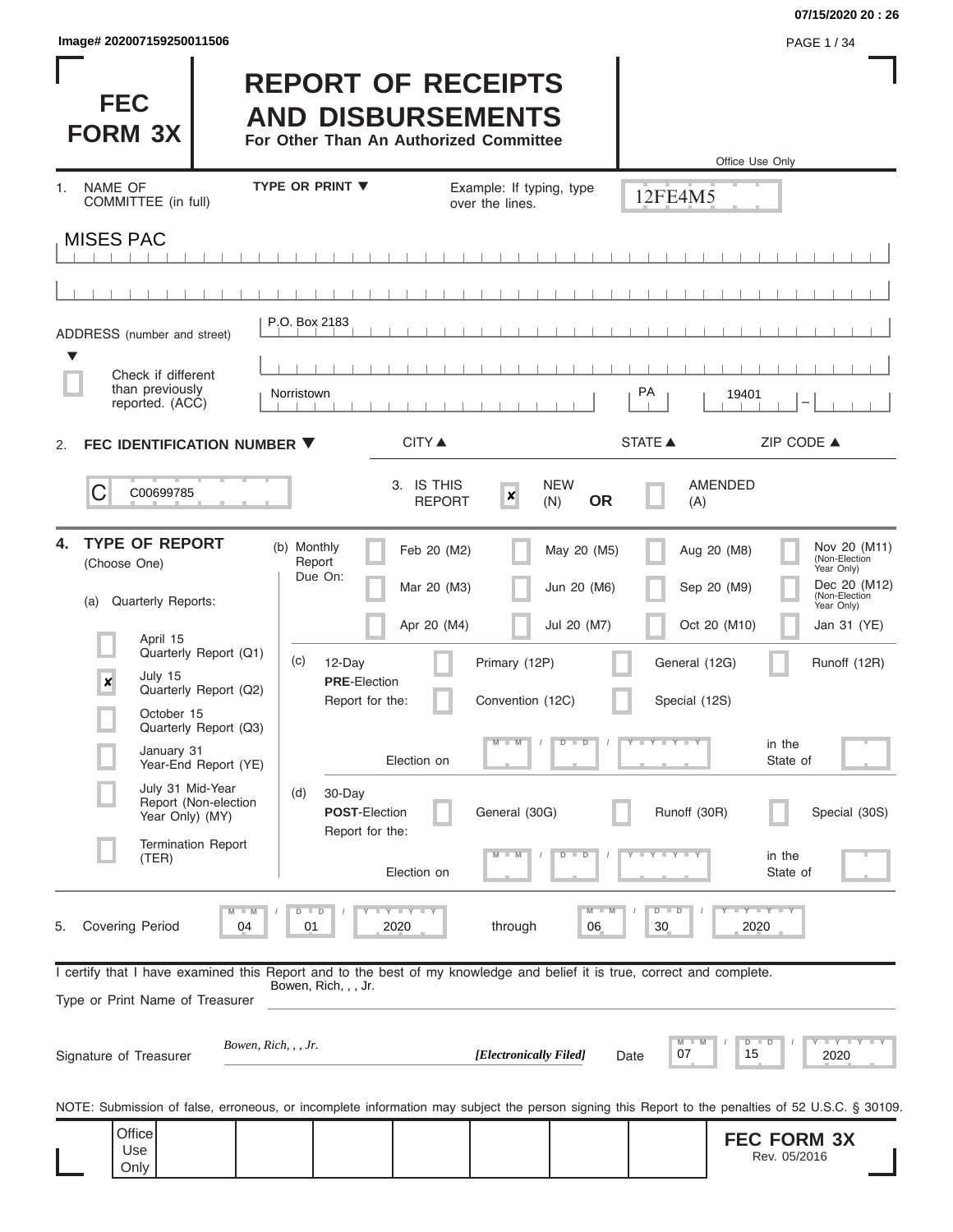|    | Image# 202007159250011507                                                                             |                                                      |                                                 |
|----|-------------------------------------------------------------------------------------------------------|------------------------------------------------------|-------------------------------------------------|
|    | FEC Form 3X (Rev. 05/2016)                                                                            | <b>SUMMARY PAGE</b><br>OF RECEIPTS AND DISBURSEMENTS | Page 2                                          |
|    | Write or Type Committee Name                                                                          |                                                      |                                                 |
|    | <b>MISES PAC</b>                                                                                      |                                                      |                                                 |
|    | M<br>Report Covering the Period:<br>From:                                                             | Y LY L<br>$D$ $D$<br>M<br>04<br>01<br>2020           | D<br>D<br>30<br>2020<br>06<br>To:               |
|    |                                                                                                       | <b>COLUMN A</b><br><b>This Period</b>                | <b>COLUMN B</b><br><b>Calendar Year-to-Date</b> |
| 6. | Cash on Hand<br>(a)<br>$-Y - Y - IY$<br>January 1,<br>2020                                            |                                                      | 6001.05                                         |
|    | Cash on Hand at<br>(b)<br>Beginning of Reporting Period                                               | 6629.09                                              |                                                 |
|    | Total Receipts (from Line 19)<br>(c)                                                                  | 16122.16                                             | 33912.87                                        |
|    | Subtotal (add Lines 6(b) and<br>(d)<br>6(c) for Column A and Lines<br>$6(a)$ and $6(c)$ for Column B) | 22751.25                                             | 39913.92                                        |
| 7. | Total Disbursements (from Line 31)                                                                    | 12031.60                                             | 29194.27                                        |
| 8. | Cash on Hand at Close of<br><b>Reporting Period</b><br>(subtract Line $7$ from Line $6(d)$ )          | 10719.65                                             | 10719.65                                        |
| 9. | Debts and Obligations Owed TO<br>the Committee (Itemize all on<br>Schedule C and/or Schedule D)       | 0.00                                                 |                                                 |
|    | 10. Debts and Obligations Owed BY<br>the Committee (Itemize all on<br>Schedule C and/or Schedule D)   | T.<br>0.00                                           |                                                 |

This committee has qualified as a multicandidate committee. (see FEC FORM 1M)

#### **For further information contact:**

Federal Election Commission 999 E Street, NW Washington, DC 20463

Toll Free 800-424-9530 Local 202-694-1100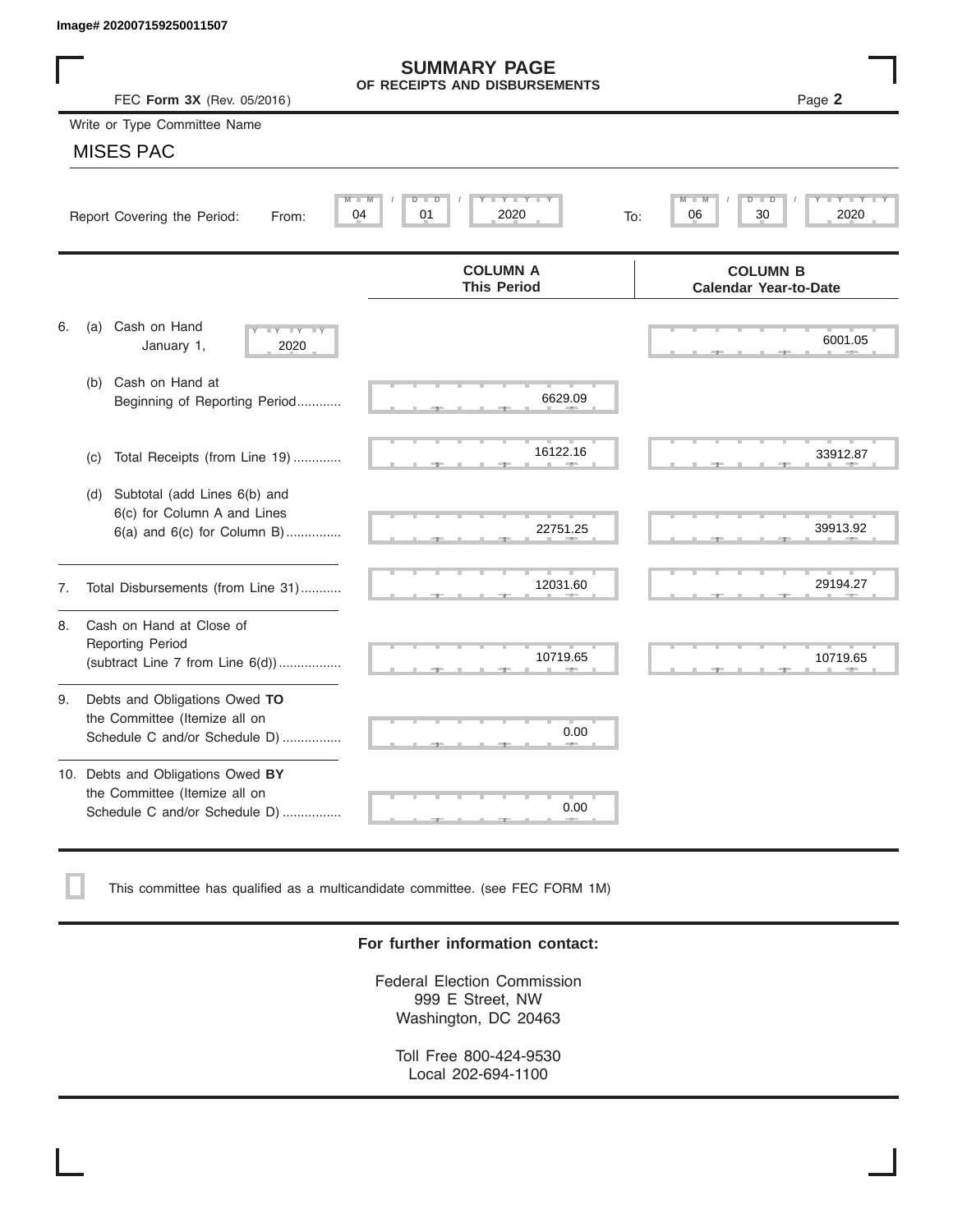# **DETAILED SUMMARY PAGE**

## MISES PAC

|                                                                   | <b>DETAILED SUMMARY PAGE</b>                                                                                  |                                                             |
|-------------------------------------------------------------------|---------------------------------------------------------------------------------------------------------------|-------------------------------------------------------------|
| FEC Form 3X (Rev. 05/2016)                                        | of Receipts                                                                                                   | Page 3                                                      |
| Write or Type Committee Name                                      |                                                                                                               |                                                             |
| <b>MISES PAC</b>                                                  |                                                                                                               |                                                             |
|                                                                   |                                                                                                               |                                                             |
| $M$ $M$<br>04<br>Report Covering the Period:<br>From:             | $\mathbf{I}$ $\mathbf{Y}$ $\mathbf{I}$ $\mathbf{Y}$ $\mathbf{I}$ $\mathbf{Y}$<br>$D$ $D$<br>01<br>2020<br>To: | $I - Y - I - Y - I - Y$<br>M<br>$D$ $D$<br>06<br>30<br>2020 |
| I. Receipts                                                       | <b>COLUMN A</b><br><b>Total This Period</b>                                                                   | <b>COLUMN B</b><br><b>Calendar Year-to-Date</b>             |
| 11. Contributions (other than loans) From:                        |                                                                                                               |                                                             |
| Individuals/Persons Other<br>(a)                                  |                                                                                                               |                                                             |
| <b>Than Political Committees</b>                                  | 3639.64                                                                                                       | 8761.25                                                     |
| Itemized (use Schedule A)<br>(i)                                  |                                                                                                               |                                                             |
|                                                                   | 9981.96                                                                                                       | 22651.06                                                    |
| (iii) TOTAL (add                                                  |                                                                                                               |                                                             |
| Lines $11(a)(i)$ and $(ii)$                                       | 13621.60                                                                                                      | 31412.31                                                    |
|                                                                   |                                                                                                               |                                                             |
| Political Party Committees<br>(b)                                 | 0.00                                                                                                          | 0.00                                                        |
| <b>Other Political Committees</b><br>(C)                          |                                                                                                               |                                                             |
|                                                                   | 0.00                                                                                                          | 0.00                                                        |
| Total Contributions (add Lines<br>(d)                             |                                                                                                               |                                                             |
| $11(a)(iii)$ , (b), and (c)) (Carry                               |                                                                                                               |                                                             |
|                                                                   | 13621.60                                                                                                      | 31412.31                                                    |
| 12. Transfers From Affiliated/Other                               |                                                                                                               |                                                             |
|                                                                   | 0.00                                                                                                          | 0.00                                                        |
|                                                                   | 0.00                                                                                                          | 0.00                                                        |
|                                                                   |                                                                                                               |                                                             |
|                                                                   | 0.00                                                                                                          | 0.00                                                        |
| 14. Loan Repayments Received                                      |                                                                                                               |                                                             |
| 15. Offsets To Operating Expenditures<br>(Refunds, Rebates, etc.) |                                                                                                               |                                                             |
| (Carry Totals to Line 37, page 5)                                 | 2500.56                                                                                                       | 2500.56                                                     |
| 16. Refunds of Contributions Made                                 |                                                                                                               |                                                             |
| to Federal Candidates and Other                                   |                                                                                                               |                                                             |
| Political Committees                                              | 0.00                                                                                                          | 0.00                                                        |
| 17. Other Federal Receipts                                        |                                                                                                               |                                                             |
| (Dividends, Interest, etc.)                                       | 0.00                                                                                                          | 0.00                                                        |
| 18. Transfers from Non-Federal and Levin Funds                    |                                                                                                               |                                                             |
| (a) Non-Federal Account                                           |                                                                                                               |                                                             |
|                                                                   | 0.00                                                                                                          | 0.00                                                        |
|                                                                   |                                                                                                               |                                                             |
| (b) Levin Funds (from Schedule H5)                                | 0.00                                                                                                          | 0.00                                                        |
|                                                                   |                                                                                                               |                                                             |
| (c) Total Transfers (add $18(a)$ and $18(b)$ )                    | 0.00                                                                                                          | 0.00                                                        |
| 19. Total Receipts (add Lines 11(d),                              |                                                                                                               |                                                             |
| 12, 13, 14, 15, 16, 17, and 18(c)                                 | 16122.16                                                                                                      | 33912.87                                                    |
|                                                                   |                                                                                                               |                                                             |
| 20. Total Federal Receipts                                        |                                                                                                               |                                                             |
| (subtract Line 18(c) from Line 19) ▶                              | 16122.16                                                                                                      | 33912.87                                                    |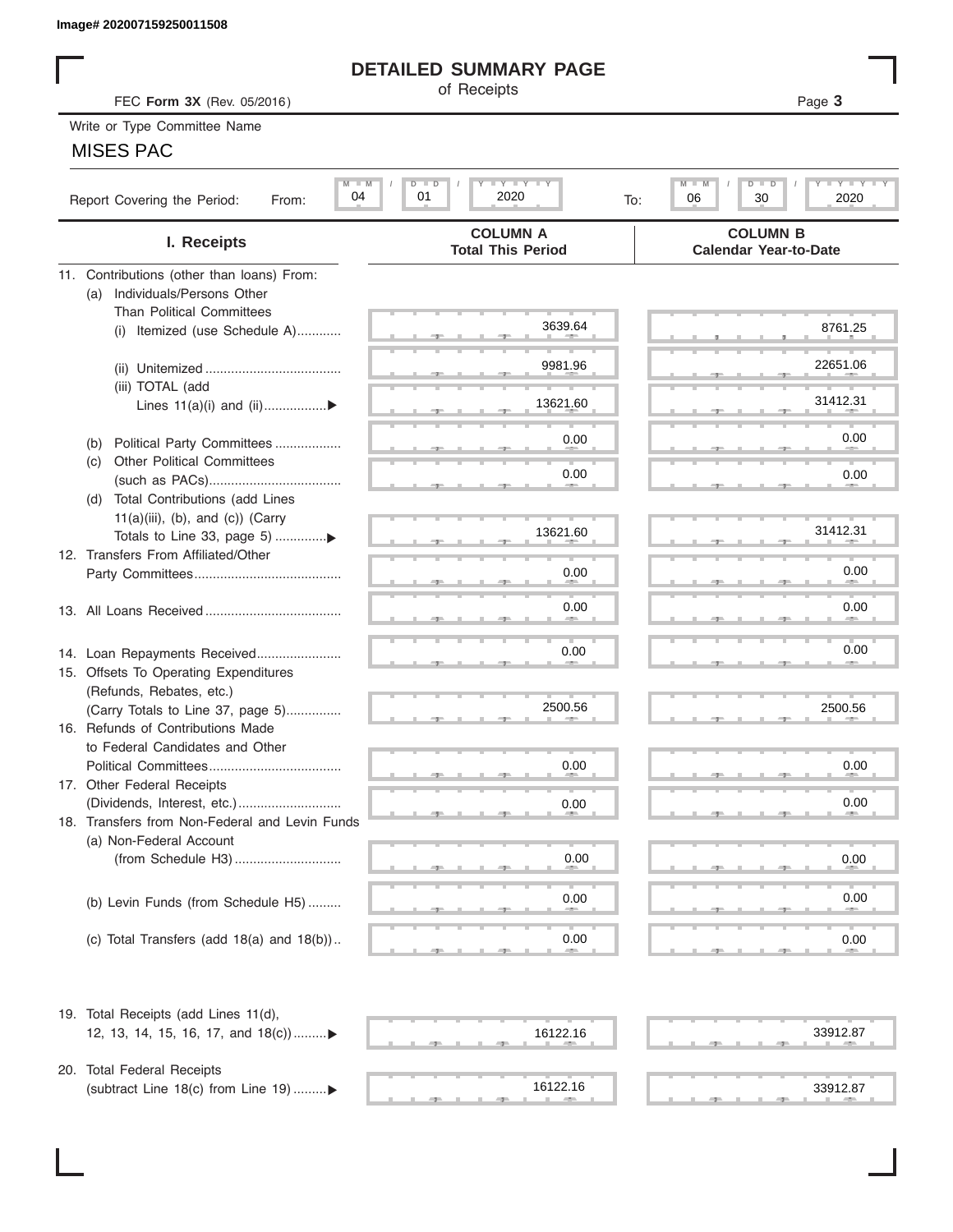# **DETAILED SUMMARY PAGE**

of Disbursements

| FEC Form 3X (Rev. 05/2016)                                                                                             |                                             | Page 4                                          |
|------------------------------------------------------------------------------------------------------------------------|---------------------------------------------|-------------------------------------------------|
| <b>II. Disbursements</b>                                                                                               | <b>COLUMN A</b><br><b>Total This Period</b> | <b>COLUMN B</b><br><b>Calendar Year-to-Date</b> |
| 21. Operating Expenditures:<br>(a) Allocated Federal/Non-Federal<br>Activity (from Schedule H4)                        |                                             |                                                 |
| Federal Share<br>(i)                                                                                                   | 0.00                                        | 0.00                                            |
| Non-Federal Share<br>(ii)                                                                                              | 0.00                                        | 0.00                                            |
| Other Federal Operating<br>(b)                                                                                         | 10731.60                                    | 26644.27                                        |
| (c) Total Operating Expenditures<br>(add 21(a)(i), (a)(ii), and (b))                                                   | 10731.60                                    | 26644.27                                        |
| 22. Transfers to Affiliated/Other Party                                                                                | 0.00                                        | 0.00                                            |
| 23. Contributions to<br>Federal Candidates/Committees<br>and Other Political Committees                                | 1300.00                                     | <b>Allen</b><br>1300.00                         |
| 24. Independent Expenditures                                                                                           |                                             |                                                 |
| 25. Coordinated Party Expenditures<br>$(52 \text{ U.S.C. }$ § 30116(d))                                                | 0.00                                        | 0.00                                            |
|                                                                                                                        | 0.00<br><b>SERVICE</b>                      | 0.00                                            |
| 26. Loan Repayments Made                                                                                               | 0.00                                        | 0.00                                            |
| 28. Refunds of Contributions To:                                                                                       | 0.00                                        | 0.00                                            |
| (a) Individuals/Persons Other<br>Than Political Committees                                                             | 0.00                                        | 0.00                                            |
| Political Party Committees<br>(b)<br><b>Other Political Committees</b>                                                 | 0.00                                        | 0.00                                            |
| (C)                                                                                                                    | 0.00                                        | 0.00                                            |
| <b>Total Contribution Refunds</b><br>(d)<br>(add Lines 28(a), (b), and (c))                                            | 0.00                                        | 0.00                                            |
| 29. Other Disbursements (Including                                                                                     | 0.00                                        | 1250.00                                         |
| 30. Federal Election Activity (52 U.S.C. § 30101(20))<br>(a) Allocated Federal Election Activity<br>(from Schedule H6) |                                             |                                                 |
| (i) Federal Share                                                                                                      | 0.00                                        | 0.00                                            |
| Federal Election Activity Paid<br>(b)                                                                                  | 0.00                                        | 0.00                                            |
| Entirely With Federal Funds                                                                                            | 0.00                                        | 0.00                                            |
| Total Federal Election Activity (add<br>(C)<br>Lines $30(a)(i)$ , $30(a)(ii)$ and $30(b))$                             | 0.00                                        | 0.00                                            |
| 31. Total Disbursements (add Lines 21(c), 22,                                                                          |                                             |                                                 |
| 23, 24, 25, 26, 27, 28(d), 29 and 30(c))                                                                               | 12031.60                                    | 29194.27                                        |
| 32. Total Federal Disbursements<br>(subtract Line 21(a)(ii) and Line 30(a)(ii)                                         |                                             |                                                 |
|                                                                                                                        | 12031.60                                    | 29194.27                                        |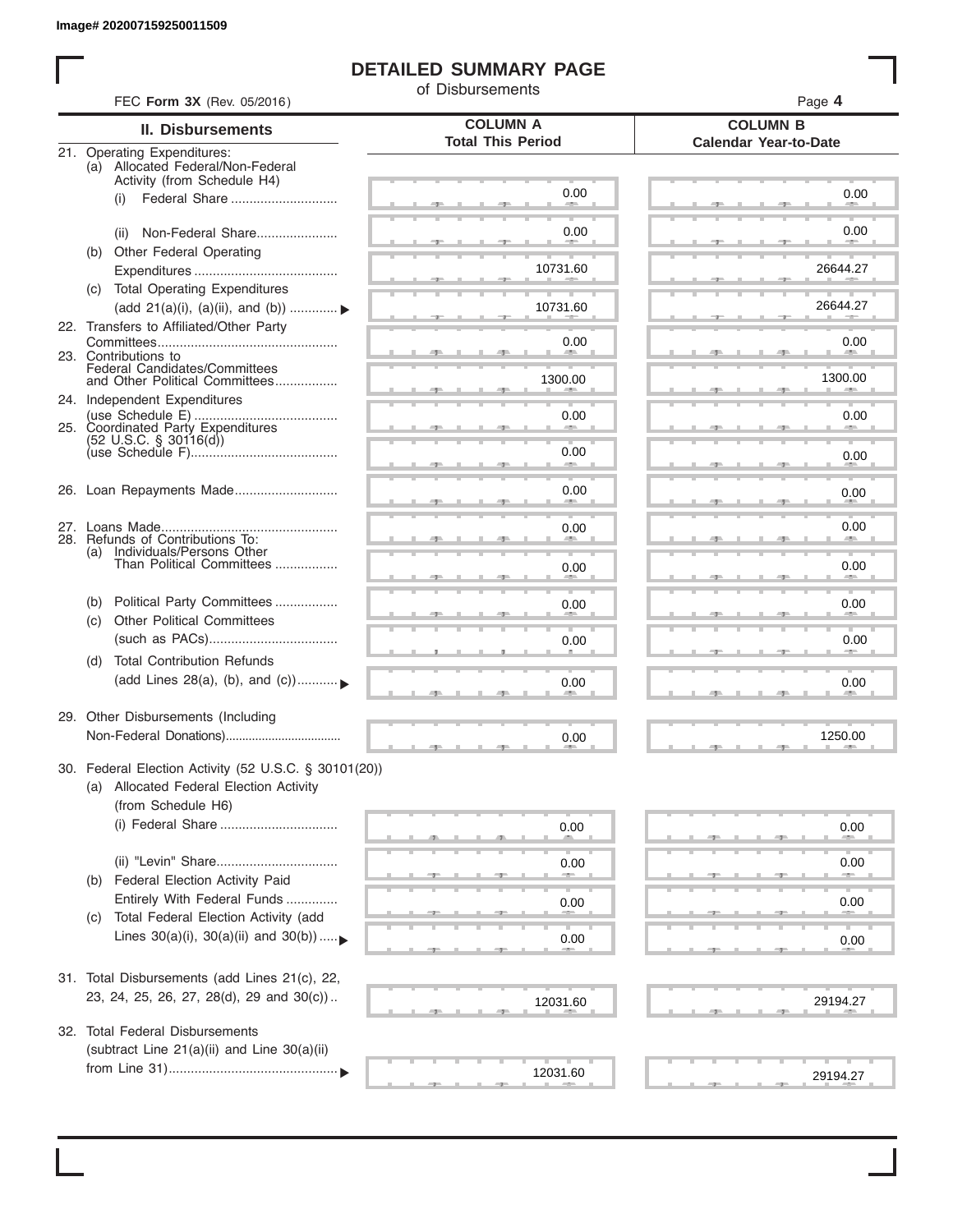ı

## **DETAILED SUMMARY PAGE**

of Disbursements

| FEC Form 3X (Rev. 05/2016)                                                     | OI DISDUISEIHEHIS                           | Page 5                                          |
|--------------------------------------------------------------------------------|---------------------------------------------|-------------------------------------------------|
| III. Net Contributions/<br><b>Operating Expenditures</b>                       | <b>COLUMN A</b><br><b>Total This Period</b> | <b>COLUMN B</b><br><b>Calendar Year-to-Date</b> |
| 33. Total Contributions (other than loans)                                     | 13621.60                                    | 31412.31                                        |
| 34. Total Contribution Refunds                                                 | 0.00                                        | 0.00                                            |
| 35. Net Contributions (other than loans)<br>(subtract Line 34 from Line 33)    | 13621.60                                    | 31412.31                                        |
| 36. Total Federal Operating Expenditures<br>(add Line 21(a)(i) and Line 21(b)) | 10731.60                                    | 26644.27                                        |
| 37. Offsets to Operating Expenditures                                          | 2500.56                                     | 2500.56                                         |
| 38. Net Operating Expenditures                                                 | 8231.04                                     | 24143.71                                        |
|                                                                                |                                             |                                                 |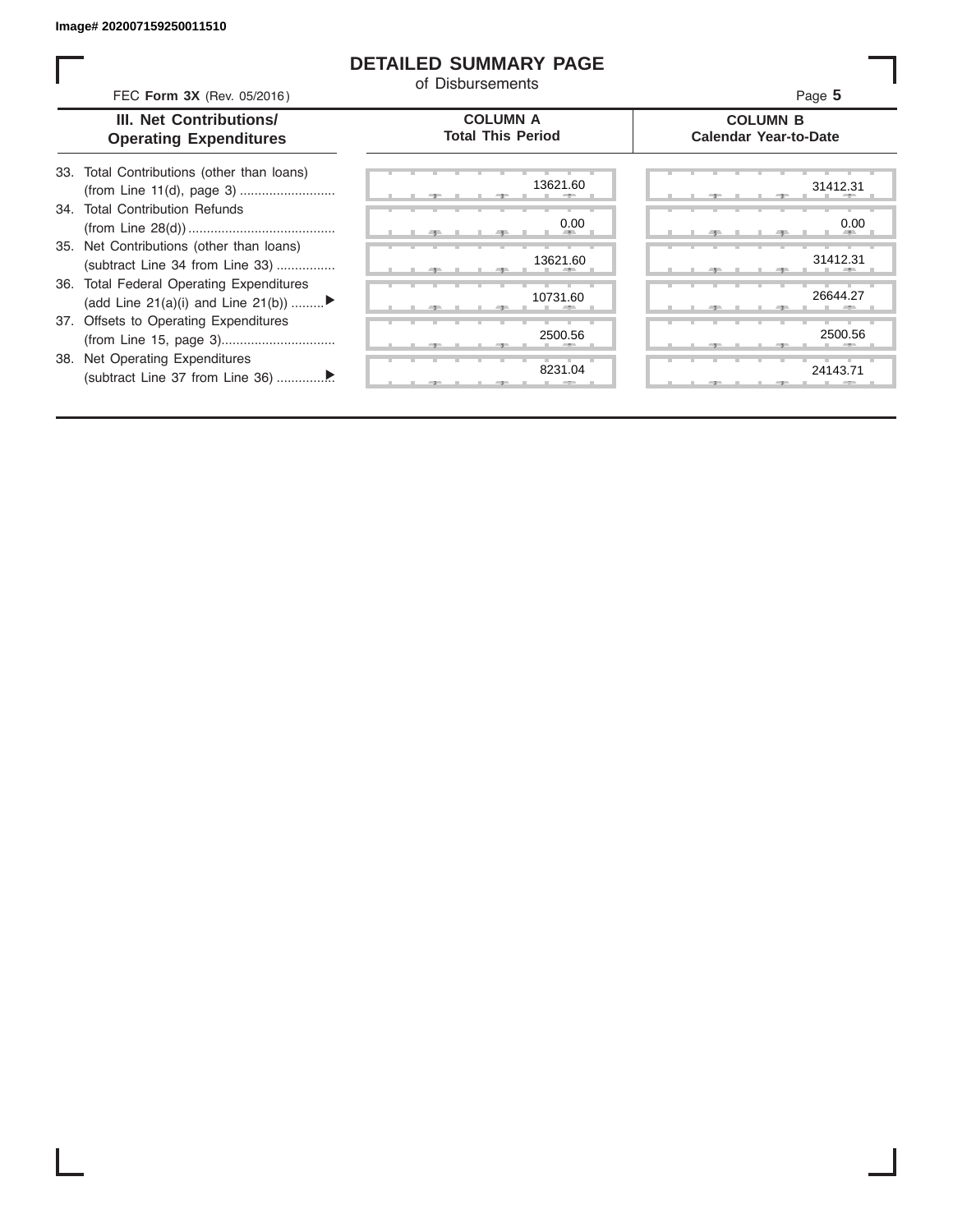| <b>SCHEDULE A (FEC Form 3X)</b> |  |
|---------------------------------|--|
| <b>ITEMIZED RECEIPTS</b>        |  |

Use separate schedule(s)<br>for each category of the

FOR LINE NUMBER:<br>(check only one)

PAGE 6 OF 34

|                                                                                                                                            |              | $0.0011$ $0.00001$ $0.0000$<br>Detailed Summary Page |           | $x \mid$ 11a                       |           | 11 <sub>b</sub> |                                                       | 11 <sub>c</sub> | 12                                   |    |  |  |  |  |  |
|--------------------------------------------------------------------------------------------------------------------------------------------|--------------|------------------------------------------------------|-----------|------------------------------------|-----------|-----------------|-------------------------------------------------------|-----------------|--------------------------------------|----|--|--|--|--|--|
| Any information copied from such Reports and Statements may not be sold or used by any person for the purpose of soliciting contributions  |              |                                                      |           | 13                                 |           | 14              |                                                       | 15              | 16                                   | 17 |  |  |  |  |  |
| or for commercial purposes, other than using the name and address of any political committee to solicit contributions from such committee. |              |                                                      |           |                                    |           |                 |                                                       |                 |                                      |    |  |  |  |  |  |
| NAME OF COMMITTEE (In Full)                                                                                                                |              |                                                      |           |                                    |           |                 |                                                       |                 |                                      |    |  |  |  |  |  |
| <b>MISES PAC</b>                                                                                                                           |              |                                                      |           |                                    |           |                 |                                                       |                 |                                      |    |  |  |  |  |  |
| Full Name of Individual (Last, First, Middle Initial) or Full Organization Name<br>Allison, Harvey, , ,<br>А.                              |              |                                                      |           | Date of Receipt                    |           |                 |                                                       |                 |                                      |    |  |  |  |  |  |
| Mailing Address 1521 2nd avenue unit 3100                                                                                                  |              |                                                      |           |                                    |           |                 | $M - M$<br>$Y - Y - Y$<br>$D$ $D$<br>04<br>2020<br>01 |                 |                                      |    |  |  |  |  |  |
| City<br><b>State</b><br><b>WA</b><br>Seattle                                                                                               |              | Zip Code<br>98101                                    |           |                                    |           |                 |                                                       |                 | Transaction ID: A91A41F7E48FC4B02B79 |    |  |  |  |  |  |
|                                                                                                                                            |              |                                                      |           |                                    |           |                 |                                                       |                 | Amount of Each Receipt this Period   |    |  |  |  |  |  |
| FEC ID number of contributing<br>federal political committee.                                                                              | С            |                                                      |           |                                    |           |                 |                                                       |                 | 400.00<br><b>ARTICLE</b>             |    |  |  |  |  |  |
| Name of Employer (for Individual)<br><b>NONE</b>                                                                                           |              | Occupation (for Individual)<br><b>RETIRED</b>        |           |                                    | Memo Item |                 |                                                       |                 |                                      |    |  |  |  |  |  |
| Receipt For:                                                                                                                               |              | Aggregate Year-to-Date ▼                             |           |                                    |           |                 |                                                       |                 |                                      |    |  |  |  |  |  |
| Primary<br>General<br>Other (specify) $\blacktriangledown$                                                                                 |              | 1564.30                                              |           |                                    |           |                 |                                                       |                 |                                      |    |  |  |  |  |  |
| Full Name of Individual (Last, First, Middle Initial) or Full Organization Name<br>B. Allison, Harvey, , ,                                 |              |                                                      |           | Date of Receipt                    |           |                 |                                                       |                 |                                      |    |  |  |  |  |  |
| Mailing Address 1521 2nd avenue unit 3100                                                                                                  |              |                                                      |           |                                    |           |                 | $M - M$<br>Y I Y I<br>$D$ $D$<br>2020<br>05<br>01     |                 |                                      |    |  |  |  |  |  |
| City                                                                                                                                       | <b>State</b> | Zip Code                                             |           |                                    |           |                 |                                                       |                 | Transaction ID: AF2999D1BCCF4409F9E1 |    |  |  |  |  |  |
| Seattle                                                                                                                                    | <b>WA</b>    | 98101                                                |           | Amount of Each Receipt this Period |           |                 |                                                       |                 |                                      |    |  |  |  |  |  |
| FEC ID number of contributing<br>federal political committee.                                                                              | С            |                                                      |           |                                    |           |                 | 400.00                                                |                 |                                      |    |  |  |  |  |  |
| Name of Employer (for Individual)<br><b>NONE</b>                                                                                           |              | Occupation (for Individual)<br><b>RETIRED</b>        | Memo Item |                                    |           |                 |                                                       |                 |                                      |    |  |  |  |  |  |
| Receipt For:                                                                                                                               |              | Aggregate Year-to-Date ▼                             |           |                                    |           |                 |                                                       |                 |                                      |    |  |  |  |  |  |
| Primary<br>General<br>Other (specify) $\blacktriangledown$                                                                                 |              | 1964.30                                              |           |                                    |           |                 |                                                       |                 |                                      |    |  |  |  |  |  |
| Full Name of Individual (Last, First, Middle Initial) or Full Organization Name<br>C. Allison, Harvey, , ,                                 |              |                                                      |           | Date of Receipt                    |           |                 |                                                       |                 |                                      |    |  |  |  |  |  |
| Mailing Address 1521 2nd avenue unit 3100                                                                                                  |              |                                                      |           | $M - M$<br>06                      |           |                 | $D$ $D$<br>01                                         |                 | $Y - Y - Y - Y - Y$<br>2020          |    |  |  |  |  |  |
| City                                                                                                                                       | <b>State</b> | Zip Code                                             |           |                                    |           |                 |                                                       |                 | Transaction ID: A4FF2FB63C25C41528C9 |    |  |  |  |  |  |
| Seattle                                                                                                                                    | <b>WA</b>    | 98101                                                |           |                                    |           |                 |                                                       |                 | Amount of Each Receipt this Period   |    |  |  |  |  |  |
| FEC ID number of contributing<br>federal political committee.                                                                              | С            |                                                      |           |                                    |           |                 |                                                       |                 | 400.00                               |    |  |  |  |  |  |
| Name of Employer (for Individual)<br><b>NONE</b>                                                                                           |              | Occupation (for Individual)<br><b>RETIRED</b>        |           |                                    | Memo Item |                 |                                                       |                 |                                      |    |  |  |  |  |  |
| Receipt For:                                                                                                                               |              | Aggregate Year-to-Date ▼                             |           |                                    |           |                 |                                                       |                 |                                      |    |  |  |  |  |  |
| Primary<br>General<br>Other (specify)                                                                                                      |              | 2364.30                                              |           |                                    |           |                 |                                                       |                 |                                      |    |  |  |  |  |  |
|                                                                                                                                            |              |                                                      |           |                                    |           |                 |                                                       |                 | 1200.00                              |    |  |  |  |  |  |
|                                                                                                                                            |              |                                                      |           |                                    |           |                 |                                                       |                 |                                      |    |  |  |  |  |  |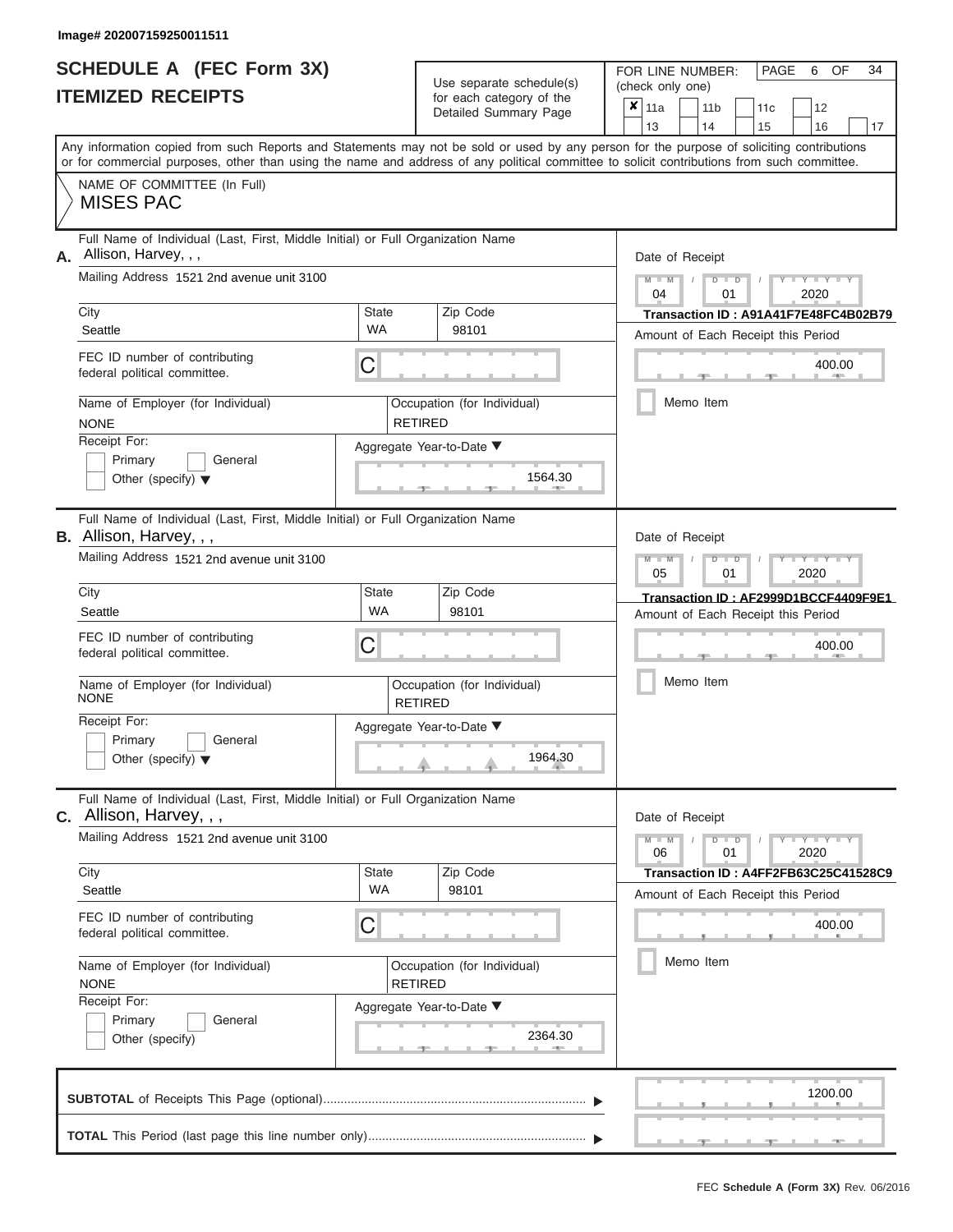ı

|                          | <b>SCHEDULE A (FEC Form 3X)</b> |
|--------------------------|---------------------------------|
| <b>ITEMIZED RECEIPTS</b> |                                 |

Use separate schedule(s) (check only one) for each category of the

FOR LINE NUMBER:<br>(check only one)

PAGE 7 OF 34

| ITEMIZED RECEIPTS                                                                                                                                                                                                                                                                       |                    | for each category of the<br>Detailed Summary Page          | ×<br>11a<br>12<br>11 <sub>b</sub><br>11 <sub>c</sub><br>13<br>14<br>15<br>16<br>17 |
|-----------------------------------------------------------------------------------------------------------------------------------------------------------------------------------------------------------------------------------------------------------------------------------------|--------------------|------------------------------------------------------------|------------------------------------------------------------------------------------|
| Any information copied from such Reports and Statements may not be sold or used by any person for the purpose of soliciting contributions<br>or for commercial purposes, other than using the name and address of any political committee to solicit contributions from such committee. |                    |                                                            |                                                                                    |
| NAME OF COMMITTEE (In Full)<br><b>MISES PAC</b>                                                                                                                                                                                                                                         |                    |                                                            |                                                                                    |
| Full Name of Individual (Last, First, Middle Initial) or Full Organization Name<br>A. Beeman, Michael, , ,<br>Mailing Address 3774 E 600 Rd                                                                                                                                             |                    |                                                            | Date of Receipt<br>$M - M$<br>$-Y - Y - Y$<br>$D$ $D$                              |
| City                                                                                                                                                                                                                                                                                    | <b>State</b>       | Zip Code                                                   | 04<br>2020<br>01<br>Transaction ID: A1F0F0D3A2D8D4E60AC5                           |
| Casey                                                                                                                                                                                                                                                                                   | IL                 | 62420-3609                                                 | Amount of Each Receipt this Period                                                 |
| FEC ID number of contributing<br>federal political committee.                                                                                                                                                                                                                           | С                  |                                                            | 25.00                                                                              |
| Name of Employer (for Individual)<br>Founder/CEO Prairie Grass Properties                                                                                                                                                                                                               |                    | Occupation (for Individual)<br><b>REAL ESTATE INVESTOR</b> | Memo Item                                                                          |
| Receipt For:<br>Primary<br>General<br>Other (specify) $\blacktriangledown$                                                                                                                                                                                                              |                    | Aggregate Year-to-Date ▼<br>287.20                         |                                                                                    |
| Full Name of Individual (Last, First, Middle Initial) or Full Organization Name<br><b>B.</b> Beeman, Michael, , ,                                                                                                                                                                       |                    |                                                            | Date of Receipt                                                                    |
| Mailing Address 3774 E 600 Rd                                                                                                                                                                                                                                                           |                    |                                                            | $T - Y = T - Y = T - Y$<br>$M - M$<br>$\Box$<br>04<br>2020<br>22                   |
| City<br>Casey                                                                                                                                                                                                                                                                           | State<br>IL        | Zip Code<br>62420-3609                                     | Transaction ID: AD6CD5769F26E4B84AF1<br>Amount of Each Receipt this Period         |
| FEC ID number of contributing<br>federal political committee.                                                                                                                                                                                                                           | С                  |                                                            | 25.00                                                                              |
| Name of Employer (for Individual)<br>Founder/CEO Prairie Grass Properties                                                                                                                                                                                                               |                    | Occupation (for Individual)<br><b>REAL ESTATE INVESTOR</b> | Memo Item                                                                          |
| Receipt For:<br>General<br>Primary<br>Other (specify) $\blacktriangledown$                                                                                                                                                                                                              |                    | Aggregate Year-to-Date ▼<br>312.20                         |                                                                                    |
| Full Name of Individual (Last, First, Middle Initial) or Full Organization Name<br>$c.$ Beeman, Michael, , ,                                                                                                                                                                            |                    |                                                            | Date of Receipt                                                                    |
| Mailing Address 3774 E 600 Rd                                                                                                                                                                                                                                                           |                    |                                                            | $Y - Y - Y$<br>$M - M$<br>$D$ $D$<br>29<br>2020<br>04                              |
| City<br>Casey                                                                                                                                                                                                                                                                           | <b>State</b><br>IL | Zip Code<br>62420-3609                                     | Transaction ID: A2AA0C630E11E45E4969                                               |
| FEC ID number of contributing<br>federal political committee.                                                                                                                                                                                                                           | С                  |                                                            | Amount of Each Receipt this Period<br>25.00                                        |
| Name of Employer (for Individual)<br>Founder/CEO Prairie Grass Properties                                                                                                                                                                                                               |                    | Occupation (for Individual)<br><b>REAL ESTATE INVESTOR</b> | Memo Item                                                                          |
| Receipt For:<br>Primary<br>General<br>Other (specify)                                                                                                                                                                                                                                   |                    | Aggregate Year-to-Date ▼<br>337.20<br><b>AND A</b><br>$-1$ |                                                                                    |
|                                                                                                                                                                                                                                                                                         |                    |                                                            | 75.00                                                                              |
|                                                                                                                                                                                                                                                                                         |                    |                                                            |                                                                                    |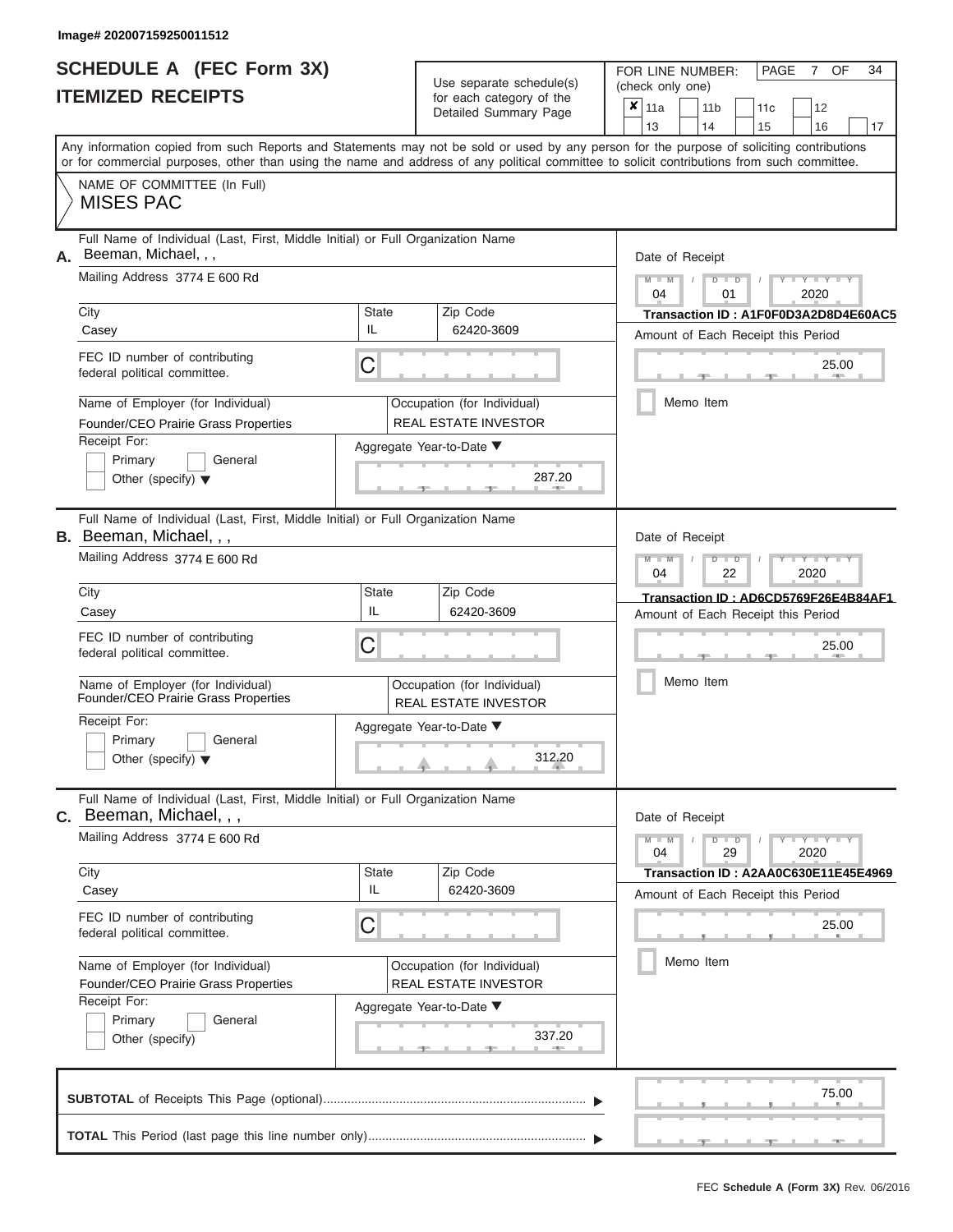|                          | SCHEDULE A (FEC Form 3X) |
|--------------------------|--------------------------|
| <b>ITEMIZED RECEIPTS</b> |                          |

Use separate schedule(s)<br>for each category of the

FOR LINE NUMBER: PAGE<br>
(check only one)

8 34

|    | IILMILLU RLVLIF IJ                                                                                                                                                                                                                                                                      |                          | ior each calegory or the<br>Detailed Summary Page | x                                                                          | 11a<br>13                                                                  |           | 11 <sub>b</sub><br>14 |                   | 11c<br>15 | 12<br>16                           | 17                                   |  |  |  |
|----|-----------------------------------------------------------------------------------------------------------------------------------------------------------------------------------------------------------------------------------------------------------------------------------------|--------------------------|---------------------------------------------------|----------------------------------------------------------------------------|----------------------------------------------------------------------------|-----------|-----------------------|-------------------|-----------|------------------------------------|--------------------------------------|--|--|--|
|    | Any information copied from such Reports and Statements may not be sold or used by any person for the purpose of soliciting contributions<br>or for commercial purposes, other than using the name and address of any political committee to solicit contributions from such committee. |                          |                                                   |                                                                            |                                                                            |           |                       |                   |           |                                    |                                      |  |  |  |
|    | NAME OF COMMITTEE (In Full)<br><b>MISES PAC</b>                                                                                                                                                                                                                                         |                          |                                                   |                                                                            |                                                                            |           |                       |                   |           |                                    |                                      |  |  |  |
| А. | Full Name of Individual (Last, First, Middle Initial) or Full Organization Name<br>Combs, Anthony, , ,                                                                                                                                                                                  |                          |                                                   |                                                                            | Date of Receipt                                                            |           |                       |                   |           |                                    |                                      |  |  |  |
|    | Mailing Address 931 Fletcher Avenue<br>212                                                                                                                                                                                                                                              |                          |                                                   |                                                                            | $M - M$<br>05                                                              |           |                       | $D$ $D$<br>04     |           | $- Y -$<br>2020                    |                                      |  |  |  |
|    | City<br>IN<br>Indianapolis                                                                                                                                                                                                                                                              | <b>State</b>             |                                                   | Transaction ID: A726EE580A376428AB5B<br>Amount of Each Receipt this Period |                                                                            |           |                       |                   |           |                                    |                                      |  |  |  |
|    | FEC ID number of contributing<br>С<br>federal political committee.                                                                                                                                                                                                                      |                          |                                                   | 100.00<br>$\mathcal{L}(\mathbb{R})$                                        |                                                                            |           |                       |                   |           |                                    |                                      |  |  |  |
|    | Name of Employer (for Individual)<br>Elanco                                                                                                                                                                                                                                             | Sr. Analyst              | Occupation (for Individual)                       |                                                                            |                                                                            | Memo Item |                       |                   |           |                                    |                                      |  |  |  |
|    | Receipt For:<br>Primary<br>General<br>Other (specify) $\blacktriangledown$                                                                                                                                                                                                              |                          | Aggregate Year-to-Date ▼<br>300.00                |                                                                            |                                                                            |           |                       |                   |           |                                    |                                      |  |  |  |
|    | Full Name of Individual (Last, First, Middle Initial) or Full Organization Name<br>B. Combs, Anthony, , ,                                                                                                                                                                               |                          |                                                   |                                                                            | Date of Receipt                                                            |           |                       |                   |           |                                    |                                      |  |  |  |
|    | Mailing Address 931 Fletcher Avenue<br>212                                                                                                                                                                                                                                              |                          |                                                   |                                                                            | $M - M$<br>06                                                              |           |                       | D<br>$\Box$<br>04 |           | 2020                               |                                      |  |  |  |
|    | City<br>IN<br>Indianapolis                                                                                                                                                                                                                                                              | <b>State</b>             | Zip Code<br>46203-1069                            |                                                                            | Transaction ID: AFD40237F04FF4202903<br>Amount of Each Receipt this Period |           |                       |                   |           |                                    |                                      |  |  |  |
|    | FEC ID number of contributing<br>С<br>federal political committee.                                                                                                                                                                                                                      |                          |                                                   |                                                                            | 100.00                                                                     |           |                       |                   |           |                                    |                                      |  |  |  |
|    | Name of Employer (for Individual)<br>Elanco                                                                                                                                                                                                                                             | Sr. Analyst              | Occupation (for Individual)                       |                                                                            | Memo Item                                                                  |           |                       |                   |           |                                    |                                      |  |  |  |
|    | Receipt For:<br>Primary<br>General<br>Other (specify) $\blacktriangledown$                                                                                                                                                                                                              | Aggregate Year-to-Date ▼ |                                                   |                                                                            |                                                                            |           |                       |                   |           |                                    |                                      |  |  |  |
| С. | Full Name of Individual (Last, First, Middle Initial) or Full Organization Name<br>Cummings, Nate, , ,                                                                                                                                                                                  |                          |                                                   |                                                                            | Date of Receipt                                                            |           |                       |                   |           |                                    |                                      |  |  |  |
|    | Mailing Address 555 Brush Street<br>2415                                                                                                                                                                                                                                                | <b>State</b>             |                                                   |                                                                            | $M - M$<br>06                                                              |           |                       | $D$ $D$<br>22     |           | $-Y - Y - Y - Y$<br>2020           |                                      |  |  |  |
|    | City<br>MI<br>Detroit                                                                                                                                                                                                                                                                   |                          | Zip Code<br>48226-4348                            |                                                                            |                                                                            |           |                       |                   |           | Amount of Each Receipt this Period | Transaction ID: A2E7705CBB4BD4B3892F |  |  |  |
|    | FEC ID number of contributing<br>С<br>federal political committee.                                                                                                                                                                                                                      |                          |                                                   |                                                                            |                                                                            |           |                       |                   |           | 26.06                              |                                      |  |  |  |
|    | Name of Employer (for Individual)<br><b>KPMG</b>                                                                                                                                                                                                                                        |                          | Occupation (for Individual)<br>CONSULTANT         |                                                                            |                                                                            | Memo Item |                       |                   |           |                                    |                                      |  |  |  |
|    | Receipt For:<br>General<br>Primary<br>Other (specify)                                                                                                                                                                                                                                   |                          | Aggregate Year-to-Date ▼<br>204.24                |                                                                            |                                                                            |           |                       |                   |           |                                    |                                      |  |  |  |
|    |                                                                                                                                                                                                                                                                                         |                          |                                                   |                                                                            |                                                                            |           |                       |                   |           | 226.06                             |                                      |  |  |  |
|    |                                                                                                                                                                                                                                                                                         |                          |                                                   |                                                                            |                                                                            |           |                       |                   |           |                                    |                                      |  |  |  |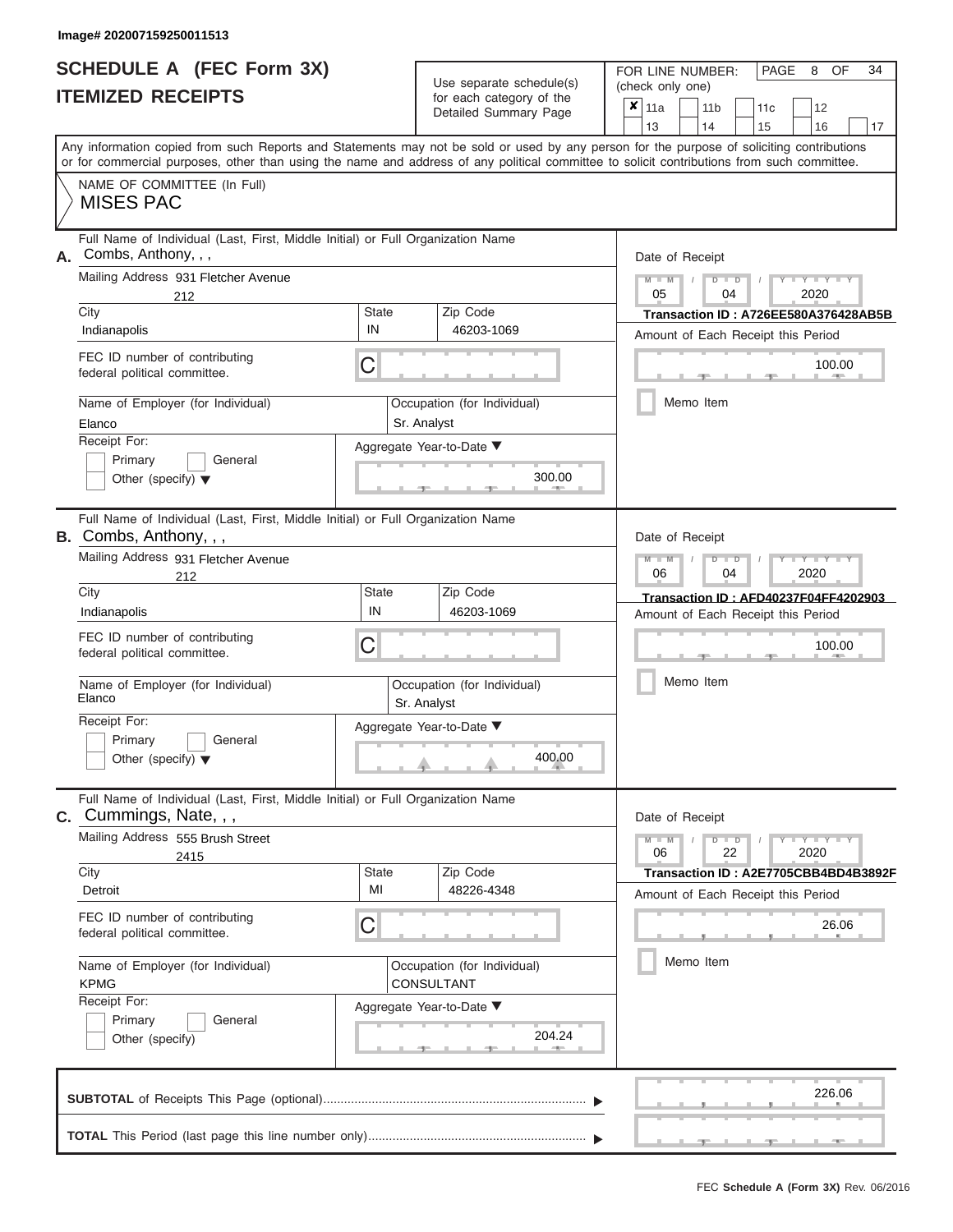ı

|                          | <b>SCHEDULE A (FEC Form 3X)</b> |
|--------------------------|---------------------------------|
| <b>ITEMIZED RECEIPTS</b> |                                 |

Use separate schedule(s)<br>for each category of the

FOR LINE NUMBER:<br>(check only one)

PAGE 9 OF 34

|                                                                 |                                                                                 | babii balogoiy<br>Detailed Summary Page                                                                                                                                                                                                                                                 | x | 11a             | 11 <sub>b</sub> | 11 <sub>c</sub> | 12                                   |    |
|-----------------------------------------------------------------|---------------------------------------------------------------------------------|-----------------------------------------------------------------------------------------------------------------------------------------------------------------------------------------------------------------------------------------------------------------------------------------|---|-----------------|-----------------|-----------------|--------------------------------------|----|
|                                                                 |                                                                                 |                                                                                                                                                                                                                                                                                         |   | 13              | 14              | 15              | 16                                   | 17 |
|                                                                 |                                                                                 | Any information copied from such Reports and Statements may not be sold or used by any person for the purpose of soliciting contributions<br>or for commercial purposes, other than using the name and address of any political committee to solicit contributions from such committee. |   |                 |                 |                 |                                      |    |
| NAME OF COMMITTEE (In Full)<br><b>MISES PAC</b>                 |                                                                                 |                                                                                                                                                                                                                                                                                         |   |                 |                 |                 |                                      |    |
| Gruber, Christian, , ,<br>А.                                    | Full Name of Individual (Last, First, Middle Initial) or Full Organization Name |                                                                                                                                                                                                                                                                                         |   | Date of Receipt |                 |                 |                                      |    |
| Mailing Address 331 Forest Park Ct                              |                                                                                 |                                                                                                                                                                                                                                                                                         |   | $M - M$<br>06   | $D$ $D$<br>25   |                 | $Y - Y - Y$<br>2020                  |    |
| City                                                            | <b>State</b><br>CA                                                              | Zip Code                                                                                                                                                                                                                                                                                |   |                 |                 |                 | Transaction ID: A66B5AC613A10482EB27 |    |
| Pacifica                                                        |                                                                                 | 94044-1008                                                                                                                                                                                                                                                                              |   |                 |                 |                 | Amount of Each Receipt this Period   |    |
| FEC ID number of contributing<br>federal political committee.   | С                                                                               |                                                                                                                                                                                                                                                                                         |   |                 |                 |                 | 100.00<br>$-$                        |    |
| Name of Employer (for Individual)<br>Square, Inc.               |                                                                                 | Occupation (for Individual)<br>SOFTWARE ENGINEER                                                                                                                                                                                                                                        |   |                 | Memo Item       |                 |                                      |    |
| Receipt For:                                                    |                                                                                 | Aggregate Year-to-Date ▼                                                                                                                                                                                                                                                                |   |                 |                 |                 |                                      |    |
| Primary<br>Other (specify) $\blacktriangledown$                 | General                                                                         | 400.00                                                                                                                                                                                                                                                                                  |   |                 |                 |                 |                                      |    |
| B. Gruber, Christian, , ,                                       | Full Name of Individual (Last, First, Middle Initial) or Full Organization Name |                                                                                                                                                                                                                                                                                         |   | Date of Receipt |                 |                 |                                      |    |
| Mailing Address 331 Forest Park Ct                              |                                                                                 |                                                                                                                                                                                                                                                                                         |   | $M - M$<br>06   | $D$ $D$<br>25   |                 | Y TYT<br>2020                        |    |
| City                                                            | State                                                                           | Zip Code                                                                                                                                                                                                                                                                                |   |                 |                 |                 | Transaction ID: A9C8FA6A74E8848BB985 |    |
| Pacifica                                                        | CA                                                                              | 94044-1008                                                                                                                                                                                                                                                                              |   |                 |                 |                 | Amount of Each Receipt this Period   |    |
| FEC ID number of contributing<br>federal political committee.   | С                                                                               |                                                                                                                                                                                                                                                                                         |   |                 |                 |                 | 250.00                               |    |
| Name of Employer (for Individual)<br>Square, Inc.               |                                                                                 | Occupation (for Individual)<br>SOFTWARE ENGINEER                                                                                                                                                                                                                                        |   |                 | Memo Item       |                 |                                      |    |
| Receipt For:<br>Primary<br>Other (specify) $\blacktriangledown$ | General                                                                         | Aggregate Year-to-Date ▼<br>650.00                                                                                                                                                                                                                                                      |   |                 |                 |                 |                                      |    |
| C. Haseloff, Robert, , ,                                        | Full Name of Individual (Last, First, Middle Initial) or Full Organization Name |                                                                                                                                                                                                                                                                                         |   | Date of Receipt |                 |                 |                                      |    |
| Mailing Address 3067 View Ridge Dr<br>Unit #9                   |                                                                                 |                                                                                                                                                                                                                                                                                         |   | $M - M$<br>05   | $D$ $D$<br>24   |                 | $T - Y$ $T - Y$ $T - Y$<br>2020      |    |
| City                                                            | <b>State</b>                                                                    | Zip Code                                                                                                                                                                                                                                                                                |   |                 |                 |                 | Transaction ID: A167DD4EF667F40089EE |    |
| Spring Branch                                                   | <b>TX</b>                                                                       | 78070-6896                                                                                                                                                                                                                                                                              |   |                 |                 |                 | Amount of Each Receipt this Period   |    |
| FEC ID number of contributing<br>federal political committee.   | С                                                                               |                                                                                                                                                                                                                                                                                         |   |                 |                 |                 | 50.00                                |    |
| Name of Employer (for Individual)<br>US Navy, USAA              |                                                                                 | Occupation (for Individual)<br>US Navy, USAA                                                                                                                                                                                                                                            |   |                 | Memo Item       |                 |                                      |    |
| Receipt For:                                                    |                                                                                 | Aggregate Year-to-Date ▼                                                                                                                                                                                                                                                                |   |                 |                 |                 |                                      |    |
| Primary<br>Other (specify)                                      | General                                                                         | 389.30                                                                                                                                                                                                                                                                                  |   |                 |                 |                 |                                      |    |
|                                                                 |                                                                                 |                                                                                                                                                                                                                                                                                         |   |                 |                 |                 | 400.00                               |    |
|                                                                 |                                                                                 |                                                                                                                                                                                                                                                                                         |   |                 |                 |                 |                                      |    |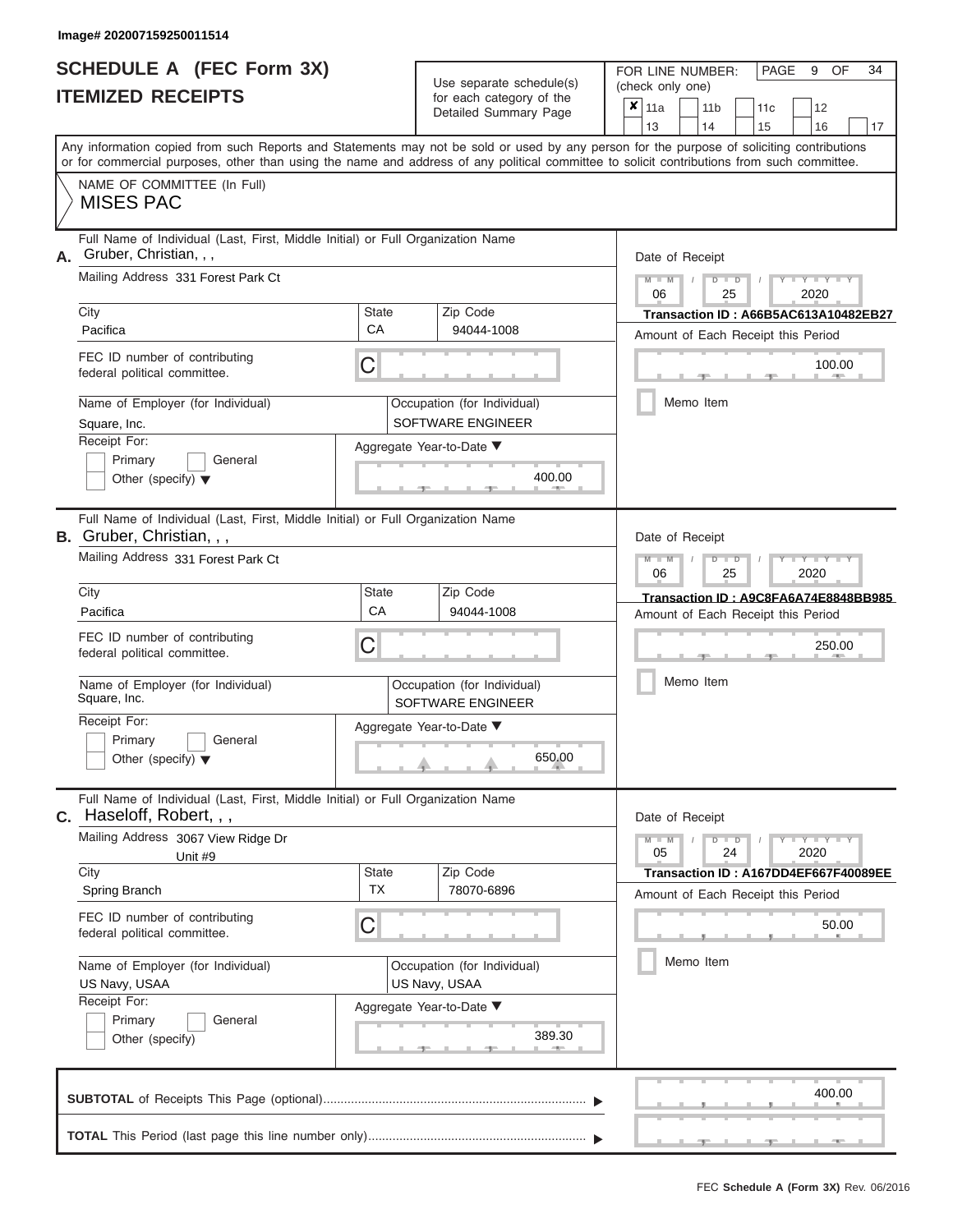# **SCHEDULE A (FEC Form 3X)**

| SCHEDULE A (FEC Form 3X)<br><b>ITEMIZED RECEIPTS</b>                                                                                                                                                                                                                                                                                                                                          |                                    | Use separate schedule(s)<br>for each category of the<br>Detailed Summary Page                                | 34<br>FOR LINE NUMBER:<br>PAGE 10 OF<br>(check only one)<br>$\overline{\mathbf{x}}$   11a<br>11 <sub>b</sub><br>11 <sub>c</sub><br>12<br>13<br>14<br>16                                        |
|-----------------------------------------------------------------------------------------------------------------------------------------------------------------------------------------------------------------------------------------------------------------------------------------------------------------------------------------------------------------------------------------------|------------------------------------|--------------------------------------------------------------------------------------------------------------|------------------------------------------------------------------------------------------------------------------------------------------------------------------------------------------------|
| Any information copied from such Reports and Statements may not be sold or used by any person for the purpose of soliciting contributions<br>or for commercial purposes, other than using the name and address of any political committee to solicit contributions from such committee.<br>NAME OF COMMITTEE (In Full)<br><b>MISES PAC</b>                                                    |                                    |                                                                                                              | 15<br>17                                                                                                                                                                                       |
| Full Name of Individual (Last, First, Middle Initial) or Full Organization Name<br>Haseloff, Robert, , ,<br>А.<br>Mailing Address 3067 View Ridge Dr<br>Unit #9<br>City<br>Spring Branch<br>FEC ID number of contributing<br>federal political committee.<br>Name of Employer (for Individual)<br>US Navy, USAA<br>Receipt For:<br>Primary<br>General<br>Other (specify) $\blacktriangledown$ | <b>State</b><br><b>TX</b><br>С     | Zip Code<br>78070-6896<br>Occupation (for Individual)<br>US Navy, USAA<br>Aggregate Year-to-Date ▼<br>439.30 | Date of Receipt<br>$M - M$ /<br>$Y - Y - Y$<br>$D$ $D$<br>06<br>24<br>2020<br>Transaction ID: A3EE10C31A06741A1947<br>Amount of Each Receipt this Period<br>50.00<br><b>AND A</b><br>Memo Item |
| Full Name of Individual (Last, First, Middle Initial) or Full Organization Name<br>B. SAbrin, Murray, , ,<br>Mailing Address 1500 Palisade Ave. Apt. 2F<br>City<br>Fort Lee<br>FEC ID number of contributing<br>federal political committee.<br>Name of Employer (for Individual)<br>Ramapo College<br>Receipt For:<br>Primary<br>General<br>Other (specify) $\blacktriangledown$             | <b>State</b><br><b>NJ</b><br>С     | Zip Code<br>07024-5327<br>Occupation (for Individual)<br>Professor<br>Aggregate Year-to-Date ▼<br>207.20     | Date of Receipt<br>$M - M$<br>Y TYT<br>$D$ $D$<br>06<br>2020<br>21<br>Transaction ID: A04BCB65ADF404B779D7<br>Amount of Each Receipt this Period<br>51.80<br>Memo Item                         |
| Full Name of Individual (Last, First, Middle Initial) or Full Organization Name<br><b>C.</b> Scott, Thomas, , ,<br>Mailing Address 1418 Vine St, apt 12<br>City<br>Lansing<br>FEC ID number of contributing<br>federal political committee.<br>Name of Employer (for Individual)<br>AF Group<br>Receipt For:<br>Primary<br>General<br>Other (specify)                                         | <b>State</b><br>MI<br>С<br>Actuary | Zip Code<br>48912-2200<br>Occupation (for Individual)<br>Aggregate Year-to-Date ▼<br>1212.26                 | Date of Receipt<br>$M - M$<br>$D$ $D$<br>$Y - Y - Y - Y - Y$<br>04<br>20<br>2020<br>Transaction ID: A07947657F72044DABED<br>Amount of Each Receipt this Period<br>412.26<br>Memo Item          |
|                                                                                                                                                                                                                                                                                                                                                                                               |                                    |                                                                                                              | 514.06                                                                                                                                                                                         |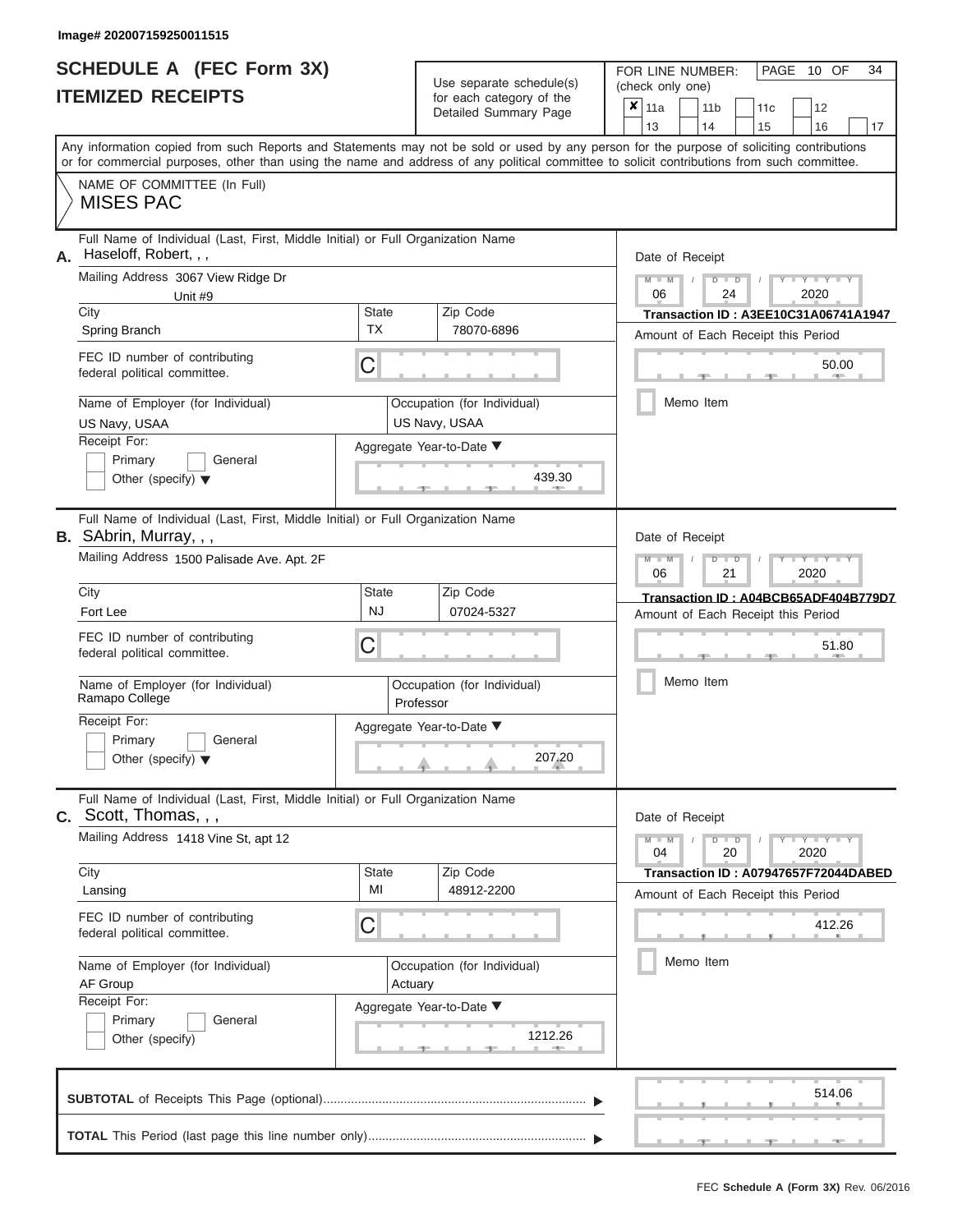#### **Image# 202007159250011516**

| <b>SCHEDULE A (FEC Form 3X)</b> |  |  |
|---------------------------------|--|--|
| <b>ITEMIZED RECEIPTS</b>        |  |  |

Use separate schedule(s)<br>for each category of the

FOR LINE NUMBER:<br>(check only one)

PAGE 11 OF 34

|                                                                                                                                                                                                                                                                                         |              | babii batogory<br>Detailed Summary Page  | × | 11a             |  | 11 <sub>b</sub> |    | 11 <sub>c</sub> | 12                                                                                                                                         |    |
|-----------------------------------------------------------------------------------------------------------------------------------------------------------------------------------------------------------------------------------------------------------------------------------------|--------------|------------------------------------------|---|-----------------|--|-----------------|----|-----------------|--------------------------------------------------------------------------------------------------------------------------------------------|----|
|                                                                                                                                                                                                                                                                                         |              |                                          |   | 13              |  | 14              |    | 15              | 16                                                                                                                                         | 17 |
| Any information copied from such Reports and Statements may not be sold or used by any person for the purpose of soliciting contributions<br>or for commercial purposes, other than using the name and address of any political committee to solicit contributions from such committee. |              |                                          |   |                 |  |                 |    |                 |                                                                                                                                            |    |
| NAME OF COMMITTEE (In Full)<br><b>MISES PAC</b>                                                                                                                                                                                                                                         |              |                                          |   |                 |  |                 |    |                 |                                                                                                                                            |    |
|                                                                                                                                                                                                                                                                                         |              |                                          |   |                 |  |                 |    |                 |                                                                                                                                            |    |
| Full Name of Individual (Last, First, Middle Initial) or Full Organization Name<br>Scott, Thomas, , ,<br>А.                                                                                                                                                                             |              |                                          |   | Date of Receipt |  |                 |    |                 |                                                                                                                                            |    |
| Mailing Address 1418 Vine St, apt 12                                                                                                                                                                                                                                                    |              |                                          |   | $M - M$<br>05   |  | $D$ $D$         | 20 |                 | $Y = Y =$<br>2020                                                                                                                          |    |
| City                                                                                                                                                                                                                                                                                    | <b>State</b> | Zip Code                                 |   |                 |  |                 |    |                 | Transaction ID: ADAAB11100C614A7A908                                                                                                       |    |
| Lansing                                                                                                                                                                                                                                                                                 | MI           | 48912-2200                               |   |                 |  |                 |    |                 | Amount of Each Receipt this Period                                                                                                         |    |
| FEC ID number of contributing<br>federal political committee.                                                                                                                                                                                                                           | C            |                                          |   |                 |  |                 |    |                 | 412.26<br>$-$                                                                                                                              |    |
| Name of Employer (for Individual)<br>AF Group                                                                                                                                                                                                                                           |              | Occupation (for Individual)<br>Actuary   |   |                 |  | Memo Item       |    |                 |                                                                                                                                            |    |
| Receipt For:                                                                                                                                                                                                                                                                            |              | Aggregate Year-to-Date ▼                 |   |                 |  |                 |    |                 |                                                                                                                                            |    |
| Primary<br>General<br>Other (specify) $\blacktriangledown$                                                                                                                                                                                                                              |              | 1624.52                                  |   |                 |  |                 |    |                 |                                                                                                                                            |    |
| Full Name of Individual (Last, First, Middle Initial) or Full Organization Name<br>B. Scott, Thomas, , ,                                                                                                                                                                                |              |                                          |   | Date of Receipt |  |                 |    |                 |                                                                                                                                            |    |
| Mailing Address 1418 Vine St, apt 12                                                                                                                                                                                                                                                    |              |                                          |   | $M - M$<br>06   |  | $D$ $D$         | 20 |                 | Y TYT<br>2020                                                                                                                              |    |
| City                                                                                                                                                                                                                                                                                    | State        | Zip Code                                 |   |                 |  |                 |    |                 | Transaction ID: AEE43A6B4FC174B578BA                                                                                                       |    |
| Lansing                                                                                                                                                                                                                                                                                 | MI           | 48912-2200                               |   |                 |  |                 |    |                 | Amount of Each Receipt this Period                                                                                                         |    |
| FEC ID number of contributing<br>federal political committee.                                                                                                                                                                                                                           | С            |                                          |   |                 |  |                 |    |                 | 412.26                                                                                                                                     |    |
| Name of Employer (for Individual)<br>AF Group                                                                                                                                                                                                                                           |              | Occupation (for Individual)<br>Actuary   |   |                 |  | Memo Item       |    |                 |                                                                                                                                            |    |
| Receipt For:                                                                                                                                                                                                                                                                            |              | Aggregate Year-to-Date ▼                 |   |                 |  |                 |    |                 |                                                                                                                                            |    |
| Primary<br>General<br>Other (specify) $\blacktriangledown$                                                                                                                                                                                                                              |              | 2036.78                                  |   |                 |  |                 |    |                 |                                                                                                                                            |    |
| Full Name of Individual (Last, First, Middle Initial) or Full Organization Name<br>C. Woods, Thomas, , ,                                                                                                                                                                                |              |                                          |   | Date of Receipt |  |                 |    |                 |                                                                                                                                            |    |
| Mailing Address 7125 Indian Grass Road                                                                                                                                                                                                                                                  |              |                                          |   | $M - M$<br>04   |  | $D$ $D$         | 01 |                 | $\begin{array}{c c c c c} \hline \textbf{I} & \textbf{Y} & \textbf{I} & \textbf{Y} & \textbf{I} & \textbf{Y} \\\hline \end{array}$<br>2020 |    |
| City                                                                                                                                                                                                                                                                                    | State        | Zip Code                                 |   |                 |  |                 |    |                 | Transaction ID: ACBFE8782201D4DE4B1F                                                                                                       |    |
| Saint Cloud                                                                                                                                                                                                                                                                             | FL.          | 34773-6068                               |   |                 |  |                 |    |                 | Amount of Each Receipt this Period                                                                                                         |    |
| FEC ID number of contributing<br>federal political committee.                                                                                                                                                                                                                           | C            |                                          |   |                 |  |                 |    |                 | 100.00                                                                                                                                     |    |
| Name of Employer (for Individual)<br><b>SELF</b>                                                                                                                                                                                                                                        |              | Occupation (for Individual)<br>historian |   |                 |  | Memo Item       |    |                 |                                                                                                                                            |    |
| Receipt For:                                                                                                                                                                                                                                                                            |              | Aggregate Year-to-Date ▼                 |   |                 |  |                 |    |                 |                                                                                                                                            |    |
| Primary<br>General<br>Other (specify)                                                                                                                                                                                                                                                   |              | 400.00                                   |   |                 |  |                 |    |                 |                                                                                                                                            |    |
|                                                                                                                                                                                                                                                                                         |              |                                          |   |                 |  |                 |    |                 | 924.52                                                                                                                                     |    |
|                                                                                                                                                                                                                                                                                         |              |                                          |   |                 |  |                 |    |                 |                                                                                                                                            |    |
|                                                                                                                                                                                                                                                                                         |              |                                          |   |                 |  |                 |    |                 | $-1 -$                                                                                                                                     |    |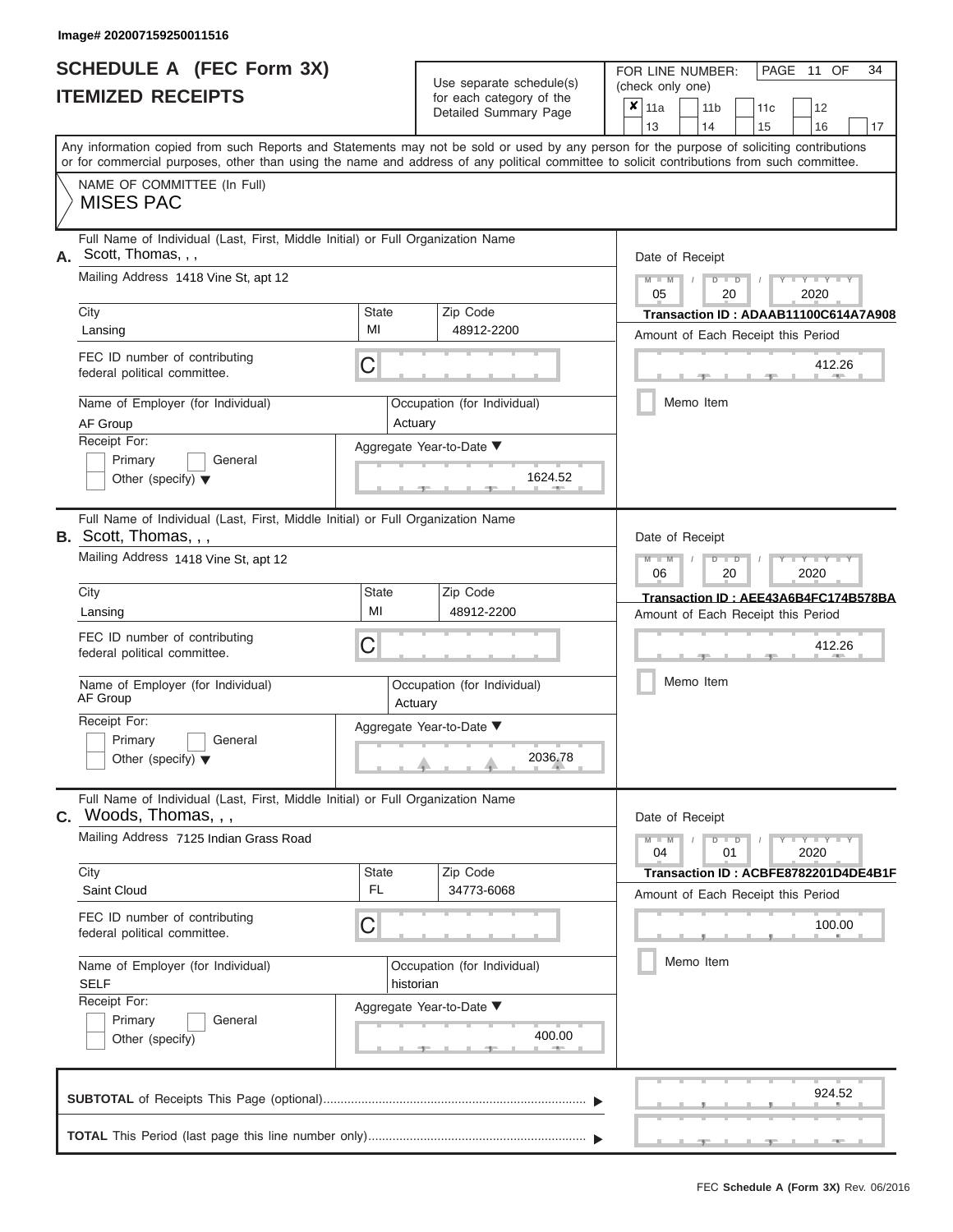|                          | <b>SCHEDULE A (FEC Form 3X)</b> |
|--------------------------|---------------------------------|
| <b>ITEMIZED RECEIPTS</b> |                                 |

Use separate schedule(s)<br>for each category of the

FOR LINE NUMBER:<br>(check only one)

PAGE 12 OF 34

| 13<br>14<br>15<br>Any information copied from such Reports and Statements may not be sold or used by any person for the purpose of soliciting contributions<br>NAME OF COMMITTEE (In Full)<br><b>MISES PAC</b><br>Full Name of Individual (Last, First, Middle Initial) or Full Organization Name<br>Woods, Thomas, , ,<br>Date of Receipt<br>Mailing Address 7125 Indian Grass Road<br>$M - M$<br>$D$ $D$<br>04<br>29<br>City<br><b>State</b><br>Zip Code<br>FL.<br>Saint Cloud<br>34773-6068<br>Amount of Each Receipt this Period<br>FEC ID number of contributing<br>С<br>federal political committee.<br>Memo Item<br>Name of Employer (for Individual)<br>Occupation (for Individual)<br><b>SELF</b><br>historian<br>Receipt For:<br>Aggregate Year-to-Date ▼<br>Primary<br>General<br>500.00<br>Other (specify) $\blacktriangledown$<br>Full Name of Individual (Last, First, Middle Initial) or Full Organization Name<br>Date of Receipt<br>Mailing Address 7125 Indian Grass Road<br>$M - M$<br>$D$ $D$<br>05<br>29<br>City<br>State<br>Zip Code<br><b>FL</b><br>Saint Cloud<br>34773-6068<br>Amount of Each Receipt this Period<br>FEC ID number of contributing<br>С<br>federal political committee.<br>Memo Item<br>Name of Employer (for Individual)<br>Occupation (for Individual)<br><b>SELF</b><br>historian<br>Receipt For:<br>Aggregate Year-to-Date ▼<br>Primary<br>General<br>600.00<br>Other (specify) $\blacktriangledown$<br>Full Name of Individual (Last, First, Middle Initial) or Full Organization Name<br>Date of Receipt<br>Mailing Address 7125 Indian Grass Road<br>$M - M$<br>$D$ $D$<br>06<br>29<br>City<br>Zip Code<br><b>State</b><br>FL.<br>34773-6068<br>Saint Cloud<br>Amount of Each Receipt this Period<br>FEC ID number of contributing<br>С<br>federal political committee.<br>Memo Item<br>Name of Employer (for Individual)<br>Occupation (for Individual)<br><b>SELF</b><br>historian<br>Receipt For:<br>Aggregate Year-to-Date ▼<br>Primary<br>General<br>700.00<br>Other (specify) | 11 <sub>c</sub><br>12                                                                                                                                                                         | 11 <sub>b</sub> |  | 11a |  | x |  | babii balogoiy<br>Detailed Summary Page |  |  |
|-------------------------------------------------------------------------------------------------------------------------------------------------------------------------------------------------------------------------------------------------------------------------------------------------------------------------------------------------------------------------------------------------------------------------------------------------------------------------------------------------------------------------------------------------------------------------------------------------------------------------------------------------------------------------------------------------------------------------------------------------------------------------------------------------------------------------------------------------------------------------------------------------------------------------------------------------------------------------------------------------------------------------------------------------------------------------------------------------------------------------------------------------------------------------------------------------------------------------------------------------------------------------------------------------------------------------------------------------------------------------------------------------------------------------------------------------------------------------------------------------------------------------------------------------------------------------------------------------------------------------------------------------------------------------------------------------------------------------------------------------------------------------------------------------------------------------------------------------------------------------------------------------------------------------------------------------------------------------------------------------------------------------------------|-----------------------------------------------------------------------------------------------------------------------------------------------------------------------------------------------|-----------------|--|-----|--|---|--|-----------------------------------------|--|--|
| or for commercial purposes, other than using the name and address of any political committee to solicit contributions from such committee.<br>А.                                                                                                                                                                                                                                                                                                                                                                                                                                                                                                                                                                                                                                                                                                                                                                                                                                                                                                                                                                                                                                                                                                                                                                                                                                                                                                                                                                                                                                                                                                                                                                                                                                                                                                                                                                                                                                                                                    | 16<br>17                                                                                                                                                                                      |                 |  |     |  |   |  |                                         |  |  |
|                                                                                                                                                                                                                                                                                                                                                                                                                                                                                                                                                                                                                                                                                                                                                                                                                                                                                                                                                                                                                                                                                                                                                                                                                                                                                                                                                                                                                                                                                                                                                                                                                                                                                                                                                                                                                                                                                                                                                                                                                                     |                                                                                                                                                                                               |                 |  |     |  |   |  |                                         |  |  |
|                                                                                                                                                                                                                                                                                                                                                                                                                                                                                                                                                                                                                                                                                                                                                                                                                                                                                                                                                                                                                                                                                                                                                                                                                                                                                                                                                                                                                                                                                                                                                                                                                                                                                                                                                                                                                                                                                                                                                                                                                                     |                                                                                                                                                                                               |                 |  |     |  |   |  |                                         |  |  |
|                                                                                                                                                                                                                                                                                                                                                                                                                                                                                                                                                                                                                                                                                                                                                                                                                                                                                                                                                                                                                                                                                                                                                                                                                                                                                                                                                                                                                                                                                                                                                                                                                                                                                                                                                                                                                                                                                                                                                                                                                                     |                                                                                                                                                                                               |                 |  |     |  |   |  |                                         |  |  |
|                                                                                                                                                                                                                                                                                                                                                                                                                                                                                                                                                                                                                                                                                                                                                                                                                                                                                                                                                                                                                                                                                                                                                                                                                                                                                                                                                                                                                                                                                                                                                                                                                                                                                                                                                                                                                                                                                                                                                                                                                                     | $Y - Y - I$<br>2020                                                                                                                                                                           |                 |  |     |  |   |  |                                         |  |  |
|                                                                                                                                                                                                                                                                                                                                                                                                                                                                                                                                                                                                                                                                                                                                                                                                                                                                                                                                                                                                                                                                                                                                                                                                                                                                                                                                                                                                                                                                                                                                                                                                                                                                                                                                                                                                                                                                                                                                                                                                                                     | Transaction ID: AEF5D86E1DD384C2B8C8                                                                                                                                                          |                 |  |     |  |   |  |                                         |  |  |
|                                                                                                                                                                                                                                                                                                                                                                                                                                                                                                                                                                                                                                                                                                                                                                                                                                                                                                                                                                                                                                                                                                                                                                                                                                                                                                                                                                                                                                                                                                                                                                                                                                                                                                                                                                                                                                                                                                                                                                                                                                     |                                                                                                                                                                                               |                 |  |     |  |   |  |                                         |  |  |
|                                                                                                                                                                                                                                                                                                                                                                                                                                                                                                                                                                                                                                                                                                                                                                                                                                                                                                                                                                                                                                                                                                                                                                                                                                                                                                                                                                                                                                                                                                                                                                                                                                                                                                                                                                                                                                                                                                                                                                                                                                     | 100.00<br>$\sim$                                                                                                                                                                              |                 |  |     |  |   |  |                                         |  |  |
|                                                                                                                                                                                                                                                                                                                                                                                                                                                                                                                                                                                                                                                                                                                                                                                                                                                                                                                                                                                                                                                                                                                                                                                                                                                                                                                                                                                                                                                                                                                                                                                                                                                                                                                                                                                                                                                                                                                                                                                                                                     |                                                                                                                                                                                               |                 |  |     |  |   |  |                                         |  |  |
|                                                                                                                                                                                                                                                                                                                                                                                                                                                                                                                                                                                                                                                                                                                                                                                                                                                                                                                                                                                                                                                                                                                                                                                                                                                                                                                                                                                                                                                                                                                                                                                                                                                                                                                                                                                                                                                                                                                                                                                                                                     |                                                                                                                                                                                               |                 |  |     |  |   |  |                                         |  |  |
| <b>B.</b> Woods, Thomas, , ,<br>C. Woods, Thomas, , ,                                                                                                                                                                                                                                                                                                                                                                                                                                                                                                                                                                                                                                                                                                                                                                                                                                                                                                                                                                                                                                                                                                                                                                                                                                                                                                                                                                                                                                                                                                                                                                                                                                                                                                                                                                                                                                                                                                                                                                               |                                                                                                                                                                                               |                 |  |     |  |   |  |                                         |  |  |
|                                                                                                                                                                                                                                                                                                                                                                                                                                                                                                                                                                                                                                                                                                                                                                                                                                                                                                                                                                                                                                                                                                                                                                                                                                                                                                                                                                                                                                                                                                                                                                                                                                                                                                                                                                                                                                                                                                                                                                                                                                     |                                                                                                                                                                                               |                 |  |     |  |   |  |                                         |  |  |
|                                                                                                                                                                                                                                                                                                                                                                                                                                                                                                                                                                                                                                                                                                                                                                                                                                                                                                                                                                                                                                                                                                                                                                                                                                                                                                                                                                                                                                                                                                                                                                                                                                                                                                                                                                                                                                                                                                                                                                                                                                     | Y TYT<br>2020                                                                                                                                                                                 |                 |  |     |  |   |  |                                         |  |  |
|                                                                                                                                                                                                                                                                                                                                                                                                                                                                                                                                                                                                                                                                                                                                                                                                                                                                                                                                                                                                                                                                                                                                                                                                                                                                                                                                                                                                                                                                                                                                                                                                                                                                                                                                                                                                                                                                                                                                                                                                                                     | Transaction ID: A1397E5CAE7EE4276879                                                                                                                                                          |                 |  |     |  |   |  |                                         |  |  |
|                                                                                                                                                                                                                                                                                                                                                                                                                                                                                                                                                                                                                                                                                                                                                                                                                                                                                                                                                                                                                                                                                                                                                                                                                                                                                                                                                                                                                                                                                                                                                                                                                                                                                                                                                                                                                                                                                                                                                                                                                                     |                                                                                                                                                                                               |                 |  |     |  |   |  |                                         |  |  |
|                                                                                                                                                                                                                                                                                                                                                                                                                                                                                                                                                                                                                                                                                                                                                                                                                                                                                                                                                                                                                                                                                                                                                                                                                                                                                                                                                                                                                                                                                                                                                                                                                                                                                                                                                                                                                                                                                                                                                                                                                                     | 100.00                                                                                                                                                                                        |                 |  |     |  |   |  |                                         |  |  |
|                                                                                                                                                                                                                                                                                                                                                                                                                                                                                                                                                                                                                                                                                                                                                                                                                                                                                                                                                                                                                                                                                                                                                                                                                                                                                                                                                                                                                                                                                                                                                                                                                                                                                                                                                                                                                                                                                                                                                                                                                                     |                                                                                                                                                                                               |                 |  |     |  |   |  |                                         |  |  |
|                                                                                                                                                                                                                                                                                                                                                                                                                                                                                                                                                                                                                                                                                                                                                                                                                                                                                                                                                                                                                                                                                                                                                                                                                                                                                                                                                                                                                                                                                                                                                                                                                                                                                                                                                                                                                                                                                                                                                                                                                                     |                                                                                                                                                                                               |                 |  |     |  |   |  |                                         |  |  |
|                                                                                                                                                                                                                                                                                                                                                                                                                                                                                                                                                                                                                                                                                                                                                                                                                                                                                                                                                                                                                                                                                                                                                                                                                                                                                                                                                                                                                                                                                                                                                                                                                                                                                                                                                                                                                                                                                                                                                                                                                                     |                                                                                                                                                                                               |                 |  |     |  |   |  |                                         |  |  |
|                                                                                                                                                                                                                                                                                                                                                                                                                                                                                                                                                                                                                                                                                                                                                                                                                                                                                                                                                                                                                                                                                                                                                                                                                                                                                                                                                                                                                                                                                                                                                                                                                                                                                                                                                                                                                                                                                                                                                                                                                                     |                                                                                                                                                                                               |                 |  |     |  |   |  |                                         |  |  |
|                                                                                                                                                                                                                                                                                                                                                                                                                                                                                                                                                                                                                                                                                                                                                                                                                                                                                                                                                                                                                                                                                                                                                                                                                                                                                                                                                                                                                                                                                                                                                                                                                                                                                                                                                                                                                                                                                                                                                                                                                                     | $\frac{1}{2}$ $\frac{1}{2}$ $\frac{1}{2}$ $\frac{1}{2}$ $\frac{1}{2}$ $\frac{1}{2}$ $\frac{1}{2}$ $\frac{1}{2}$ $\frac{1}{2}$ $\frac{1}{2}$ $\frac{1}{2}$ $\frac{1}{2}$ $\frac{1}{2}$<br>2020 |                 |  |     |  |   |  |                                         |  |  |
|                                                                                                                                                                                                                                                                                                                                                                                                                                                                                                                                                                                                                                                                                                                                                                                                                                                                                                                                                                                                                                                                                                                                                                                                                                                                                                                                                                                                                                                                                                                                                                                                                                                                                                                                                                                                                                                                                                                                                                                                                                     | Transaction ID: A16B4A0816F6D4EF29F9                                                                                                                                                          |                 |  |     |  |   |  |                                         |  |  |
|                                                                                                                                                                                                                                                                                                                                                                                                                                                                                                                                                                                                                                                                                                                                                                                                                                                                                                                                                                                                                                                                                                                                                                                                                                                                                                                                                                                                                                                                                                                                                                                                                                                                                                                                                                                                                                                                                                                                                                                                                                     |                                                                                                                                                                                               |                 |  |     |  |   |  |                                         |  |  |
|                                                                                                                                                                                                                                                                                                                                                                                                                                                                                                                                                                                                                                                                                                                                                                                                                                                                                                                                                                                                                                                                                                                                                                                                                                                                                                                                                                                                                                                                                                                                                                                                                                                                                                                                                                                                                                                                                                                                                                                                                                     | 100.00                                                                                                                                                                                        |                 |  |     |  |   |  |                                         |  |  |
|                                                                                                                                                                                                                                                                                                                                                                                                                                                                                                                                                                                                                                                                                                                                                                                                                                                                                                                                                                                                                                                                                                                                                                                                                                                                                                                                                                                                                                                                                                                                                                                                                                                                                                                                                                                                                                                                                                                                                                                                                                     |                                                                                                                                                                                               |                 |  |     |  |   |  |                                         |  |  |
|                                                                                                                                                                                                                                                                                                                                                                                                                                                                                                                                                                                                                                                                                                                                                                                                                                                                                                                                                                                                                                                                                                                                                                                                                                                                                                                                                                                                                                                                                                                                                                                                                                                                                                                                                                                                                                                                                                                                                                                                                                     |                                                                                                                                                                                               |                 |  |     |  |   |  |                                         |  |  |
|                                                                                                                                                                                                                                                                                                                                                                                                                                                                                                                                                                                                                                                                                                                                                                                                                                                                                                                                                                                                                                                                                                                                                                                                                                                                                                                                                                                                                                                                                                                                                                                                                                                                                                                                                                                                                                                                                                                                                                                                                                     |                                                                                                                                                                                               |                 |  |     |  |   |  |                                         |  |  |
|                                                                                                                                                                                                                                                                                                                                                                                                                                                                                                                                                                                                                                                                                                                                                                                                                                                                                                                                                                                                                                                                                                                                                                                                                                                                                                                                                                                                                                                                                                                                                                                                                                                                                                                                                                                                                                                                                                                                                                                                                                     | 300.00                                                                                                                                                                                        |                 |  |     |  |   |  |                                         |  |  |
|                                                                                                                                                                                                                                                                                                                                                                                                                                                                                                                                                                                                                                                                                                                                                                                                                                                                                                                                                                                                                                                                                                                                                                                                                                                                                                                                                                                                                                                                                                                                                                                                                                                                                                                                                                                                                                                                                                                                                                                                                                     | 3639.64<br>$-1$                                                                                                                                                                               |                 |  |     |  |   |  |                                         |  |  |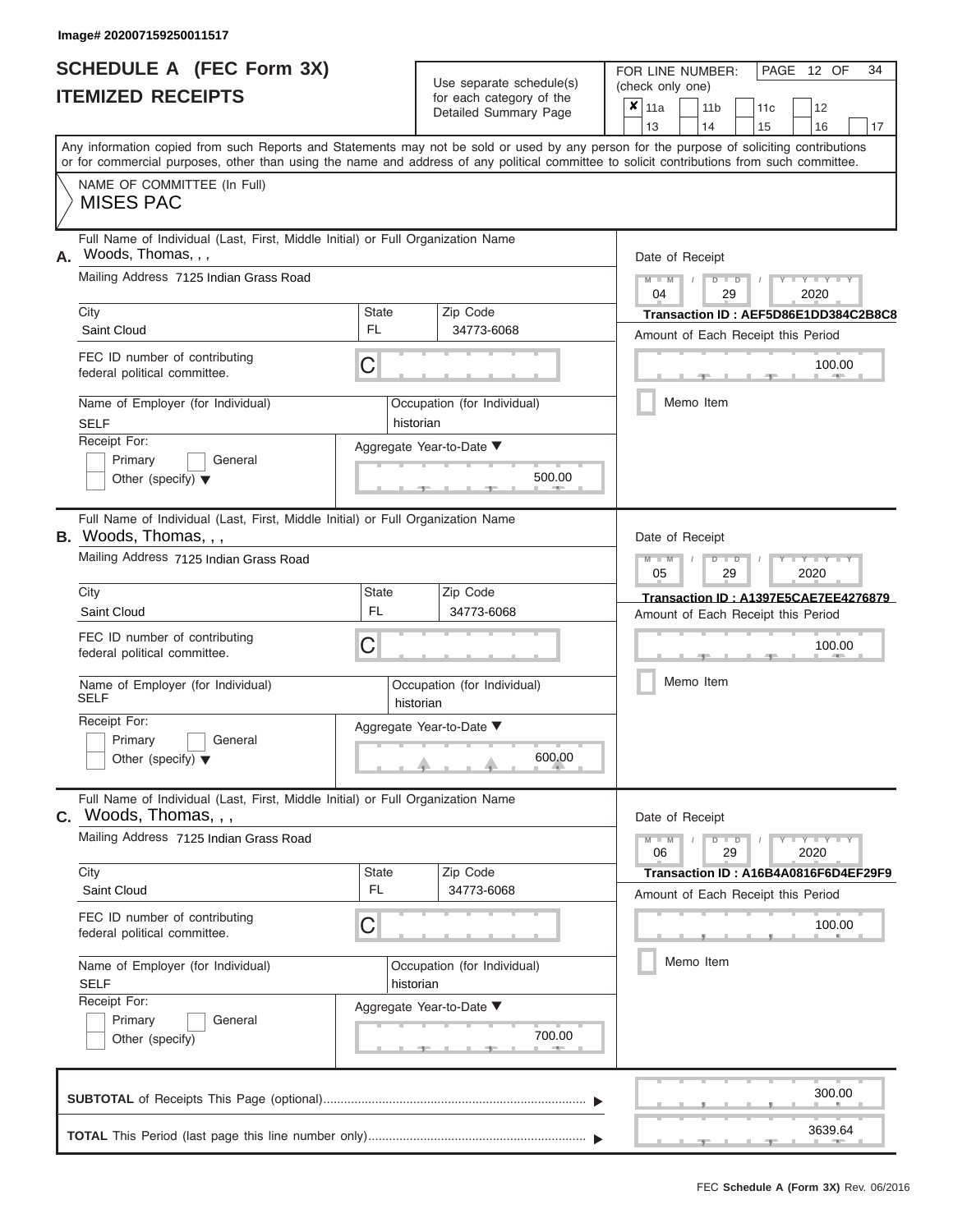#### **Image# 202007159250011518**

| <b>SCHEDULE A (FEC Form 3X)</b> |  |  |
|---------------------------------|--|--|
| <b>ITEMIZED RECEIPTS</b>        |  |  |

Use separate schedule(s) (check only one) for each category of the

FOR LINE NUMBER:<br>(check only one)

PAGE 13 OF 34

|                                                                                                                   |              | Detailed Summary Page               | 11a<br>11 b<br>11c<br>12<br>×<br>13<br>14<br>15<br>16<br>17                                                                                                                                                                                                                             |
|-------------------------------------------------------------------------------------------------------------------|--------------|-------------------------------------|-----------------------------------------------------------------------------------------------------------------------------------------------------------------------------------------------------------------------------------------------------------------------------------------|
|                                                                                                                   |              |                                     | Any information copied from such Reports and Statements may not be sold or used by any person for the purpose of soliciting contributions<br>or for commercial purposes, other than using the name and address of any political committee to solicit contributions from such committee. |
| NAME OF COMMITTEE (In Full)<br><b>MISES PAC</b>                                                                   |              |                                     |                                                                                                                                                                                                                                                                                         |
| Full Name of Individual (Last, First, Middle Initial) or Full Organization Name<br>Airbnb Payments Inc.<br>А.     |              |                                     | Date of Receipt                                                                                                                                                                                                                                                                         |
| Mailing Address 888 Brannan Street                                                                                |              |                                     | $+Y+Y+Y$<br>$M - M$<br>$D$ $D$<br>$\sqrt{ }$<br>05<br>09<br>2020                                                                                                                                                                                                                        |
| City                                                                                                              | <b>State</b> | Zip Code                            | Transaction ID: AED3F6DEE8ECE42E7B5A                                                                                                                                                                                                                                                    |
| San Francisco                                                                                                     | CA           | 94103-4928                          | Amount of Each Receipt this Period                                                                                                                                                                                                                                                      |
| FEC ID number of contributing<br>federal political committee.                                                     | C            |                                     | 1034.18<br><b>CONTRACTOR</b>                                                                                                                                                                                                                                                            |
| Name of Employer (for Individual)                                                                                 |              | Occupation (for Individual)         | Memo Item<br>Refund per PayPal                                                                                                                                                                                                                                                          |
| Receipt For:                                                                                                      |              | Aggregate Year-to-Date ▼            |                                                                                                                                                                                                                                                                                         |
| Primary<br>General<br>Other (specify) $\blacktriangledown$                                                        |              | 2200.56                             |                                                                                                                                                                                                                                                                                         |
| Full Name of Individual (Last, First, Middle Initial) or Full Organization Name<br><b>B.</b> Airbnb Payments Inc. |              |                                     | Date of Receipt                                                                                                                                                                                                                                                                         |
| Mailing Address 888 Brannan Street                                                                                |              |                                     | $D$ $\Box$ $D$<br>$Y - Y - Y - Y - Y$<br>$M - M$<br>$\prime$<br>05<br>09<br>2020                                                                                                                                                                                                        |
| City                                                                                                              | State        | Zip Code                            | Transaction ID: A0E9102F7C4FE455FB6C                                                                                                                                                                                                                                                    |
| San Francisco                                                                                                     | СA           | 94103-4928                          | Amount of Each Receipt this Period                                                                                                                                                                                                                                                      |
| FEC ID number of contributing<br>federal political committee.                                                     | C            |                                     | 1166.38                                                                                                                                                                                                                                                                                 |
| Name of Employer (for Individual)                                                                                 |              | Occupation (for Individual)         | Memo Item<br><b>Partial Refund</b>                                                                                                                                                                                                                                                      |
| Receipt For:<br>Primary<br>General<br>Other (specify) $\blacktriangledown$                                        |              | Aggregate Year-to-Date ▼<br>2200.56 |                                                                                                                                                                                                                                                                                         |
| Full Name of Individual (Last, First, Middle Initial) or Full Organization Name<br><b>Bastion Magazine</b><br>C.  |              |                                     | Date of Receipt                                                                                                                                                                                                                                                                         |
| Mailing Address 2784 Prestwick Drive                                                                              |              |                                     | $Y - Y - Y - Y$<br>$M - M$<br>$D$ $\Box$ $D$<br>05<br>27<br>2020                                                                                                                                                                                                                        |
| City                                                                                                              | <b>State</b> | Zip Code                            | Transaction ID: A51976B90292B48DC814                                                                                                                                                                                                                                                    |
| Roseville                                                                                                         | CA           | 95661-5169                          | Amount of Each Receipt this Period                                                                                                                                                                                                                                                      |
| FEC ID number of contributing<br>federal political committee.                                                     | C            |                                     | 250.00                                                                                                                                                                                                                                                                                  |
| Name of Employer (for Individual)                                                                                 |              | Occupation (for Individual)         | Memo Item<br>Vendor Refund                                                                                                                                                                                                                                                              |
| Receipt For:                                                                                                      |              | Aggregate Year-to-Date ▼            |                                                                                                                                                                                                                                                                                         |
| Primary<br>General<br>Other (specify)                                                                             |              | 250.00                              |                                                                                                                                                                                                                                                                                         |
|                                                                                                                   |              |                                     | 2450.56                                                                                                                                                                                                                                                                                 |
|                                                                                                                   |              |                                     | 2450.56                                                                                                                                                                                                                                                                                 |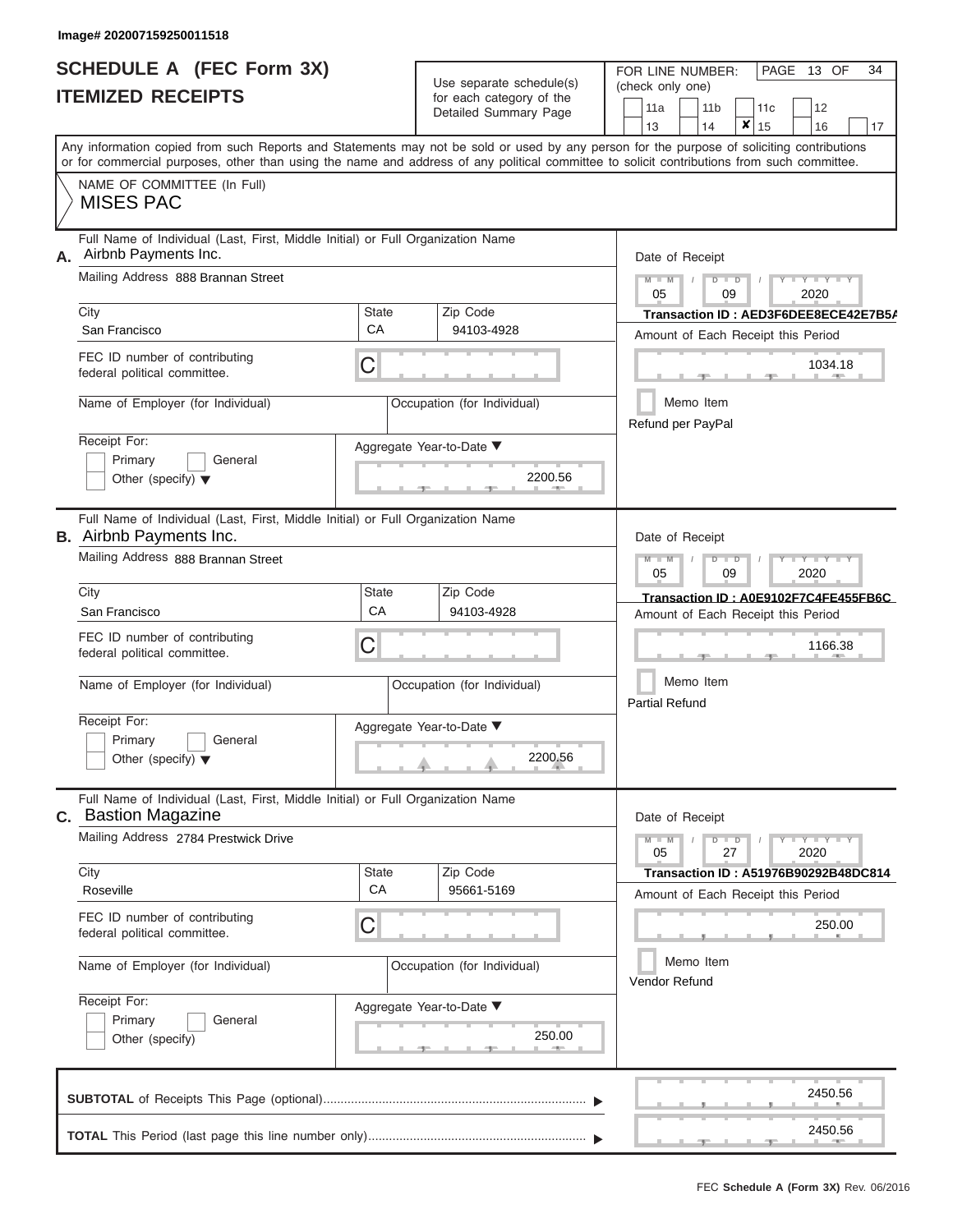| <b>SCHEDULE B (FEC Form 3X)</b>                                                                                                                                                                                                                                                         | Use separate schedule(s)                                   | FOR LINE NUMBER:                   | PAGE 14 OF<br>34                                                                              |
|-----------------------------------------------------------------------------------------------------------------------------------------------------------------------------------------------------------------------------------------------------------------------------------------|------------------------------------------------------------|------------------------------------|-----------------------------------------------------------------------------------------------|
| <b>ITEMIZED DISBURSEMENTS</b>                                                                                                                                                                                                                                                           | for each category of the<br>Detailed Summary Page          | (check only one)<br>$x$ 21b<br>28a | 22<br>27<br>23<br>26<br>28 <sub>b</sub><br>28c<br>29<br>30 <sub>b</sub>                       |
| Any information copied from such Reports and Statements may not be sold or used by any person for the purpose of soliciting contributions<br>or for commercial purposes, other than using the name and address of any political committee to solicit contributions from such committee. |                                                            |                                    |                                                                                               |
| NAME OF COMMITTEE (In Full)<br><b>MISES PAC</b>                                                                                                                                                                                                                                         |                                                            |                                    |                                                                                               |
| Full Name (Last, First, Middle Initial)<br>A. Airbnb Payments Inc.                                                                                                                                                                                                                      |                                                            |                                    | Date of Disbursement<br>$T - Y = T - Y = T - Y$<br>$D$ $D$                                    |
| Mailing Address 888 Brannan Street                                                                                                                                                                                                                                                      |                                                            |                                    | 2020<br>06<br>01                                                                              |
| City<br>San Francisco                                                                                                                                                                                                                                                                   | <b>State</b><br>Zip Code<br>CA<br>94103-4928               |                                    | <b>FEC Identification Number</b>                                                              |
| Purpose of Disbursement<br>Delegate Lodging for National Convention                                                                                                                                                                                                                     |                                                            |                                    | C<br><b>Transaction ID: B6625FBFEC</b>                                                        |
| Candidate Name                                                                                                                                                                                                                                                                          |                                                            | Category/<br>Type                  | Amount of Each Disbursement this Period                                                       |
| Office Sought:<br>House<br>Senate<br>President                                                                                                                                                                                                                                          | Disbursement For:<br>Primary<br>General                    |                                    | 203.87                                                                                        |
| State:<br>District:                                                                                                                                                                                                                                                                     | Other (specify) $\blacktriangledown$                       |                                    | Memo Item                                                                                     |
| Full Name (Last, First, Middle Initial)<br>B. Airbnb Payments Inc.<br>Mailing Address 888 Brannan Street                                                                                                                                                                                |                                                            |                                    | Date of Disbursement<br>$T - Y$ $T - Y$<br>M<br>$D$ $D$<br>$\blacksquare$<br>03<br>2020<br>06 |
| City<br>San Francisco                                                                                                                                                                                                                                                                   | <b>State</b><br>Zip Code<br>CA<br>94103-4928               |                                    | <b>FEC Identification Number</b>                                                              |
| Purpose of Disbursement<br>Delegate Lodging for National Convention                                                                                                                                                                                                                     |                                                            |                                    | C<br><b>Transaction ID: B44A8DE0AE</b>                                                        |
| Candidate Name                                                                                                                                                                                                                                                                          |                                                            | Category/<br><b>Type</b>           | Amount of Each Disbursement this Period                                                       |
| Office Sought:<br>House<br>Senate<br>President                                                                                                                                                                                                                                          | Disbursement For:<br>Primary<br>General<br>Other (specify) |                                    | 1095.17                                                                                       |
| State:<br>District:                                                                                                                                                                                                                                                                     |                                                            |                                    | Memo Item                                                                                     |
| Full Name (Last, First, Middle Initial)<br>C. Airbnb Payments Inc.                                                                                                                                                                                                                      |                                                            |                                    | Date of Disbursement                                                                          |
| Mailing Address 888 Brannan Street                                                                                                                                                                                                                                                      |                                                            |                                    | $T - Y$ $T - Y$ $T - Y$<br>$D$ $D$<br>2020<br>04<br>06                                        |
| City<br>San Francisco<br>Purpose of Disbursement                                                                                                                                                                                                                                        | State<br>Zip Code<br>CA<br>94103-4928                      |                                    | <b>FEC Identification Number</b><br>C                                                         |
| Delegate Lodging for National Convention<br>Candidate Name                                                                                                                                                                                                                              |                                                            | Category/<br><b>Type</b>           | <b>Transaction ID: BBF2C65447</b><br>Amount of Each Disbursement this Period                  |
| Office Sought:<br>House<br>Senate                                                                                                                                                                                                                                                       | Disbursement For:<br>Primary<br>General                    |                                    | 416.19                                                                                        |
| President<br>State:<br>District:                                                                                                                                                                                                                                                        | Other (specify) $\blacktriangledown$                       |                                    | Memo Item                                                                                     |
|                                                                                                                                                                                                                                                                                         |                                                            |                                    | 1715.23                                                                                       |
|                                                                                                                                                                                                                                                                                         |                                                            |                                    | __                                                                                            |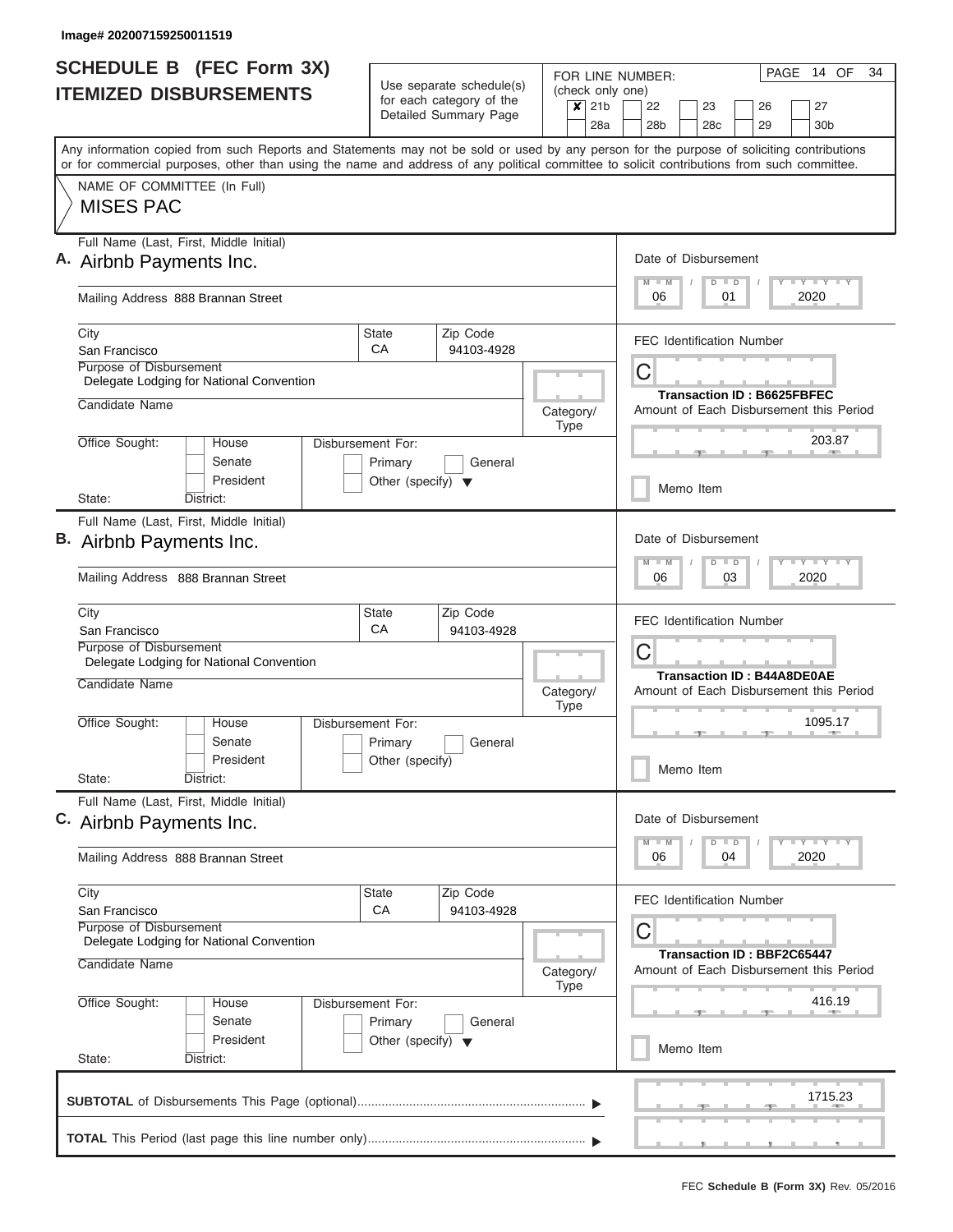| Use separate schedule(s)<br>(check only one)<br><b>ITEMIZED DISBURSEMENTS</b><br>for each category of the<br>$\overline{\mathsf{x}}$ 21b<br>Detailed Summary Page<br>28a<br>Any information copied from such Reports and Statements may not be sold or used by any person for the purpose of soliciting contributions<br>or for commercial purposes, other than using the name and address of any political committee to solicit contributions from such committee.<br>NAME OF COMMITTEE (In Full)<br><b>MISES PAC</b><br>Full Name (Last, First, Middle Initial)<br>A. Airbnb Payments Inc.<br>Mailing Address 888 Brannan Street<br>State<br>Zip Code<br>City<br>CA<br>San Francisco<br>94103-4928<br>Purpose of Disbursement<br>Delegate Lodging for National Convention<br>Candidate Name<br>Category/<br>Type<br>Office Sought:<br>House<br>Disbursement For:<br>Senate<br>General<br>Primary<br>President<br>Other (specify) $\blacktriangledown$<br>State:<br>District:<br>Full Name (Last, First, Middle Initial)<br>B. Airbnb Payments Inc.<br>Mailing Address 888 Brannan Street<br>State<br>Zip Code<br>City | 27<br>22<br>23<br>26<br>28b<br>28c<br>29<br>30 <sub>b</sub><br>Date of Disbursement<br>Y I Y I Y I Y<br>$M - M$<br>$D$ $D$<br>2020<br>06<br>04<br><b>FEC Identification Number</b><br>C<br><b>Transaction ID: B8FCB6C4C7</b><br>Amount of Each Disbursement this Period<br>218.02<br>Memo Item |
|-------------------------------------------------------------------------------------------------------------------------------------------------------------------------------------------------------------------------------------------------------------------------------------------------------------------------------------------------------------------------------------------------------------------------------------------------------------------------------------------------------------------------------------------------------------------------------------------------------------------------------------------------------------------------------------------------------------------------------------------------------------------------------------------------------------------------------------------------------------------------------------------------------------------------------------------------------------------------------------------------------------------------------------------------------------------------------------------------------------------------|------------------------------------------------------------------------------------------------------------------------------------------------------------------------------------------------------------------------------------------------------------------------------------------------|
|                                                                                                                                                                                                                                                                                                                                                                                                                                                                                                                                                                                                                                                                                                                                                                                                                                                                                                                                                                                                                                                                                                                         |                                                                                                                                                                                                                                                                                                |
|                                                                                                                                                                                                                                                                                                                                                                                                                                                                                                                                                                                                                                                                                                                                                                                                                                                                                                                                                                                                                                                                                                                         |                                                                                                                                                                                                                                                                                                |
|                                                                                                                                                                                                                                                                                                                                                                                                                                                                                                                                                                                                                                                                                                                                                                                                                                                                                                                                                                                                                                                                                                                         |                                                                                                                                                                                                                                                                                                |
|                                                                                                                                                                                                                                                                                                                                                                                                                                                                                                                                                                                                                                                                                                                                                                                                                                                                                                                                                                                                                                                                                                                         |                                                                                                                                                                                                                                                                                                |
|                                                                                                                                                                                                                                                                                                                                                                                                                                                                                                                                                                                                                                                                                                                                                                                                                                                                                                                                                                                                                                                                                                                         |                                                                                                                                                                                                                                                                                                |
|                                                                                                                                                                                                                                                                                                                                                                                                                                                                                                                                                                                                                                                                                                                                                                                                                                                                                                                                                                                                                                                                                                                         |                                                                                                                                                                                                                                                                                                |
|                                                                                                                                                                                                                                                                                                                                                                                                                                                                                                                                                                                                                                                                                                                                                                                                                                                                                                                                                                                                                                                                                                                         |                                                                                                                                                                                                                                                                                                |
|                                                                                                                                                                                                                                                                                                                                                                                                                                                                                                                                                                                                                                                                                                                                                                                                                                                                                                                                                                                                                                                                                                                         |                                                                                                                                                                                                                                                                                                |
|                                                                                                                                                                                                                                                                                                                                                                                                                                                                                                                                                                                                                                                                                                                                                                                                                                                                                                                                                                                                                                                                                                                         |                                                                                                                                                                                                                                                                                                |
|                                                                                                                                                                                                                                                                                                                                                                                                                                                                                                                                                                                                                                                                                                                                                                                                                                                                                                                                                                                                                                                                                                                         |                                                                                                                                                                                                                                                                                                |
|                                                                                                                                                                                                                                                                                                                                                                                                                                                                                                                                                                                                                                                                                                                                                                                                                                                                                                                                                                                                                                                                                                                         |                                                                                                                                                                                                                                                                                                |
|                                                                                                                                                                                                                                                                                                                                                                                                                                                                                                                                                                                                                                                                                                                                                                                                                                                                                                                                                                                                                                                                                                                         |                                                                                                                                                                                                                                                                                                |
|                                                                                                                                                                                                                                                                                                                                                                                                                                                                                                                                                                                                                                                                                                                                                                                                                                                                                                                                                                                                                                                                                                                         |                                                                                                                                                                                                                                                                                                |
|                                                                                                                                                                                                                                                                                                                                                                                                                                                                                                                                                                                                                                                                                                                                                                                                                                                                                                                                                                                                                                                                                                                         |                                                                                                                                                                                                                                                                                                |
|                                                                                                                                                                                                                                                                                                                                                                                                                                                                                                                                                                                                                                                                                                                                                                                                                                                                                                                                                                                                                                                                                                                         | Date of Disbursement<br>Y FY FY FY<br>$M - M$<br>$D$ $D$                                                                                                                                                                                                                                       |
|                                                                                                                                                                                                                                                                                                                                                                                                                                                                                                                                                                                                                                                                                                                                                                                                                                                                                                                                                                                                                                                                                                                         | 2020<br>06<br>04                                                                                                                                                                                                                                                                               |
| CA<br>San Francisco<br>94103-4928                                                                                                                                                                                                                                                                                                                                                                                                                                                                                                                                                                                                                                                                                                                                                                                                                                                                                                                                                                                                                                                                                       | <b>FEC Identification Number</b>                                                                                                                                                                                                                                                               |
| Purpose of Disbursement<br>Delegate Lodging for National Convention                                                                                                                                                                                                                                                                                                                                                                                                                                                                                                                                                                                                                                                                                                                                                                                                                                                                                                                                                                                                                                                     | C                                                                                                                                                                                                                                                                                              |
| Candidate Name<br>Category/<br><b>Type</b>                                                                                                                                                                                                                                                                                                                                                                                                                                                                                                                                                                                                                                                                                                                                                                                                                                                                                                                                                                                                                                                                              | <b>Transaction ID: B17EA0DE45</b><br>Amount of Each Disbursement this Period                                                                                                                                                                                                                   |
| Office Sought:<br>Disbursement For:<br>House<br>Senate<br>Primary<br>General                                                                                                                                                                                                                                                                                                                                                                                                                                                                                                                                                                                                                                                                                                                                                                                                                                                                                                                                                                                                                                            | 1185.33                                                                                                                                                                                                                                                                                        |
| President<br>Other (specify)<br>State:<br>District:                                                                                                                                                                                                                                                                                                                                                                                                                                                                                                                                                                                                                                                                                                                                                                                                                                                                                                                                                                                                                                                                     | Memo Item                                                                                                                                                                                                                                                                                      |
| Full Name (Last, First, Middle Initial)<br>C. Airbnb Payments Inc.                                                                                                                                                                                                                                                                                                                                                                                                                                                                                                                                                                                                                                                                                                                                                                                                                                                                                                                                                                                                                                                      | Date of Disbursement                                                                                                                                                                                                                                                                           |
| Mailing Address 888 Brannan Street                                                                                                                                                                                                                                                                                                                                                                                                                                                                                                                                                                                                                                                                                                                                                                                                                                                                                                                                                                                                                                                                                      | $Y - Y - Y - Y - I - Y$<br>$M - M$<br>$D$ $D$<br>2020<br>06<br>12                                                                                                                                                                                                                              |
| Zip Code<br>City<br>State                                                                                                                                                                                                                                                                                                                                                                                                                                                                                                                                                                                                                                                                                                                                                                                                                                                                                                                                                                                                                                                                                               |                                                                                                                                                                                                                                                                                                |
| CA<br>94103-4928<br>San Francisco<br>Purpose of Disbursement<br>Delegate Lodging for National Convention                                                                                                                                                                                                                                                                                                                                                                                                                                                                                                                                                                                                                                                                                                                                                                                                                                                                                                                                                                                                                | <b>FEC Identification Number</b><br>C                                                                                                                                                                                                                                                          |
| Candidate Name<br>Category/<br><b>Type</b>                                                                                                                                                                                                                                                                                                                                                                                                                                                                                                                                                                                                                                                                                                                                                                                                                                                                                                                                                                                                                                                                              | <b>Transaction ID: BD40BE159E</b><br>Amount of Each Disbursement this Period                                                                                                                                                                                                                   |
| Office Sought:<br>Disbursement For:<br>House<br>Senate<br>Primary<br>General                                                                                                                                                                                                                                                                                                                                                                                                                                                                                                                                                                                                                                                                                                                                                                                                                                                                                                                                                                                                                                            | 266.35                                                                                                                                                                                                                                                                                         |
| President<br>Other (specify) $\blacktriangledown$<br>State:<br>District:                                                                                                                                                                                                                                                                                                                                                                                                                                                                                                                                                                                                                                                                                                                                                                                                                                                                                                                                                                                                                                                | Memo Item                                                                                                                                                                                                                                                                                      |
|                                                                                                                                                                                                                                                                                                                                                                                                                                                                                                                                                                                                                                                                                                                                                                                                                                                                                                                                                                                                                                                                                                                         |                                                                                                                                                                                                                                                                                                |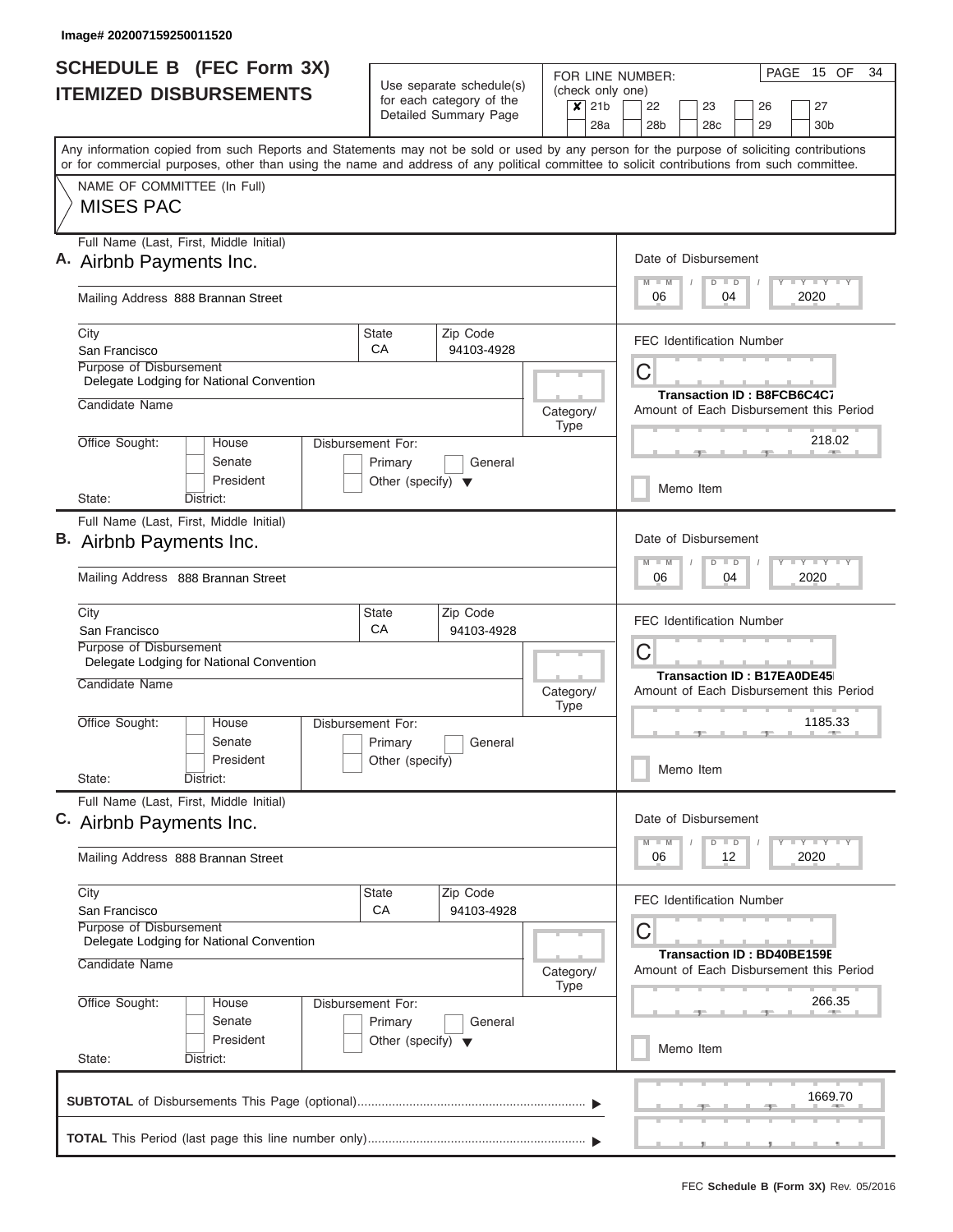| <b>SCHEDULE B</b> (FEC Form 3X)                                                                                                                                                                                                                                                         |                                                                      | Use separate schedule(s)                          |                          | (check only one)                   | PAGE 16 OF<br>34<br>FOR LINE NUMBER:                                                      |
|-----------------------------------------------------------------------------------------------------------------------------------------------------------------------------------------------------------------------------------------------------------------------------------------|----------------------------------------------------------------------|---------------------------------------------------|--------------------------|------------------------------------|-------------------------------------------------------------------------------------------|
| <b>ITEMIZED DISBURSEMENTS</b>                                                                                                                                                                                                                                                           |                                                                      | for each category of the<br>Detailed Summary Page |                          | $\overline{\mathsf{x}}$ 21b<br>28a | 22<br>23<br>27<br>26<br>28 <sub>b</sub><br>28c<br>29<br>30b                               |
| Any information copied from such Reports and Statements may not be sold or used by any person for the purpose of soliciting contributions<br>or for commercial purposes, other than using the name and address of any political committee to solicit contributions from such committee. |                                                                      |                                                   |                          |                                    |                                                                                           |
| NAME OF COMMITTEE (In Full)<br><b>MISES PAC</b>                                                                                                                                                                                                                                         |                                                                      |                                                   |                          |                                    |                                                                                           |
| Full Name (Last, First, Middle Initial)<br>A. Airbnb Payments Inc.                                                                                                                                                                                                                      |                                                                      |                                                   |                          |                                    | Date of Disbursement<br>Y I Y I Y I Y<br>$M$ $M$<br>$D$ $D$                               |
| Mailing Address 888 Brannan Street                                                                                                                                                                                                                                                      |                                                                      |                                                   |                          |                                    | 2020<br>06<br>29                                                                          |
| City<br>San Francisco                                                                                                                                                                                                                                                                   | State<br>CA                                                          | Zip Code<br>94103-4928                            |                          |                                    | <b>FEC Identification Number</b>                                                          |
| Purpose of Disbursement<br>Delegate Lodging for National Convention                                                                                                                                                                                                                     |                                                                      |                                                   |                          |                                    | C<br>Transaction ID: BAD93DB2D8                                                           |
| Candidate Name                                                                                                                                                                                                                                                                          |                                                                      |                                                   | Category/<br><b>Type</b> |                                    | Amount of Each Disbursement this Period                                                   |
| Office Sought:<br>House<br>Senate<br>President                                                                                                                                                                                                                                          | Disbursement For:<br>Primary<br>Other (specify) $\blacktriangledown$ | General                                           |                          |                                    | 125.00                                                                                    |
| State:<br>District:                                                                                                                                                                                                                                                                     |                                                                      |                                                   |                          |                                    | Memo Item                                                                                 |
| Full Name (Last, First, Middle Initial)<br><b>B.</b> American Airlines                                                                                                                                                                                                                  |                                                                      |                                                   |                          |                                    | Date of Disbursement<br>$T - Y$ $T - Y$ $T - Y$<br>$M - M$<br>$D$ $D$<br>2020<br>06<br>11 |
| Mailing Address P.O. Box 619616                                                                                                                                                                                                                                                         |                                                                      |                                                   |                          |                                    |                                                                                           |
| City<br>Dallas<br>Purpose of Disbursement                                                                                                                                                                                                                                               | State<br><b>TX</b>                                                   | Zip Code<br>75261-9616                            |                          |                                    | <b>FEC Identification Number</b><br>C                                                     |
| Fight to LP Conventioni<br>Candidate Name                                                                                                                                                                                                                                               |                                                                      |                                                   | Category/<br><b>Type</b> |                                    | Transaction ID: B158B97E404<br>Amount of Each Disbursement this Period                    |
| Office Sought:<br>House<br>Senate                                                                                                                                                                                                                                                       | Disbursement For:<br>Primary                                         | General                                           |                          |                                    | 78.20<br><b>ARCHITECT</b>                                                                 |
| President<br>State:<br>District:                                                                                                                                                                                                                                                        | Other (specify)                                                      |                                                   |                          |                                    | Memo Item                                                                                 |
| Full Name (Last, First, Middle Initial)<br>C. Anedot                                                                                                                                                                                                                                    |                                                                      |                                                   |                          |                                    | Date of Disbursement<br>$T - Y$ $T - Y$<br>$D$ $D$                                        |
| Mailing Address 1340 Poydras Street<br><b>Suite 1770</b>                                                                                                                                                                                                                                |                                                                      |                                                   |                          |                                    | 2020<br>04<br>27                                                                          |
| City<br><b>New Orleans</b><br>Purpose of Disbursement                                                                                                                                                                                                                                   | State<br>LA                                                          | Zip Code<br>70112-5204                            |                          |                                    | <b>FEC Identification Number</b><br>С                                                     |
|                                                                                                                                                                                                                                                                                         |                                                                      |                                                   | Category/                |                                    | Transaction ID: B8B682895A<br>Amount of Each Disbursement this Period                     |
| service fees<br>Candidate Name                                                                                                                                                                                                                                                          |                                                                      |                                                   |                          |                                    |                                                                                           |
| Office Sought:<br>House<br>Senate<br>President                                                                                                                                                                                                                                          | Disbursement For:<br>Primary<br>Other (specify) $\blacktriangledown$ | General                                           | <b>Type</b>              |                                    | 21.85                                                                                     |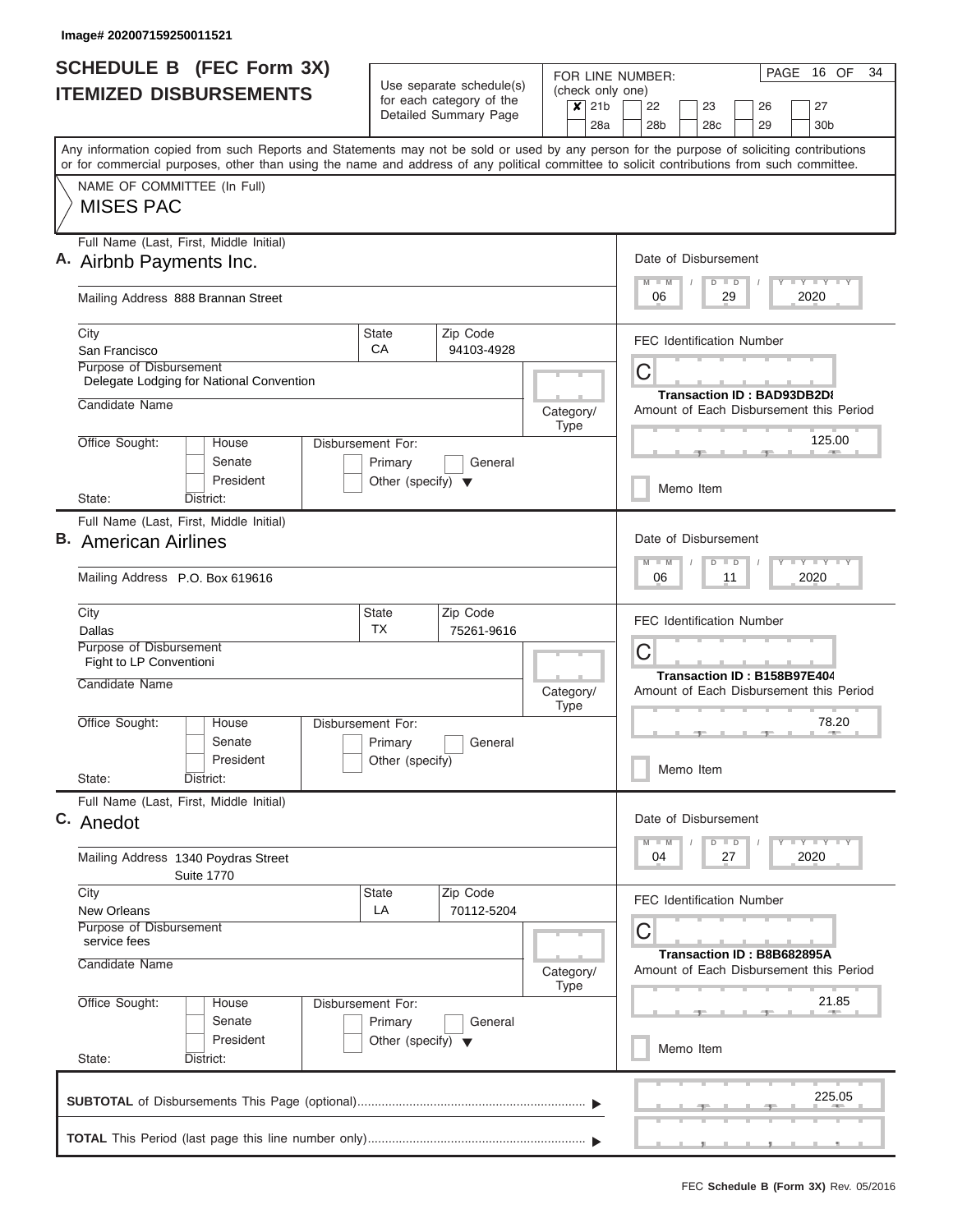| <b>SCHEDULE B</b> (FEC Form 3X)                                                                                                                                                                                                                                                         |                                                                      | Use separate schedule(s)                                          |                          | (check only one)                 | FOR LINE NUMBER:                                                    |                                   |                                         |                                                                               | PAGE 17 OF<br>34                                 |  |  |  |
|-----------------------------------------------------------------------------------------------------------------------------------------------------------------------------------------------------------------------------------------------------------------------------------------|----------------------------------------------------------------------|-------------------------------------------------------------------|--------------------------|----------------------------------|---------------------------------------------------------------------|-----------------------------------|-----------------------------------------|-------------------------------------------------------------------------------|--------------------------------------------------|--|--|--|
| <b>ITEMIZED DISBURSEMENTS</b>                                                                                                                                                                                                                                                           |                                                                      | for each category of the<br>Detailed Summary Page                 |                          |                                  | 22<br>28b                                                           | 23<br>28 <sub>c</sub>             |                                         | 26<br>29                                                                      | 27<br>30 <sub>b</sub>                            |  |  |  |
| Any information copied from such Reports and Statements may not be sold or used by any person for the purpose of soliciting contributions<br>or for commercial purposes, other than using the name and address of any political committee to solicit contributions from such committee. |                                                                      |                                                                   |                          | 28a                              |                                                                     |                                   |                                         |                                                                               |                                                  |  |  |  |
| NAME OF COMMITTEE (In Full)<br><b>MISES PAC</b>                                                                                                                                                                                                                                         |                                                                      |                                                                   |                          |                                  |                                                                     |                                   |                                         |                                                                               |                                                  |  |  |  |
| Full Name (Last, First, Middle Initial)<br>A. Anedot                                                                                                                                                                                                                                    |                                                                      |                                                                   |                          |                                  |                                                                     | Date of Disbursement              |                                         |                                                                               |                                                  |  |  |  |
| Mailing Address 1340 Poydras Street<br><b>Suite 1770</b>                                                                                                                                                                                                                                |                                                                      |                                                                   |                          |                                  | $M - M$<br>04                                                       | $D$ $D$                           | 29                                      |                                                                               | Y LY LY LY<br>2020                               |  |  |  |
| City<br><b>New Orleans</b>                                                                                                                                                                                                                                                              | <b>State</b><br>LA                                                   | Zip Code<br>70112-5204                                            |                          |                                  |                                                                     | <b>FEC Identification Number</b>  |                                         |                                                                               |                                                  |  |  |  |
| Purpose of Disbursement<br>service fees                                                                                                                                                                                                                                                 |                                                                      |                                                                   |                          |                                  | C                                                                   | <b>Transaction ID: BAE4D8AF25</b> |                                         |                                                                               |                                                  |  |  |  |
| Candidate Name<br>House                                                                                                                                                                                                                                                                 |                                                                      |                                                                   | Category/<br><b>Type</b> |                                  |                                                                     |                                   |                                         |                                                                               | Amount of Each Disbursement this Period<br>10.57 |  |  |  |
| Office Sought:<br>Senate<br>President                                                                                                                                                                                                                                                   | Disbursement For:<br>Primary<br>Other (specify) $\blacktriangledown$ | General                                                           |                          |                                  |                                                                     |                                   |                                         |                                                                               | <b>CONTRACTOR</b>                                |  |  |  |
| State:<br>District:                                                                                                                                                                                                                                                                     |                                                                      |                                                                   |                          |                                  | Memo Item                                                           |                                   |                                         |                                                                               |                                                  |  |  |  |
| Full Name (Last, First, Middle Initial)<br><b>B.</b> Anedot                                                                                                                                                                                                                             |                                                                      |                                                                   |                          | $M - M$                          | Date of Disbursement<br>$D$ $D$                                     |                                   |                                         | Y FY FY FY                                                                    |                                                  |  |  |  |
| Mailing Address 1340 Poydras Street<br><b>Suite 1770</b>                                                                                                                                                                                                                                |                                                                      |                                                                   |                          |                                  |                                                                     | 29<br>2020<br>04                  |                                         |                                                                               |                                                  |  |  |  |
| City<br><b>New Orleans</b>                                                                                                                                                                                                                                                              | State<br>LA                                                          | Zip Code<br>70112-5204                                            |                          |                                  |                                                                     | <b>FEC Identification Number</b>  |                                         |                                                                               |                                                  |  |  |  |
| Purpose of Disbursement<br>service fees                                                                                                                                                                                                                                                 |                                                                      |                                                                   |                          |                                  | C                                                                   | <b>Transaction ID: B37CCA0C43</b> |                                         |                                                                               |                                                  |  |  |  |
| Candidate Name<br>House                                                                                                                                                                                                                                                                 |                                                                      | Category/<br><b>Type</b><br>Primary<br>General<br>Other (specify) |                          |                                  | Amount of Each Disbursement this Period<br>2.76<br><b>ARCHITECT</b> |                                   |                                         |                                                                               |                                                  |  |  |  |
| Office Sought:<br>Senate<br>President                                                                                                                                                                                                                                                   | Disbursement For:                                                    |                                                                   |                          |                                  |                                                                     |                                   |                                         |                                                                               |                                                  |  |  |  |
| State:<br>District:                                                                                                                                                                                                                                                                     |                                                                      |                                                                   |                          |                                  | Memo Item                                                           |                                   |                                         |                                                                               |                                                  |  |  |  |
| Full Name (Last, First, Middle Initial)<br>C. Anedot                                                                                                                                                                                                                                    |                                                                      |                                                                   |                          |                                  |                                                                     |                                   | Date of Disbursement                    |                                                                               |                                                  |  |  |  |
| <b>Suite 1770</b>                                                                                                                                                                                                                                                                       | Mailing Address 1340 Poydras Street                                  |                                                                   |                          |                                  |                                                                     |                                   |                                         | $Y - Y - Y - Y - I - Y$<br>$M - M$<br>D<br>$\blacksquare$<br>2020<br>05<br>01 |                                                  |  |  |  |
| City<br><b>New Orleans</b>                                                                                                                                                                                                                                                              | Zip Code<br><b>State</b><br>LA<br>70112-5204                         |                                                                   |                          |                                  |                                                                     |                                   | <b>FEC Identification Number</b>        |                                                                               |                                                  |  |  |  |
| Purpose of Disbursement<br>service fees<br>Candidate Name                                                                                                                                                                                                                               | Category/                                                            |                                                                   | C                        | <b>Transaction ID: B5CC54BAA</b> |                                                                     |                                   | Amount of Each Disbursement this Period |                                                                               |                                                  |  |  |  |
| Office Sought:<br>House<br>Senate                                                                                                                                                                                                                                                       | Disbursement For:<br>Primary                                         | General                                                           | <b>Type</b>              |                                  |                                                                     |                                   |                                         |                                                                               | 24.80                                            |  |  |  |
| President<br>State:<br>District:                                                                                                                                                                                                                                                        | Other (specify) $\blacktriangledown$                                 |                                                                   |                          |                                  |                                                                     | Memo Item                         |                                         |                                                                               |                                                  |  |  |  |
|                                                                                                                                                                                                                                                                                         |                                                                      |                                                                   |                          |                                  |                                                                     |                                   |                                         |                                                                               | 38.13                                            |  |  |  |
|                                                                                                                                                                                                                                                                                         |                                                                      |                                                                   |                          |                                  |                                                                     |                                   |                                         |                                                                               |                                                  |  |  |  |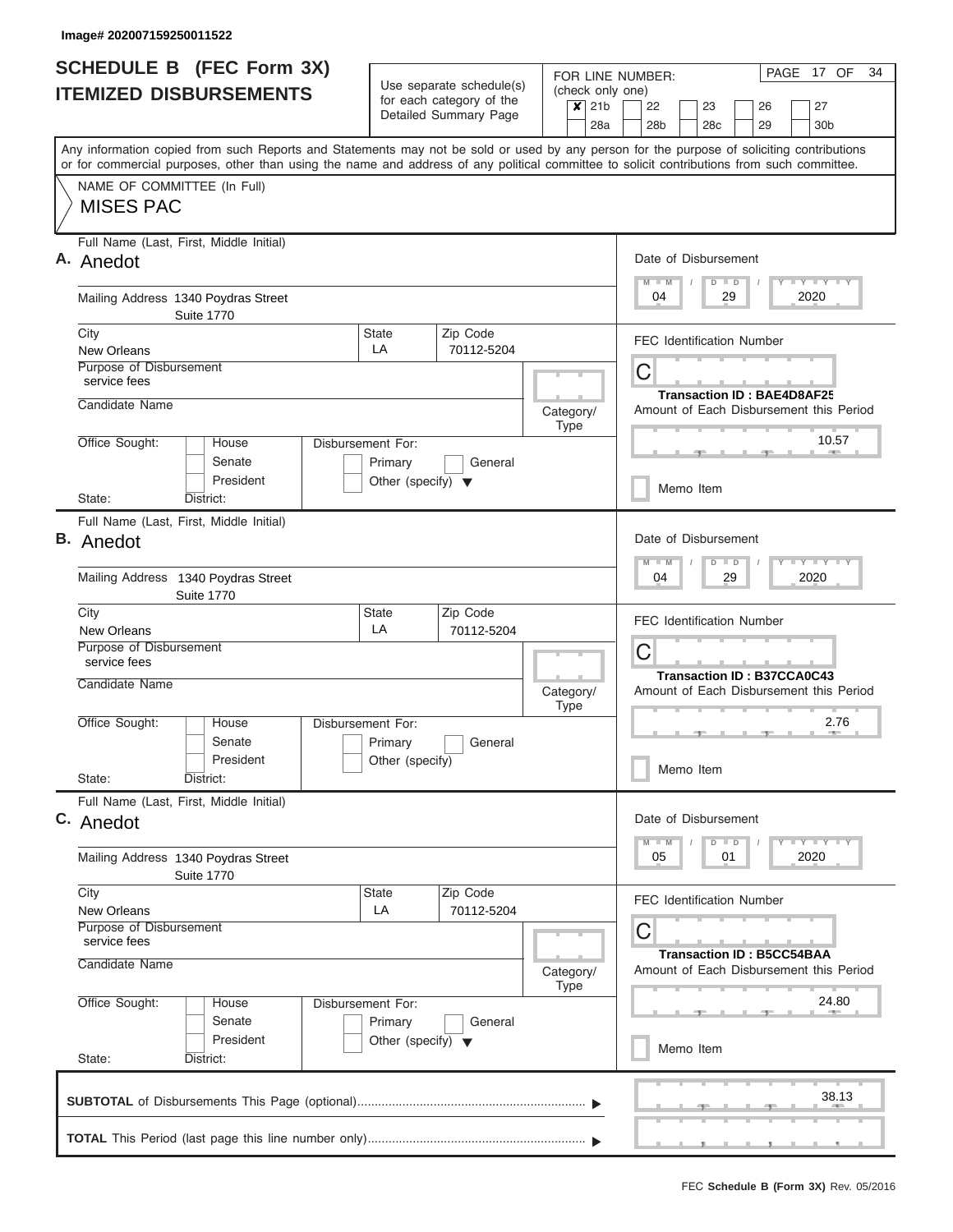| <b>SCHEDULE B</b> (FEC Form 3X)<br><b>ITEMIZED DISBURSEMENTS</b>                                                                                                                                                                                                                        | Use separate schedule(s)                                             | FOR LINE NUMBER:<br>(check only one)              | PAGE 18 OF<br>34                   |                                                                         |
|-----------------------------------------------------------------------------------------------------------------------------------------------------------------------------------------------------------------------------------------------------------------------------------------|----------------------------------------------------------------------|---------------------------------------------------|------------------------------------|-------------------------------------------------------------------------|
|                                                                                                                                                                                                                                                                                         |                                                                      | for each category of the<br>Detailed Summary Page | $\overline{\mathsf{x}}$ 21b<br>28a | 22<br>23<br>26<br>27<br>28c<br>29<br>28 <sub>b</sub><br>30 <sub>b</sub> |
| Any information copied from such Reports and Statements may not be sold or used by any person for the purpose of soliciting contributions<br>or for commercial purposes, other than using the name and address of any political committee to solicit contributions from such committee. |                                                                      |                                                   |                                    |                                                                         |
| NAME OF COMMITTEE (In Full)<br><b>MISES PAC</b>                                                                                                                                                                                                                                         |                                                                      |                                                   |                                    |                                                                         |
| Full Name (Last, First, Middle Initial)<br>A. Anedot                                                                                                                                                                                                                                    |                                                                      |                                                   |                                    | Date of Disbursement<br>Y LY LY LY<br>$M - M$<br>$D$ $D$                |
| Mailing Address 1340 Poydras Street<br><b>Suite 1770</b>                                                                                                                                                                                                                                |                                                                      |                                                   |                                    | 2020<br>05<br>05                                                        |
| City<br>New Orleans                                                                                                                                                                                                                                                                     | <b>State</b><br>LA                                                   | Zip Code<br>70112-5204                            |                                    | <b>FEC Identification Number</b>                                        |
| Purpose of Disbursement<br>service fees                                                                                                                                                                                                                                                 |                                                                      |                                                   |                                    | С<br>Transaction ID: BFB8640642/                                        |
| Candidate Name                                                                                                                                                                                                                                                                          |                                                                      |                                                   | Category/<br>Type                  | Amount of Each Disbursement this Period                                 |
| Office Sought:<br>House<br>Senate<br>President                                                                                                                                                                                                                                          | Disbursement For:<br>Primary                                         | General                                           |                                    | 31.51                                                                   |
| State:<br>District:                                                                                                                                                                                                                                                                     | Other (specify) $\blacktriangledown$                                 |                                                   |                                    | Memo Item                                                               |
| Full Name (Last, First, Middle Initial)<br>В.<br>Anedot                                                                                                                                                                                                                                 |                                                                      |                                                   |                                    | Date of Disbursement                                                    |
| Mailing Address 1340 Poydras Street<br><b>Suite 1770</b>                                                                                                                                                                                                                                |                                                                      |                                                   |                                    | Y - Y - Y - Y<br>$M - M$<br>$D$ $D$<br>2020<br>05<br>06                 |
| City<br>New Orleans                                                                                                                                                                                                                                                                     | <b>State</b><br>LA                                                   | Zip Code<br>70112-5204                            |                                    | <b>FEC Identification Number</b>                                        |
| Purpose of Disbursement<br>service fees                                                                                                                                                                                                                                                 |                                                                      |                                                   |                                    | С<br>Transaction ID: B9E9140A407                                        |
| Candidate Name                                                                                                                                                                                                                                                                          |                                                                      |                                                   | Category/<br><b>Type</b>           | Amount of Each Disbursement this Period                                 |
| Office Sought:<br>House<br>Senate<br>President                                                                                                                                                                                                                                          | Disbursement For:<br>Primary<br>Other (specify)                      | General                                           |                                    | 13.96                                                                   |
| State:<br>District:                                                                                                                                                                                                                                                                     |                                                                      |                                                   |                                    | Memo Item                                                               |
| Full Name (Last, First, Middle Initial)<br>C. Anedot                                                                                                                                                                                                                                    |                                                                      |                                                   |                                    | Date of Disbursement<br>Y FY FY FY<br>$M - M$<br>$D$ $D$                |
| Mailing Address 1340 Poydras Street<br><b>Suite 1770</b>                                                                                                                                                                                                                                |                                                                      |                                                   |                                    | 2020<br>05<br>07                                                        |
| City<br><b>New Orleans</b>                                                                                                                                                                                                                                                              | State<br>LA                                                          | Zip Code<br>70112-5204                            |                                    | <b>FEC Identification Number</b>                                        |
| Purpose of Disbursement<br>service fees<br>Candidate Name                                                                                                                                                                                                                               |                                                                      |                                                   |                                    | С<br>Transaction ID: BD17844E88                                         |
|                                                                                                                                                                                                                                                                                         |                                                                      |                                                   | Category/<br>Type                  | Amount of Each Disbursement this Period                                 |
| Office Sought:<br>House<br>Senate<br>President                                                                                                                                                                                                                                          | Disbursement For:<br>Primary<br>Other (specify) $\blacktriangledown$ | General                                           |                                    | 19.70<br>Memo Item                                                      |
| State:<br>District:                                                                                                                                                                                                                                                                     |                                                                      |                                                   |                                    |                                                                         |
|                                                                                                                                                                                                                                                                                         |                                                                      |                                                   |                                    | 65.17                                                                   |
|                                                                                                                                                                                                                                                                                         |                                                                      |                                                   |                                    |                                                                         |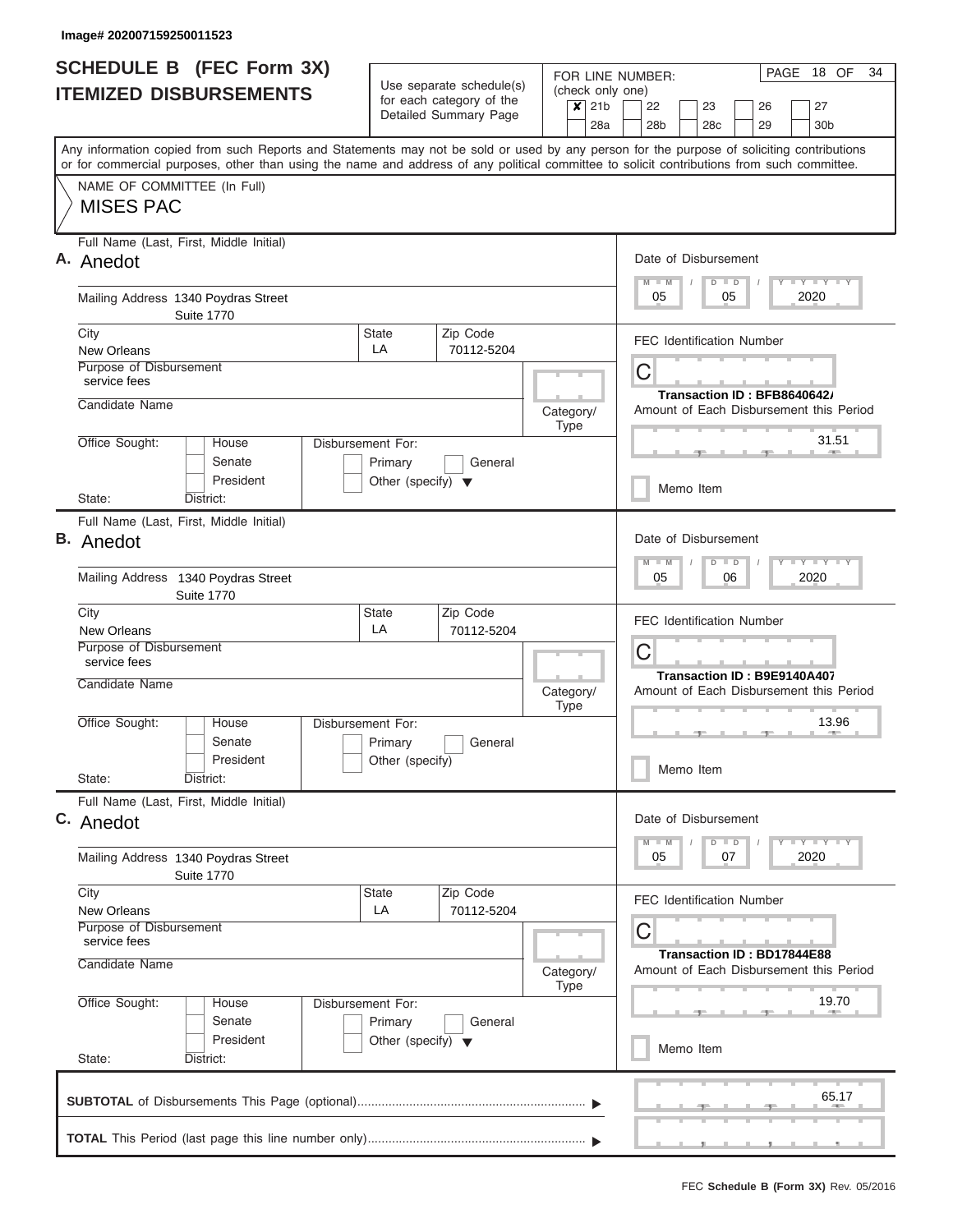| <b>SCHEDULE B</b> (FEC Form 3X)                                                                                                                                                                                                                                                         |                                                                      | Use separate schedule(s) | FOR LINE NUMBER:            |     |                                         |           |                      |                                   |  | PAGE 19 OF                                                    | 34 |
|-----------------------------------------------------------------------------------------------------------------------------------------------------------------------------------------------------------------------------------------------------------------------------------------|----------------------------------------------------------------------|--------------------------|-----------------------------|-----|-----------------------------------------|-----------|----------------------|-----------------------------------|--|---------------------------------------------------------------|----|
| <b>ITEMIZED DISBURSEMENTS</b>                                                                                                                                                                                                                                                           |                                                                      | for each category of the | (check only one)<br>$x$ 21b |     | 22                                      |           | 23                   | 26                                |  | 27                                                            |    |
|                                                                                                                                                                                                                                                                                         |                                                                      | Detailed Summary Page    |                             | 28a | 28 <sub>b</sub>                         |           | 28c                  | 29                                |  | 30b                                                           |    |
| Any information copied from such Reports and Statements may not be sold or used by any person for the purpose of soliciting contributions<br>or for commercial purposes, other than using the name and address of any political committee to solicit contributions from such committee. |                                                                      |                          |                             |     |                                         |           |                      |                                   |  |                                                               |    |
| NAME OF COMMITTEE (In Full)<br><b>MISES PAC</b>                                                                                                                                                                                                                                         |                                                                      |                          |                             |     |                                         |           |                      |                                   |  |                                                               |    |
| Full Name (Last, First, Middle Initial)<br>A. Anedot                                                                                                                                                                                                                                    |                                                                      |                          |                             |     | Date of Disbursement<br>$M - M$         |           | $D$ $D$              |                                   |  | Y I Y I Y I Y                                                 |    |
| Mailing Address 1340 Poydras Street<br><b>Suite 1770</b>                                                                                                                                                                                                                                |                                                                      |                          |                             |     | 05                                      |           | 11                   |                                   |  | 2020                                                          |    |
| City<br>New Orleans                                                                                                                                                                                                                                                                     | <b>State</b><br>LA                                                   | Zip Code<br>70112-5204   |                             |     | FEC Identification Number               |           |                      |                                   |  |                                                               |    |
| Purpose of Disbursement<br>service fees                                                                                                                                                                                                                                                 |                                                                      |                          |                             |     | С                                       |           |                      | <b>Transaction ID: B240340BAE</b> |  |                                                               |    |
| Candidate Name                                                                                                                                                                                                                                                                          |                                                                      |                          | Category/<br><b>Type</b>    |     | Amount of Each Disbursement this Period |           |                      |                                   |  |                                                               |    |
| Office Sought:<br>House<br>Senate<br>President                                                                                                                                                                                                                                          | Disbursement For:<br>Primary<br>Other (specify) $\blacktriangledown$ | General                  |                             |     |                                         |           |                      |                                   |  | 12.93<br><b>CONTRACTOR</b>                                    |    |
| State:<br>District:                                                                                                                                                                                                                                                                     |                                                                      |                          |                             |     |                                         | Memo Item |                      |                                   |  |                                                               |    |
| Full Name (Last, First, Middle Initial)<br><b>B.</b> Anedot                                                                                                                                                                                                                             |                                                                      |                          |                             |     | Date of Disbursement                    |           |                      |                                   |  |                                                               |    |
| Mailing Address 1340 Poydras Street<br><b>Suite 1770</b>                                                                                                                                                                                                                                |                                                                      |                          |                             |     | $M - M$<br>05                           |           | $D$ $D$<br>13        |                                   |  | $T - Y$ $T - Y$ $T - Y$<br>2020                               |    |
| City<br><b>New Orleans</b>                                                                                                                                                                                                                                                              | <b>State</b><br>LA                                                   | Zip Code<br>70112-5204   |                             |     | <b>FEC Identification Number</b>        |           |                      |                                   |  |                                                               |    |
| Purpose of Disbursement<br>service fees                                                                                                                                                                                                                                                 |                                                                      |                          |                             |     | С                                       |           |                      | Transaction ID: BF5519E9901       |  |                                                               |    |
| Candidate Name                                                                                                                                                                                                                                                                          | Category/<br><b>Type</b>                                             |                          |                             |     | Amount of Each Disbursement this Period |           |                      |                                   |  |                                                               |    |
| Office Sought:<br>House<br>Senate                                                                                                                                                                                                                                                       | Disbursement For:<br>Primary                                         | General                  |                             |     |                                         |           |                      |                                   |  | 8.86<br>$-100$                                                |    |
| President<br>State:<br>District:                                                                                                                                                                                                                                                        | Other (specify)                                                      |                          |                             |     | Memo Item                               |           |                      |                                   |  |                                                               |    |
| Full Name (Last, First, Middle Initial)<br>C. Anedot                                                                                                                                                                                                                                    |                                                                      |                          |                             |     | Date of Disbursement                    |           |                      |                                   |  |                                                               |    |
| Mailing Address 1340 Poydras Street<br><b>Suite 1770</b>                                                                                                                                                                                                                                |                                                                      |                          |                             |     | 05                                      |           | $\blacksquare$<br>13 |                                   |  | $\Box$ $\Upsilon$ $\Box$ $\Upsilon$ $\Box$ $\Upsilon$<br>2020 |    |
| City<br><b>New Orleans</b>                                                                                                                                                                                                                                                              | State<br>LA                                                          | Zip Code<br>70112-5204   |                             |     | <b>FEC Identification Number</b>        |           |                      |                                   |  |                                                               |    |
| Purpose of Disbursement<br>service fees<br>Candidate Name                                                                                                                                                                                                                               |                                                                      |                          |                             |     | С                                       |           |                      | <b>Transaction ID: B8480C72EF</b> |  |                                                               |    |
| Office Sought:<br>House                                                                                                                                                                                                                                                                 | Disbursement For:                                                    |                          | Category/<br><b>Type</b>    |     | Amount of Each Disbursement this Period |           |                      |                                   |  | 14.78                                                         |    |
| Senate<br>President                                                                                                                                                                                                                                                                     | Primary<br>Other (specify) $\blacktriangledown$                      | General                  |                             |     |                                         | Memo Item |                      |                                   |  |                                                               |    |
| State:<br>District:                                                                                                                                                                                                                                                                     |                                                                      |                          |                             |     |                                         |           |                      |                                   |  | 36.57                                                         |    |
|                                                                                                                                                                                                                                                                                         |                                                                      |                          |                             |     |                                         |           |                      |                                   |  |                                                               |    |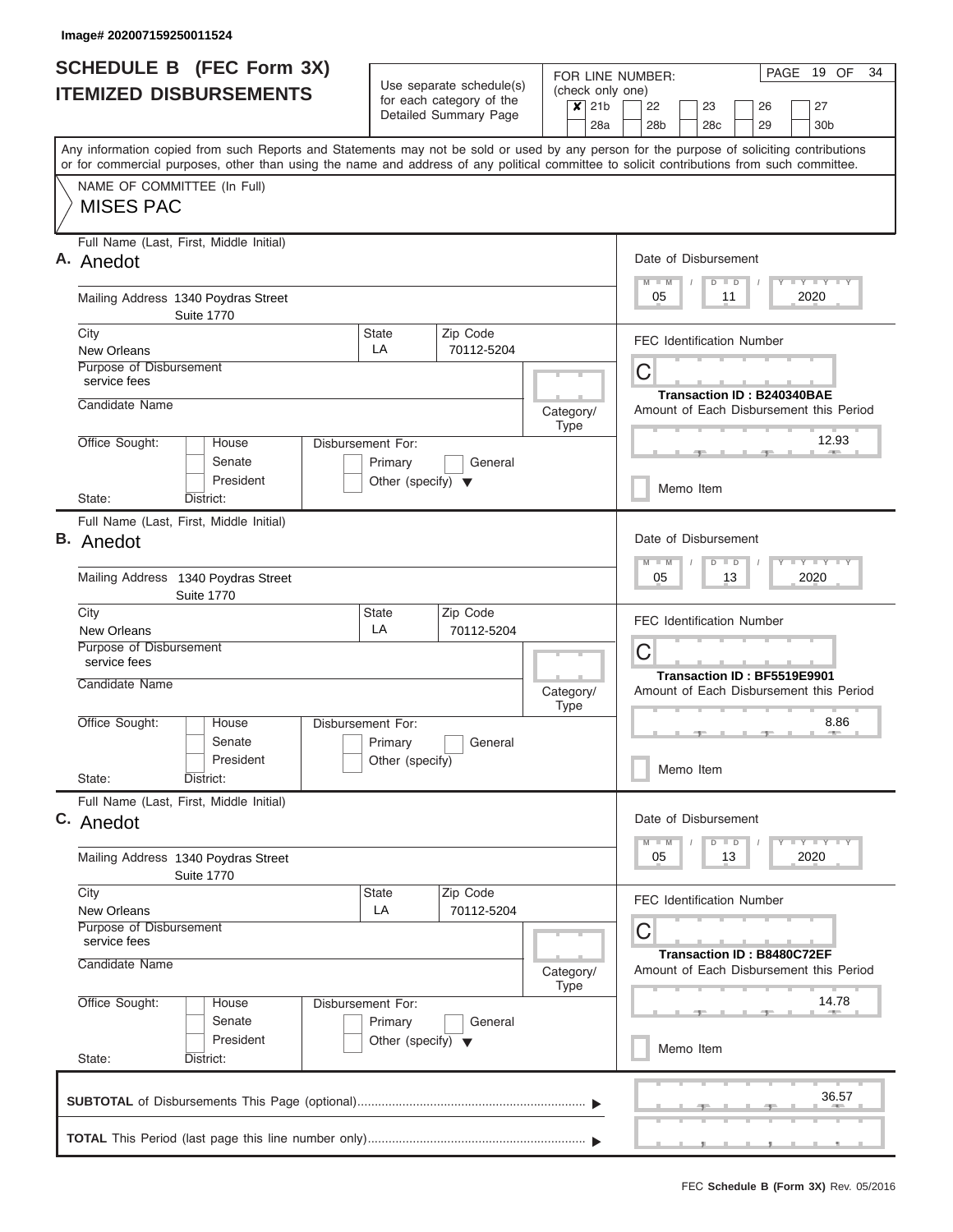| Any information copied from such Reports and Statements may not be sold or used by any person for the purpose of soliciting contributions<br>or for commercial purposes, other than using the name and address of any political committee to solicit contributions from such committee.<br>NAME OF COMMITTEE (In Full)<br><b>MISES PAC</b><br>Full Name (Last, First, Middle Initial)<br>A. Anedot<br>Mailing Address 1340 Poydras Street<br><b>Suite 1770</b><br>City<br><b>State</b><br>LA<br>New Orleans<br>Purpose of Disbursement<br>service fees<br>Candidate Name<br>Office Sought:<br>Disbursement For:<br>House<br>Senate<br>Primary<br>President<br>Other (specify) $\blacktriangledown$<br>State:<br>District:<br>Full Name (Last, First, Middle Initial)<br><b>B.</b> Anedot<br>Mailing Address 1340 Poydras Street<br><b>Suite 1770</b><br>City<br><b>State</b><br>LA<br><b>New Orleans</b><br>Purpose of Disbursement<br>service fees | Zip Code<br>70112-5204 | 28a                      | 28 <sub>b</sub><br>29<br>30 <sub>b</sub><br>28 <sub>c</sub><br>Date of Disbursement<br>Y FYLY FY<br>$M$ $M$<br>$D$ $D$<br>15<br>2020<br>05<br><b>FEC Identification Number</b> |  |  |  |  |
|-----------------------------------------------------------------------------------------------------------------------------------------------------------------------------------------------------------------------------------------------------------------------------------------------------------------------------------------------------------------------------------------------------------------------------------------------------------------------------------------------------------------------------------------------------------------------------------------------------------------------------------------------------------------------------------------------------------------------------------------------------------------------------------------------------------------------------------------------------------------------------------------------------------------------------------------------------|------------------------|--------------------------|--------------------------------------------------------------------------------------------------------------------------------------------------------------------------------|--|--|--|--|
|                                                                                                                                                                                                                                                                                                                                                                                                                                                                                                                                                                                                                                                                                                                                                                                                                                                                                                                                                     |                        |                          |                                                                                                                                                                                |  |  |  |  |
|                                                                                                                                                                                                                                                                                                                                                                                                                                                                                                                                                                                                                                                                                                                                                                                                                                                                                                                                                     |                        |                          |                                                                                                                                                                                |  |  |  |  |
|                                                                                                                                                                                                                                                                                                                                                                                                                                                                                                                                                                                                                                                                                                                                                                                                                                                                                                                                                     |                        |                          |                                                                                                                                                                                |  |  |  |  |
|                                                                                                                                                                                                                                                                                                                                                                                                                                                                                                                                                                                                                                                                                                                                                                                                                                                                                                                                                     |                        |                          |                                                                                                                                                                                |  |  |  |  |
|                                                                                                                                                                                                                                                                                                                                                                                                                                                                                                                                                                                                                                                                                                                                                                                                                                                                                                                                                     |                        |                          |                                                                                                                                                                                |  |  |  |  |
|                                                                                                                                                                                                                                                                                                                                                                                                                                                                                                                                                                                                                                                                                                                                                                                                                                                                                                                                                     |                        |                          | С<br><b>Transaction ID: BDDBEED321</b>                                                                                                                                         |  |  |  |  |
|                                                                                                                                                                                                                                                                                                                                                                                                                                                                                                                                                                                                                                                                                                                                                                                                                                                                                                                                                     |                        | Category/<br>Type        | Amount of Each Disbursement this Period<br>13.42                                                                                                                               |  |  |  |  |
|                                                                                                                                                                                                                                                                                                                                                                                                                                                                                                                                                                                                                                                                                                                                                                                                                                                                                                                                                     | General                |                          | Memo Item                                                                                                                                                                      |  |  |  |  |
|                                                                                                                                                                                                                                                                                                                                                                                                                                                                                                                                                                                                                                                                                                                                                                                                                                                                                                                                                     |                        |                          |                                                                                                                                                                                |  |  |  |  |
|                                                                                                                                                                                                                                                                                                                                                                                                                                                                                                                                                                                                                                                                                                                                                                                                                                                                                                                                                     |                        |                          | Date of Disbursement<br>Y FY FY FY<br>$M - M$<br>$D$ $D$                                                                                                                       |  |  |  |  |
|                                                                                                                                                                                                                                                                                                                                                                                                                                                                                                                                                                                                                                                                                                                                                                                                                                                                                                                                                     |                        |                          | 05<br>19<br>2020                                                                                                                                                               |  |  |  |  |
|                                                                                                                                                                                                                                                                                                                                                                                                                                                                                                                                                                                                                                                                                                                                                                                                                                                                                                                                                     | Zip Code<br>70112-5204 |                          | <b>FEC Identification Number</b>                                                                                                                                               |  |  |  |  |
|                                                                                                                                                                                                                                                                                                                                                                                                                                                                                                                                                                                                                                                                                                                                                                                                                                                                                                                                                     |                        |                          | С<br>Transaction ID: B5A6FC3E78                                                                                                                                                |  |  |  |  |
| Candidate Name                                                                                                                                                                                                                                                                                                                                                                                                                                                                                                                                                                                                                                                                                                                                                                                                                                                                                                                                      |                        | Category/<br><b>Type</b> | Amount of Each Disbursement this Period                                                                                                                                        |  |  |  |  |
| Office Sought:<br>House<br>Disbursement For:<br>Senate<br>Primary<br>President<br>Other (specify)                                                                                                                                                                                                                                                                                                                                                                                                                                                                                                                                                                                                                                                                                                                                                                                                                                                   | General                |                          | 10.30                                                                                                                                                                          |  |  |  |  |
| State:<br>District:                                                                                                                                                                                                                                                                                                                                                                                                                                                                                                                                                                                                                                                                                                                                                                                                                                                                                                                                 |                        |                          | Memo Item                                                                                                                                                                      |  |  |  |  |
| Full Name (Last, First, Middle Initial)<br>C. Anedot                                                                                                                                                                                                                                                                                                                                                                                                                                                                                                                                                                                                                                                                                                                                                                                                                                                                                                |                        |                          | Date of Disbursement                                                                                                                                                           |  |  |  |  |
| Mailing Address 1340 Poydras Street<br><b>Suite 1770</b>                                                                                                                                                                                                                                                                                                                                                                                                                                                                                                                                                                                                                                                                                                                                                                                                                                                                                            |                        |                          | Y FY FY FY<br>$M - M$<br>$D$ $D$<br>2020<br>05<br>20                                                                                                                           |  |  |  |  |
| City<br>State<br>LA<br><b>New Orleans</b>                                                                                                                                                                                                                                                                                                                                                                                                                                                                                                                                                                                                                                                                                                                                                                                                                                                                                                           | Zip Code<br>70112-5204 |                          | <b>FEC Identification Number</b>                                                                                                                                               |  |  |  |  |
| Purpose of Disbursement<br>service fees<br>Candidate Name                                                                                                                                                                                                                                                                                                                                                                                                                                                                                                                                                                                                                                                                                                                                                                                                                                                                                           |                        | Category/                | С<br>Transaction ID: B5C7B2211A<br>Amount of Each Disbursement this Period                                                                                                     |  |  |  |  |
| Office Sought:<br>Disbursement For:<br>House                                                                                                                                                                                                                                                                                                                                                                                                                                                                                                                                                                                                                                                                                                                                                                                                                                                                                                        |                        | Type                     | 4.86                                                                                                                                                                           |  |  |  |  |
| Senate<br>Primary<br>President<br>Other (specify) $\blacktriangledown$<br>State:<br>District:                                                                                                                                                                                                                                                                                                                                                                                                                                                                                                                                                                                                                                                                                                                                                                                                                                                       | General                |                          |                                                                                                                                                                                |  |  |  |  |
|                                                                                                                                                                                                                                                                                                                                                                                                                                                                                                                                                                                                                                                                                                                                                                                                                                                                                                                                                     |                        |                          | Memo Item                                                                                                                                                                      |  |  |  |  |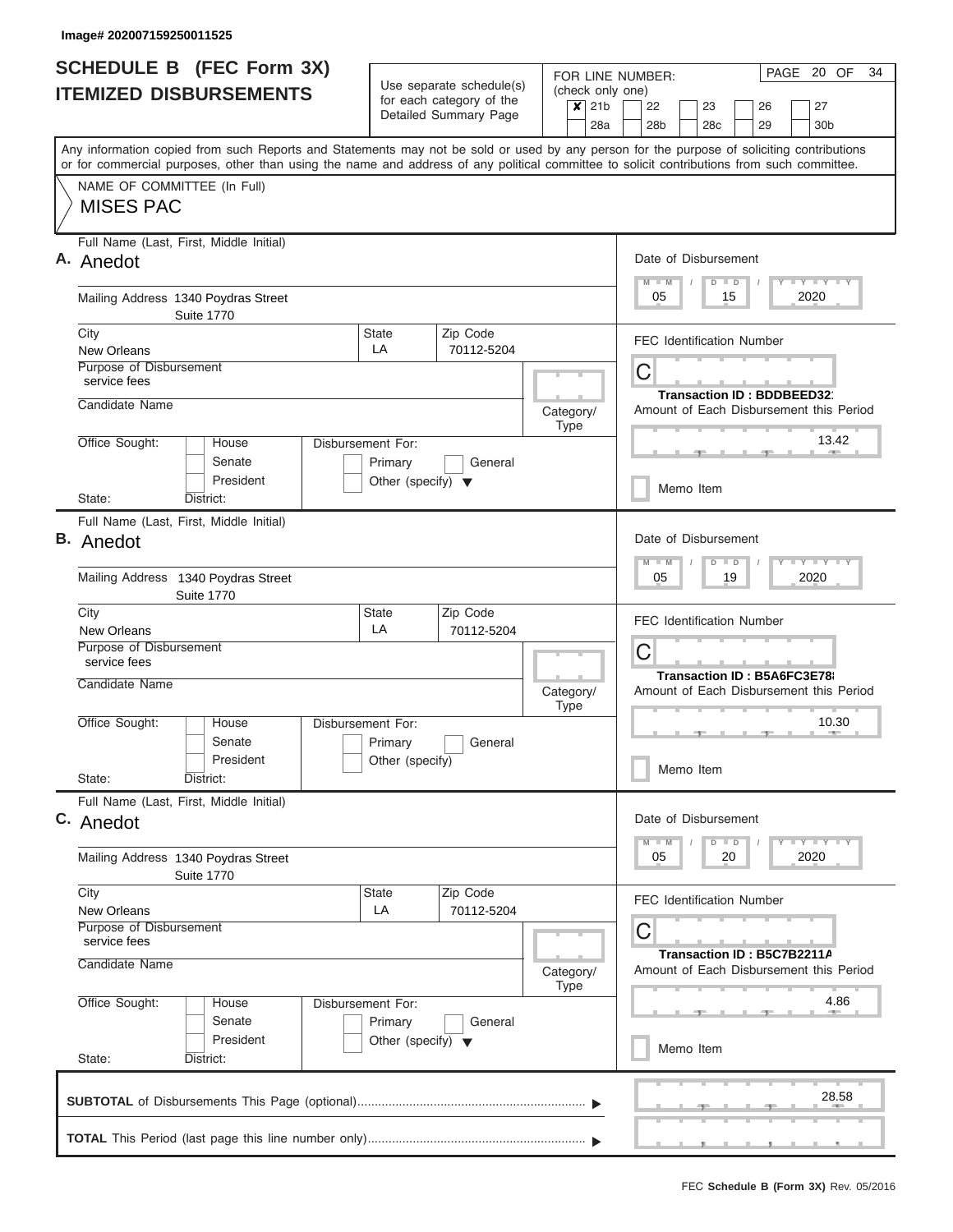| <b>SCHEDULE B (FEC Form 3X)</b><br><b>ITEMIZED DISBURSEMENTS</b>                                                                                                                                                                                                                                                       | FOR LINE NUMBER:<br>Use separate schedule(s)<br>(check only one)<br>for each category of the<br>$x$ 21b<br>Detailed Summary Page<br>28a |                        |                   |                                                                        |  |  |  |  |  |
|------------------------------------------------------------------------------------------------------------------------------------------------------------------------------------------------------------------------------------------------------------------------------------------------------------------------|-----------------------------------------------------------------------------------------------------------------------------------------|------------------------|-------------------|------------------------------------------------------------------------|--|--|--|--|--|
| Any information copied from such Reports and Statements may not be sold or used by any person for the purpose of soliciting contributions<br>or for commercial purposes, other than using the name and address of any political committee to solicit contributions from such committee.<br>NAME OF COMMITTEE (In Full) |                                                                                                                                         |                        |                   |                                                                        |  |  |  |  |  |
| <b>MISES PAC</b>                                                                                                                                                                                                                                                                                                       |                                                                                                                                         |                        |                   |                                                                        |  |  |  |  |  |
| Full Name (Last, First, Middle Initial)<br>A. Anedot                                                                                                                                                                                                                                                                   |                                                                                                                                         |                        |                   | Date of Disbursement<br>Y FY FY FY<br>$M$ $M$<br>$D$ $D$               |  |  |  |  |  |
| Mailing Address 1340 Poydras Street<br><b>Suite 1770</b>                                                                                                                                                                                                                                                               |                                                                                                                                         |                        |                   | 2020<br>05<br>21                                                       |  |  |  |  |  |
| City<br>New Orleans                                                                                                                                                                                                                                                                                                    | <b>State</b><br>LA                                                                                                                      | Zip Code<br>70112-5204 |                   | <b>FEC Identification Number</b>                                       |  |  |  |  |  |
| Purpose of Disbursement<br>service fees                                                                                                                                                                                                                                                                                |                                                                                                                                         |                        |                   | С                                                                      |  |  |  |  |  |
| Candidate Name                                                                                                                                                                                                                                                                                                         |                                                                                                                                         |                        | Category/<br>Type | Transaction ID: B2124E902EI<br>Amount of Each Disbursement this Period |  |  |  |  |  |
| Office Sought:<br>House<br>Senate<br>President                                                                                                                                                                                                                                                                         | Disbursement For:<br>Primary                                                                                                            | General                |                   | 7.43                                                                   |  |  |  |  |  |
| District:<br>State:                                                                                                                                                                                                                                                                                                    | Other (specify) $\blacktriangledown$                                                                                                    |                        |                   | Memo Item                                                              |  |  |  |  |  |
| Full Name (Last, First, Middle Initial)<br>В.<br>Anedot                                                                                                                                                                                                                                                                |                                                                                                                                         |                        |                   | Date of Disbursement<br>Y FY FY FY<br>$M - M$<br>$D$ $D$               |  |  |  |  |  |
| Mailing Address 1340 Poydras Street<br><b>Suite 1770</b>                                                                                                                                                                                                                                                               |                                                                                                                                         |                        |                   | 2020<br>05<br>26                                                       |  |  |  |  |  |
| City<br>New Orleans                                                                                                                                                                                                                                                                                                    | <b>State</b><br>LA                                                                                                                      | Zip Code<br>70112-5204 |                   | <b>FEC Identification Number</b>                                       |  |  |  |  |  |
| Purpose of Disbursement<br>service fees                                                                                                                                                                                                                                                                                |                                                                                                                                         |                        |                   | С<br>Transaction ID: B5BB80F4699                                       |  |  |  |  |  |
| Candidate Name                                                                                                                                                                                                                                                                                                         |                                                                                                                                         |                        | Category/<br>Type | Amount of Each Disbursement this Period                                |  |  |  |  |  |
| Office Sought:<br>House<br>Senate<br>President                                                                                                                                                                                                                                                                         | Disbursement For:<br>Primary<br>Other (specify)                                                                                         | General                |                   | 39.80<br>Memo Item                                                     |  |  |  |  |  |
| State:<br>District:                                                                                                                                                                                                                                                                                                    |                                                                                                                                         |                        |                   |                                                                        |  |  |  |  |  |
| Full Name (Last, First, Middle Initial)<br>C. Anedot                                                                                                                                                                                                                                                                   |                                                                                                                                         |                        |                   | Date of Disbursement                                                   |  |  |  |  |  |
| Mailing Address 1340 Poydras Street<br><b>Suite 1770</b>                                                                                                                                                                                                                                                               |                                                                                                                                         |                        |                   | Y FY FY FY<br>$M - M$<br>$D$ $D$<br>2020<br>05<br>27                   |  |  |  |  |  |
| City                                                                                                                                                                                                                                                                                                                   | State                                                                                                                                   | Zip Code               |                   | <b>FEC Identification Number</b>                                       |  |  |  |  |  |
| <b>New Orleans</b><br>Purpose of Disbursement<br>service fees                                                                                                                                                                                                                                                          | LA                                                                                                                                      | 70112-5204             |                   | С                                                                      |  |  |  |  |  |
| Candidate Name                                                                                                                                                                                                                                                                                                         |                                                                                                                                         |                        | Category/<br>Type | Transaction ID: B9D425015A<br>Amount of Each Disbursement this Period  |  |  |  |  |  |
| Office Sought:<br>House<br>Senate                                                                                                                                                                                                                                                                                      | Disbursement For:<br>Primary                                                                                                            | General                |                   | 30.57                                                                  |  |  |  |  |  |
| President<br>State:<br>District:                                                                                                                                                                                                                                                                                       | Other (specify) $\blacktriangledown$                                                                                                    |                        |                   | Memo Item                                                              |  |  |  |  |  |
|                                                                                                                                                                                                                                                                                                                        |                                                                                                                                         |                        |                   | 77.80                                                                  |  |  |  |  |  |
|                                                                                                                                                                                                                                                                                                                        |                                                                                                                                         |                        |                   |                                                                        |  |  |  |  |  |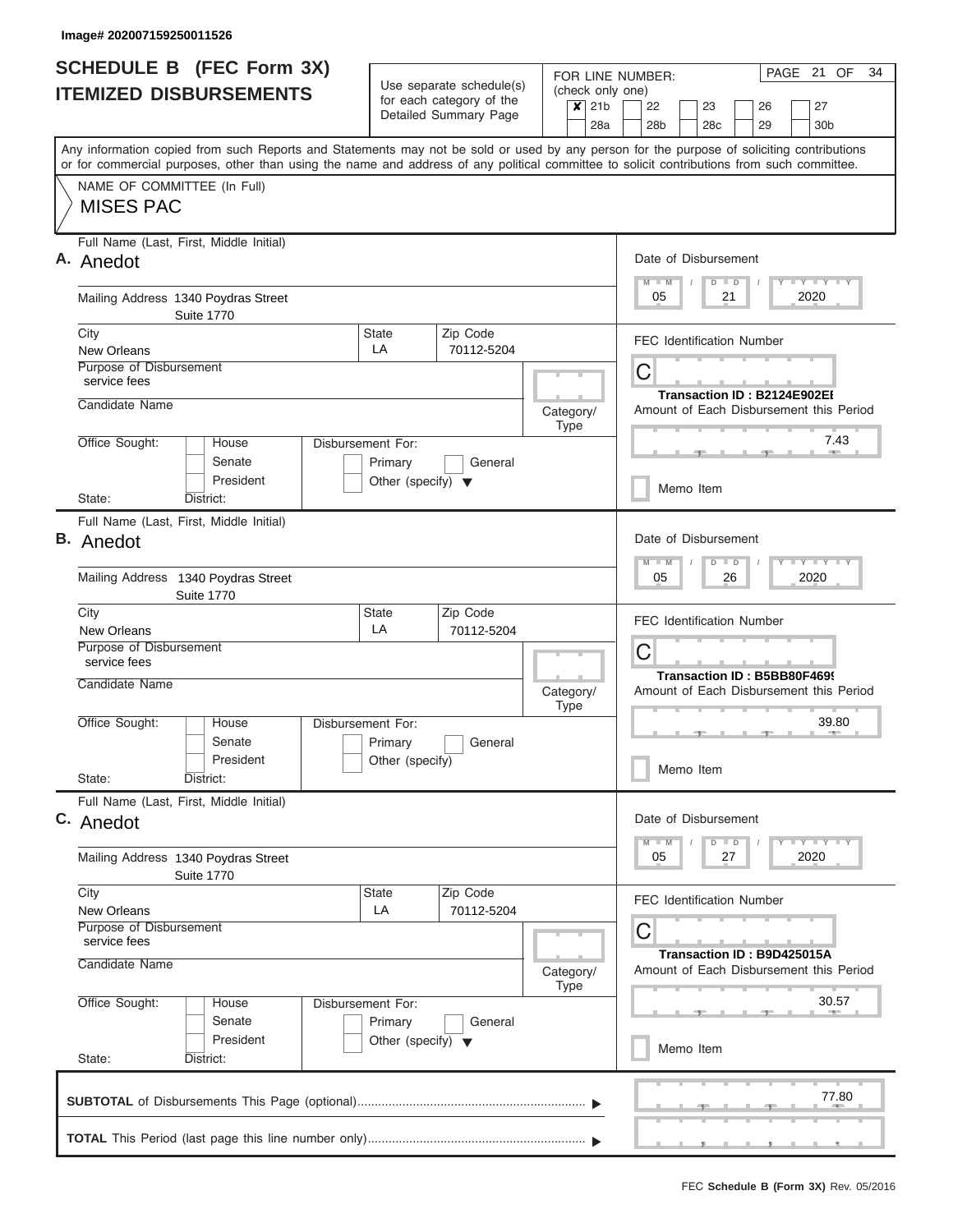| <b>SCHEDULE B (FEC Form 3X)</b><br><b>ITEMIZED DISBURSEMENTS</b>                                                                                                                                                                                                                        | Use separate schedule(s)<br>for each category of the       | FOR LINE NUMBER:<br>(check only one) | PAGE 22 OF<br>34                                                        |  |  |  |  |
|-----------------------------------------------------------------------------------------------------------------------------------------------------------------------------------------------------------------------------------------------------------------------------------------|------------------------------------------------------------|--------------------------------------|-------------------------------------------------------------------------|--|--|--|--|
|                                                                                                                                                                                                                                                                                         | Detailed Summary Page                                      | $\overline{\mathsf{x}}$ 21b<br>28a   | 22<br>23<br>26<br>27<br>28 <sub>b</sub><br>28c<br>29<br>30 <sub>b</sub> |  |  |  |  |
| Any information copied from such Reports and Statements may not be sold or used by any person for the purpose of soliciting contributions<br>or for commercial purposes, other than using the name and address of any political committee to solicit contributions from such committee. |                                                            |                                      |                                                                         |  |  |  |  |
| NAME OF COMMITTEE (In Full)<br><b>MISES PAC</b>                                                                                                                                                                                                                                         |                                                            |                                      |                                                                         |  |  |  |  |
| Full Name (Last, First, Middle Initial)<br>A. Anedot                                                                                                                                                                                                                                    |                                                            |                                      | Date of Disbursement<br>Y I Y I Y I Y<br>$D$ $D$                        |  |  |  |  |
| Mailing Address 1340 Poydras Street<br><b>Suite 1770</b>                                                                                                                                                                                                                                |                                                            |                                      | 05<br>2020<br>27                                                        |  |  |  |  |
| City<br>New Orleans                                                                                                                                                                                                                                                                     | Zip Code<br><b>State</b><br>LA<br>70112-5204               |                                      | <b>FEC Identification Number</b>                                        |  |  |  |  |
| Purpose of Disbursement<br>service fees                                                                                                                                                                                                                                                 |                                                            |                                      | C<br><b>Transaction ID: B32521CACE</b>                                  |  |  |  |  |
| Candidate Name<br>Office Sought:<br>Disbursement For:<br>House                                                                                                                                                                                                                          |                                                            | Category/<br>Type                    | Amount of Each Disbursement this Period<br>19.07                        |  |  |  |  |
| Senate<br>President                                                                                                                                                                                                                                                                     | General<br>Primary<br>Other (specify) $\blacktriangledown$ |                                      |                                                                         |  |  |  |  |
| District:<br>State:                                                                                                                                                                                                                                                                     |                                                            |                                      | Memo Item                                                               |  |  |  |  |
| Full Name (Last, First, Middle Initial)<br><b>B.</b> Anedot                                                                                                                                                                                                                             |                                                            |                                      | Date of Disbursement<br>$Y = Y = Y = Y + Y$<br>$M - M$<br>$D$ $D$       |  |  |  |  |
| Mailing Address 1340 Poydras Street<br><b>Suite 1770</b>                                                                                                                                                                                                                                |                                                            |                                      | 05<br>29<br>2020                                                        |  |  |  |  |
| City<br>New Orleans                                                                                                                                                                                                                                                                     | Zip Code<br><b>State</b><br>LA<br>70112-5204               |                                      | <b>FEC Identification Number</b>                                        |  |  |  |  |
| Purpose of Disbursement<br>service fees<br>Candidate Name                                                                                                                                                                                                                               |                                                            |                                      | C<br>Transaction ID: B6947C8186E                                        |  |  |  |  |
| Office Sought:<br>Disbursement For:<br>House                                                                                                                                                                                                                                            |                                                            | Category/<br><b>Type</b>             | Amount of Each Disbursement this Period<br>6.04                         |  |  |  |  |
| Senate<br>President                                                                                                                                                                                                                                                                     | Primary<br>General<br>Other (specify)                      |                                      | Memo Item                                                               |  |  |  |  |
| State:<br>District:                                                                                                                                                                                                                                                                     |                                                            |                                      |                                                                         |  |  |  |  |
| Full Name (Last, First, Middle Initial)<br>C. Anedot                                                                                                                                                                                                                                    |                                                            |                                      | Date of Disbursement                                                    |  |  |  |  |
| Mailing Address 1340 Poydras Street<br><b>Suite 1770</b>                                                                                                                                                                                                                                |                                                            |                                      | $Y - Y - Y - I - Y$<br>$D$ $D$<br>2020<br>06<br>02                      |  |  |  |  |
| City<br>New Orleans                                                                                                                                                                                                                                                                     | Zip Code<br><b>State</b><br>LA<br>70112-5204               |                                      | <b>FEC Identification Number</b>                                        |  |  |  |  |
| Purpose of Disbursement<br>service fees<br>Candidate Name                                                                                                                                                                                                                               |                                                            |                                      | C<br><b>Transaction ID: B4E73BF473</b>                                  |  |  |  |  |
| Office Sought:<br>Disbursement For:<br>House                                                                                                                                                                                                                                            |                                                            | Category/<br><b>Type</b>             | Amount of Each Disbursement this Period<br>24.28                        |  |  |  |  |
| Senate<br>President                                                                                                                                                                                                                                                                     | Primary<br>General<br>Other (specify) $\blacktriangledown$ |                                      | Memo Item                                                               |  |  |  |  |
| State:<br>District:                                                                                                                                                                                                                                                                     |                                                            |                                      |                                                                         |  |  |  |  |
|                                                                                                                                                                                                                                                                                         |                                                            |                                      | 49.39                                                                   |  |  |  |  |
|                                                                                                                                                                                                                                                                                         |                                                            |                                      |                                                                         |  |  |  |  |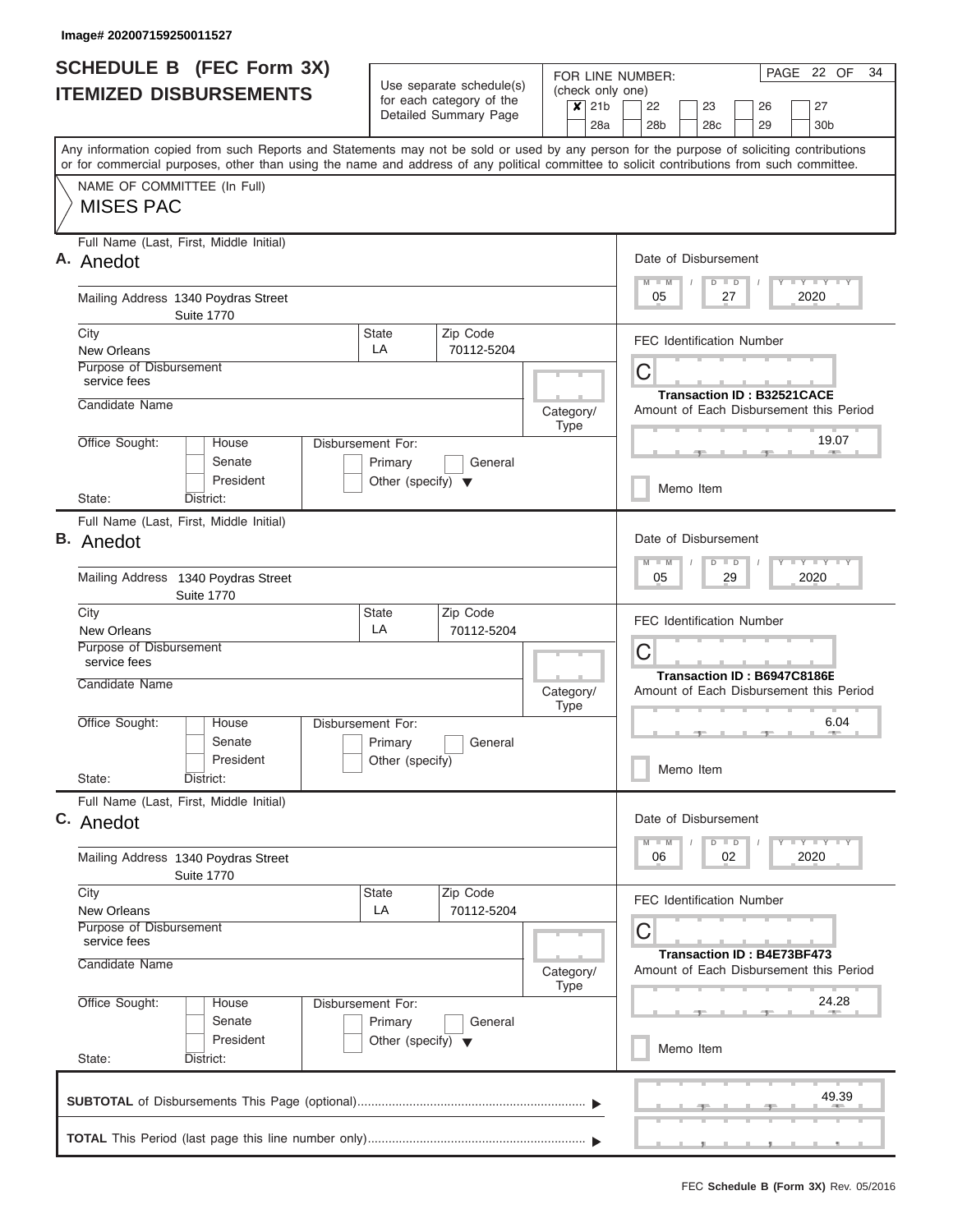| $x$ 21b<br>22<br>23<br>27<br>26<br>Detailed Summary Page<br>28 <sub>b</sub><br>28a<br>28 <sub>c</sub><br>29<br>30 <sub>b</sub><br>Any information copied from such Reports and Statements may not be sold or used by any person for the purpose of soliciting contributions<br>or for commercial purposes, other than using the name and address of any political committee to solicit contributions from such committee.<br>NAME OF COMMITTEE (In Full)<br><b>MISES PAC</b><br>Full Name (Last, First, Middle Initial)<br>Date of Disbursement<br>Y LY LY LY<br>$M$ $M$<br>$D$ $D$<br>06<br>2020<br>Mailing Address 1340 Poydras Street<br>03<br><b>Suite 1770</b><br>Zip Code<br>City<br><b>State</b><br><b>FEC Identification Number</b><br>LA<br>New Orleans<br>70112-5204<br>Purpose of Disbursement<br>C<br>service fees<br><b>Transaction ID: B447BED45B</b><br>Candidate Name<br>Amount of Each Disbursement this Period<br>Category/<br>Type<br>1.90<br>Office Sought:<br>House<br><b>Disbursement For:</b><br>Senate<br>General<br>Primary<br>President<br>Other (specify) $\blacktriangledown$<br>Memo Item<br>District:<br>State:<br>Full Name (Last, First, Middle Initial)<br>Date of Disbursement<br>Y FY FY FY<br>M<br>$-W$<br>$D$ $D$<br>06<br>2020<br>Mailing Address 1340 Poydras Street<br>04<br><b>Suite 1770</b><br>Zip Code<br>City<br><b>State</b><br><b>FEC Identification Number</b><br>LA<br>70112-5204<br>New Orleans<br>Purpose of Disbursement<br>С<br>service fees<br><b>Transaction ID: B81BD30DEA</b><br>Candidate Name<br>Category/<br>Amount of Each Disbursement this Period<br><b>Type</b><br>Office Sought:<br>34.05<br>Disbursement For:<br>House<br>Senate<br>Primary<br>General<br>President<br>Other (specify)<br>Memo Item<br>State:<br>District:<br>Full Name (Last, First, Middle Initial)<br>Date of Disbursement<br>Y LY LY LY<br>$D$ $D$<br>2020<br>06<br>08<br>Mailing Address 1340 Poydras Street<br><b>Suite 1770</b><br>City<br>Zip Code<br><b>State</b><br><b>FEC Identification Number</b><br>LA<br>70112-5204<br>New Orleans<br>Purpose of Disbursement<br>С<br>service fees<br>Transaction ID: B1444B5BB2<br>Candidate Name<br>Amount of Each Disbursement this Period<br>Category/<br><b>Type</b><br>20.44<br>Office Sought:<br>Disbursement For:<br>House<br>Senate<br>Primary<br>General<br>President<br>Other (specify) $\blacktriangledown$<br>Memo Item<br>State:<br>District:<br>56.39 | <b>SCHEDULE B (FEC Form 3X)</b><br><b>ITEMIZED DISBURSEMENTS</b> | Use separate schedule(s)<br>for each category of the | FOR LINE NUMBER:<br>(check only one) | PAGE 23 OF<br>34 |  |  |  |  |
|-------------------------------------------------------------------------------------------------------------------------------------------------------------------------------------------------------------------------------------------------------------------------------------------------------------------------------------------------------------------------------------------------------------------------------------------------------------------------------------------------------------------------------------------------------------------------------------------------------------------------------------------------------------------------------------------------------------------------------------------------------------------------------------------------------------------------------------------------------------------------------------------------------------------------------------------------------------------------------------------------------------------------------------------------------------------------------------------------------------------------------------------------------------------------------------------------------------------------------------------------------------------------------------------------------------------------------------------------------------------------------------------------------------------------------------------------------------------------------------------------------------------------------------------------------------------------------------------------------------------------------------------------------------------------------------------------------------------------------------------------------------------------------------------------------------------------------------------------------------------------------------------------------------------------------------------------------------------------------------------------------------------------------------------------------------------------------------------------------------------------------------------------------------------------------------------------------------------------------------------------------------------------------------------------------------------------------------------------------------------------------------------------------------------------------------------------------|------------------------------------------------------------------|------------------------------------------------------|--------------------------------------|------------------|--|--|--|--|
|                                                                                                                                                                                                                                                                                                                                                                                                                                                                                                                                                                                                                                                                                                                                                                                                                                                                                                                                                                                                                                                                                                                                                                                                                                                                                                                                                                                                                                                                                                                                                                                                                                                                                                                                                                                                                                                                                                                                                                                                                                                                                                                                                                                                                                                                                                                                                                                                                                                       |                                                                  |                                                      |                                      |                  |  |  |  |  |
|                                                                                                                                                                                                                                                                                                                                                                                                                                                                                                                                                                                                                                                                                                                                                                                                                                                                                                                                                                                                                                                                                                                                                                                                                                                                                                                                                                                                                                                                                                                                                                                                                                                                                                                                                                                                                                                                                                                                                                                                                                                                                                                                                                                                                                                                                                                                                                                                                                                       |                                                                  |                                                      |                                      |                  |  |  |  |  |
|                                                                                                                                                                                                                                                                                                                                                                                                                                                                                                                                                                                                                                                                                                                                                                                                                                                                                                                                                                                                                                                                                                                                                                                                                                                                                                                                                                                                                                                                                                                                                                                                                                                                                                                                                                                                                                                                                                                                                                                                                                                                                                                                                                                                                                                                                                                                                                                                                                                       |                                                                  |                                                      |                                      |                  |  |  |  |  |
|                                                                                                                                                                                                                                                                                                                                                                                                                                                                                                                                                                                                                                                                                                                                                                                                                                                                                                                                                                                                                                                                                                                                                                                                                                                                                                                                                                                                                                                                                                                                                                                                                                                                                                                                                                                                                                                                                                                                                                                                                                                                                                                                                                                                                                                                                                                                                                                                                                                       | A. Anedot                                                        |                                                      |                                      |                  |  |  |  |  |
|                                                                                                                                                                                                                                                                                                                                                                                                                                                                                                                                                                                                                                                                                                                                                                                                                                                                                                                                                                                                                                                                                                                                                                                                                                                                                                                                                                                                                                                                                                                                                                                                                                                                                                                                                                                                                                                                                                                                                                                                                                                                                                                                                                                                                                                                                                                                                                                                                                                       |                                                                  |                                                      |                                      |                  |  |  |  |  |
|                                                                                                                                                                                                                                                                                                                                                                                                                                                                                                                                                                                                                                                                                                                                                                                                                                                                                                                                                                                                                                                                                                                                                                                                                                                                                                                                                                                                                                                                                                                                                                                                                                                                                                                                                                                                                                                                                                                                                                                                                                                                                                                                                                                                                                                                                                                                                                                                                                                       |                                                                  |                                                      |                                      |                  |  |  |  |  |
|                                                                                                                                                                                                                                                                                                                                                                                                                                                                                                                                                                                                                                                                                                                                                                                                                                                                                                                                                                                                                                                                                                                                                                                                                                                                                                                                                                                                                                                                                                                                                                                                                                                                                                                                                                                                                                                                                                                                                                                                                                                                                                                                                                                                                                                                                                                                                                                                                                                       |                                                                  |                                                      |                                      |                  |  |  |  |  |
|                                                                                                                                                                                                                                                                                                                                                                                                                                                                                                                                                                                                                                                                                                                                                                                                                                                                                                                                                                                                                                                                                                                                                                                                                                                                                                                                                                                                                                                                                                                                                                                                                                                                                                                                                                                                                                                                                                                                                                                                                                                                                                                                                                                                                                                                                                                                                                                                                                                       |                                                                  |                                                      |                                      |                  |  |  |  |  |
|                                                                                                                                                                                                                                                                                                                                                                                                                                                                                                                                                                                                                                                                                                                                                                                                                                                                                                                                                                                                                                                                                                                                                                                                                                                                                                                                                                                                                                                                                                                                                                                                                                                                                                                                                                                                                                                                                                                                                                                                                                                                                                                                                                                                                                                                                                                                                                                                                                                       |                                                                  |                                                      |                                      |                  |  |  |  |  |
|                                                                                                                                                                                                                                                                                                                                                                                                                                                                                                                                                                                                                                                                                                                                                                                                                                                                                                                                                                                                                                                                                                                                                                                                                                                                                                                                                                                                                                                                                                                                                                                                                                                                                                                                                                                                                                                                                                                                                                                                                                                                                                                                                                                                                                                                                                                                                                                                                                                       |                                                                  |                                                      |                                      |                  |  |  |  |  |
|                                                                                                                                                                                                                                                                                                                                                                                                                                                                                                                                                                                                                                                                                                                                                                                                                                                                                                                                                                                                                                                                                                                                                                                                                                                                                                                                                                                                                                                                                                                                                                                                                                                                                                                                                                                                                                                                                                                                                                                                                                                                                                                                                                                                                                                                                                                                                                                                                                                       | <b>B.</b> Anedot                                                 |                                                      |                                      |                  |  |  |  |  |
|                                                                                                                                                                                                                                                                                                                                                                                                                                                                                                                                                                                                                                                                                                                                                                                                                                                                                                                                                                                                                                                                                                                                                                                                                                                                                                                                                                                                                                                                                                                                                                                                                                                                                                                                                                                                                                                                                                                                                                                                                                                                                                                                                                                                                                                                                                                                                                                                                                                       |                                                                  |                                                      |                                      |                  |  |  |  |  |
|                                                                                                                                                                                                                                                                                                                                                                                                                                                                                                                                                                                                                                                                                                                                                                                                                                                                                                                                                                                                                                                                                                                                                                                                                                                                                                                                                                                                                                                                                                                                                                                                                                                                                                                                                                                                                                                                                                                                                                                                                                                                                                                                                                                                                                                                                                                                                                                                                                                       |                                                                  |                                                      |                                      |                  |  |  |  |  |
|                                                                                                                                                                                                                                                                                                                                                                                                                                                                                                                                                                                                                                                                                                                                                                                                                                                                                                                                                                                                                                                                                                                                                                                                                                                                                                                                                                                                                                                                                                                                                                                                                                                                                                                                                                                                                                                                                                                                                                                                                                                                                                                                                                                                                                                                                                                                                                                                                                                       |                                                                  |                                                      |                                      |                  |  |  |  |  |
|                                                                                                                                                                                                                                                                                                                                                                                                                                                                                                                                                                                                                                                                                                                                                                                                                                                                                                                                                                                                                                                                                                                                                                                                                                                                                                                                                                                                                                                                                                                                                                                                                                                                                                                                                                                                                                                                                                                                                                                                                                                                                                                                                                                                                                                                                                                                                                                                                                                       |                                                                  |                                                      |                                      |                  |  |  |  |  |
|                                                                                                                                                                                                                                                                                                                                                                                                                                                                                                                                                                                                                                                                                                                                                                                                                                                                                                                                                                                                                                                                                                                                                                                                                                                                                                                                                                                                                                                                                                                                                                                                                                                                                                                                                                                                                                                                                                                                                                                                                                                                                                                                                                                                                                                                                                                                                                                                                                                       |                                                                  |                                                      |                                      |                  |  |  |  |  |
|                                                                                                                                                                                                                                                                                                                                                                                                                                                                                                                                                                                                                                                                                                                                                                                                                                                                                                                                                                                                                                                                                                                                                                                                                                                                                                                                                                                                                                                                                                                                                                                                                                                                                                                                                                                                                                                                                                                                                                                                                                                                                                                                                                                                                                                                                                                                                                                                                                                       |                                                                  |                                                      |                                      |                  |  |  |  |  |
|                                                                                                                                                                                                                                                                                                                                                                                                                                                                                                                                                                                                                                                                                                                                                                                                                                                                                                                                                                                                                                                                                                                                                                                                                                                                                                                                                                                                                                                                                                                                                                                                                                                                                                                                                                                                                                                                                                                                                                                                                                                                                                                                                                                                                                                                                                                                                                                                                                                       | C. Anedot                                                        |                                                      |                                      |                  |  |  |  |  |
|                                                                                                                                                                                                                                                                                                                                                                                                                                                                                                                                                                                                                                                                                                                                                                                                                                                                                                                                                                                                                                                                                                                                                                                                                                                                                                                                                                                                                                                                                                                                                                                                                                                                                                                                                                                                                                                                                                                                                                                                                                                                                                                                                                                                                                                                                                                                                                                                                                                       |                                                                  |                                                      |                                      |                  |  |  |  |  |
|                                                                                                                                                                                                                                                                                                                                                                                                                                                                                                                                                                                                                                                                                                                                                                                                                                                                                                                                                                                                                                                                                                                                                                                                                                                                                                                                                                                                                                                                                                                                                                                                                                                                                                                                                                                                                                                                                                                                                                                                                                                                                                                                                                                                                                                                                                                                                                                                                                                       |                                                                  |                                                      |                                      |                  |  |  |  |  |
|                                                                                                                                                                                                                                                                                                                                                                                                                                                                                                                                                                                                                                                                                                                                                                                                                                                                                                                                                                                                                                                                                                                                                                                                                                                                                                                                                                                                                                                                                                                                                                                                                                                                                                                                                                                                                                                                                                                                                                                                                                                                                                                                                                                                                                                                                                                                                                                                                                                       |                                                                  |                                                      |                                      |                  |  |  |  |  |
|                                                                                                                                                                                                                                                                                                                                                                                                                                                                                                                                                                                                                                                                                                                                                                                                                                                                                                                                                                                                                                                                                                                                                                                                                                                                                                                                                                                                                                                                                                                                                                                                                                                                                                                                                                                                                                                                                                                                                                                                                                                                                                                                                                                                                                                                                                                                                                                                                                                       |                                                                  |                                                      |                                      |                  |  |  |  |  |
|                                                                                                                                                                                                                                                                                                                                                                                                                                                                                                                                                                                                                                                                                                                                                                                                                                                                                                                                                                                                                                                                                                                                                                                                                                                                                                                                                                                                                                                                                                                                                                                                                                                                                                                                                                                                                                                                                                                                                                                                                                                                                                                                                                                                                                                                                                                                                                                                                                                       |                                                                  |                                                      |                                      |                  |  |  |  |  |
|                                                                                                                                                                                                                                                                                                                                                                                                                                                                                                                                                                                                                                                                                                                                                                                                                                                                                                                                                                                                                                                                                                                                                                                                                                                                                                                                                                                                                                                                                                                                                                                                                                                                                                                                                                                                                                                                                                                                                                                                                                                                                                                                                                                                                                                                                                                                                                                                                                                       |                                                                  |                                                      |                                      |                  |  |  |  |  |
|                                                                                                                                                                                                                                                                                                                                                                                                                                                                                                                                                                                                                                                                                                                                                                                                                                                                                                                                                                                                                                                                                                                                                                                                                                                                                                                                                                                                                                                                                                                                                                                                                                                                                                                                                                                                                                                                                                                                                                                                                                                                                                                                                                                                                                                                                                                                                                                                                                                       |                                                                  |                                                      |                                      |                  |  |  |  |  |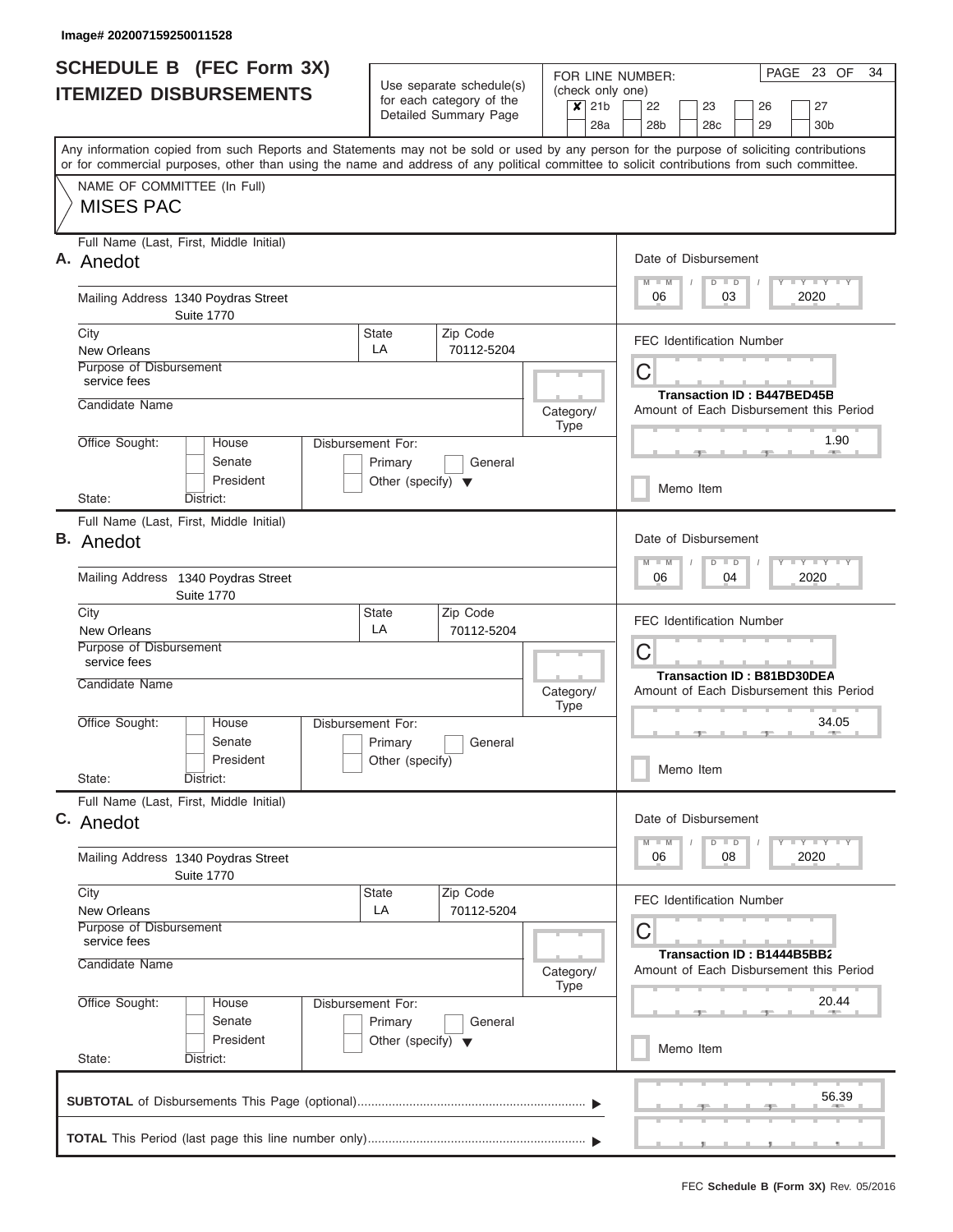| <b>SCHEDULE B (FEC Form 3X)</b><br><b>ITEMIZED DISBURSEMENTS</b>                                                                                                                                                                                                                        |                                                                      | Use separate schedule(s)                          | (check only one)         | 24 OF<br>PAGE<br>34<br>FOR LINE NUMBER:                                    |
|-----------------------------------------------------------------------------------------------------------------------------------------------------------------------------------------------------------------------------------------------------------------------------------------|----------------------------------------------------------------------|---------------------------------------------------|--------------------------|----------------------------------------------------------------------------|
|                                                                                                                                                                                                                                                                                         |                                                                      | for each category of the<br>Detailed Summary Page | $x$ 21b<br>28a           | 22<br>23<br>26<br>27<br>28c<br>29<br>28 <sub>b</sub><br>30 <sub>b</sub>    |
| Any information copied from such Reports and Statements may not be sold or used by any person for the purpose of soliciting contributions<br>or for commercial purposes, other than using the name and address of any political committee to solicit contributions from such committee. |                                                                      |                                                   |                          |                                                                            |
| NAME OF COMMITTEE (In Full)<br><b>MISES PAC</b>                                                                                                                                                                                                                                         |                                                                      |                                                   |                          |                                                                            |
| Full Name (Last, First, Middle Initial)<br>A. Anedot                                                                                                                                                                                                                                    |                                                                      |                                                   |                          | Date of Disbursement<br>Y I Y I Y I Y<br>$M$ $M$<br>$D$ $D$                |
| Mailing Address 1340 Poydras Street<br><b>Suite 1770</b>                                                                                                                                                                                                                                |                                                                      |                                                   |                          | 2020<br>06<br>10                                                           |
| City<br>New Orleans                                                                                                                                                                                                                                                                     | State<br>LA                                                          | Zip Code<br>70112-5204                            |                          | <b>FEC Identification Number</b>                                           |
| Purpose of Disbursement<br>service fees                                                                                                                                                                                                                                                 |                                                                      |                                                   |                          | C<br><b>Transaction ID: BA54D85A4A</b>                                     |
| Candidate Name                                                                                                                                                                                                                                                                          |                                                                      |                                                   | Category/<br>Type        | Amount of Each Disbursement this Period                                    |
| Office Sought:<br>House<br>Senate<br>President                                                                                                                                                                                                                                          | Disbursement For:<br>Primary<br>Other (specify) $\blacktriangledown$ | General                                           |                          | 6.28<br>Memo Item                                                          |
| State:<br>District:                                                                                                                                                                                                                                                                     |                                                                      |                                                   |                          |                                                                            |
| Full Name (Last, First, Middle Initial)<br><b>B.</b> Anedot                                                                                                                                                                                                                             |                                                                      |                                                   |                          | Date of Disbursement<br>Y FY FY FY<br>$M - M$<br>$D$ $D$                   |
| Mailing Address 1340 Poydras Street<br><b>Suite 1770</b>                                                                                                                                                                                                                                |                                                                      |                                                   |                          | 2020<br>06<br>10                                                           |
| City<br>New Orleans                                                                                                                                                                                                                                                                     | <b>State</b><br>LA                                                   | Zip Code<br>70112-5204                            |                          | <b>FEC Identification Number</b>                                           |
| Purpose of Disbursement<br>service fees<br>Candidate Name                                                                                                                                                                                                                               |                                                                      |                                                   |                          | C<br>Transaction ID: B10F09F51D0                                           |
|                                                                                                                                                                                                                                                                                         |                                                                      |                                                   | Category/<br><b>Type</b> | Amount of Each Disbursement this Period<br>23.24                           |
| Office Sought:<br>House<br>Senate<br>President                                                                                                                                                                                                                                          | <b>Disbursement For:</b><br>Primary<br>Other (specify)               | General                                           |                          |                                                                            |
| State:<br>District:                                                                                                                                                                                                                                                                     |                                                                      |                                                   |                          | Memo Item                                                                  |
| Full Name (Last, First, Middle Initial)<br>C. Anedot                                                                                                                                                                                                                                    |                                                                      |                                                   |                          | Date of Disbursement<br>$Y$ $Y$ $Y$ $Y$ $Y$<br>$D$ $D$                     |
| Mailing Address 1340 Poydras Street<br><b>Suite 1770</b>                                                                                                                                                                                                                                |                                                                      |                                                   |                          | 2020<br>06<br>12                                                           |
| City<br><b>New Orleans</b>                                                                                                                                                                                                                                                              | <b>State</b><br>LA                                                   | Zip Code<br>70112-5204                            |                          | <b>FEC Identification Number</b>                                           |
| Purpose of Disbursement<br>service fees<br>Candidate Name                                                                                                                                                                                                                               |                                                                      |                                                   | Category/                | С<br>Transaction ID: B656B49AD0<br>Amount of Each Disbursement this Period |
| Office Sought:<br>House<br>Senate                                                                                                                                                                                                                                                       | Disbursement For:<br>Primary                                         | General                                           | <b>Type</b>              | 12.29                                                                      |
| President<br>State:<br>District:                                                                                                                                                                                                                                                        | Other (specify) $\blacktriangledown$                                 |                                                   |                          | Memo Item                                                                  |
|                                                                                                                                                                                                                                                                                         |                                                                      |                                                   |                          | 41.81                                                                      |
|                                                                                                                                                                                                                                                                                         |                                                                      |                                                   |                          |                                                                            |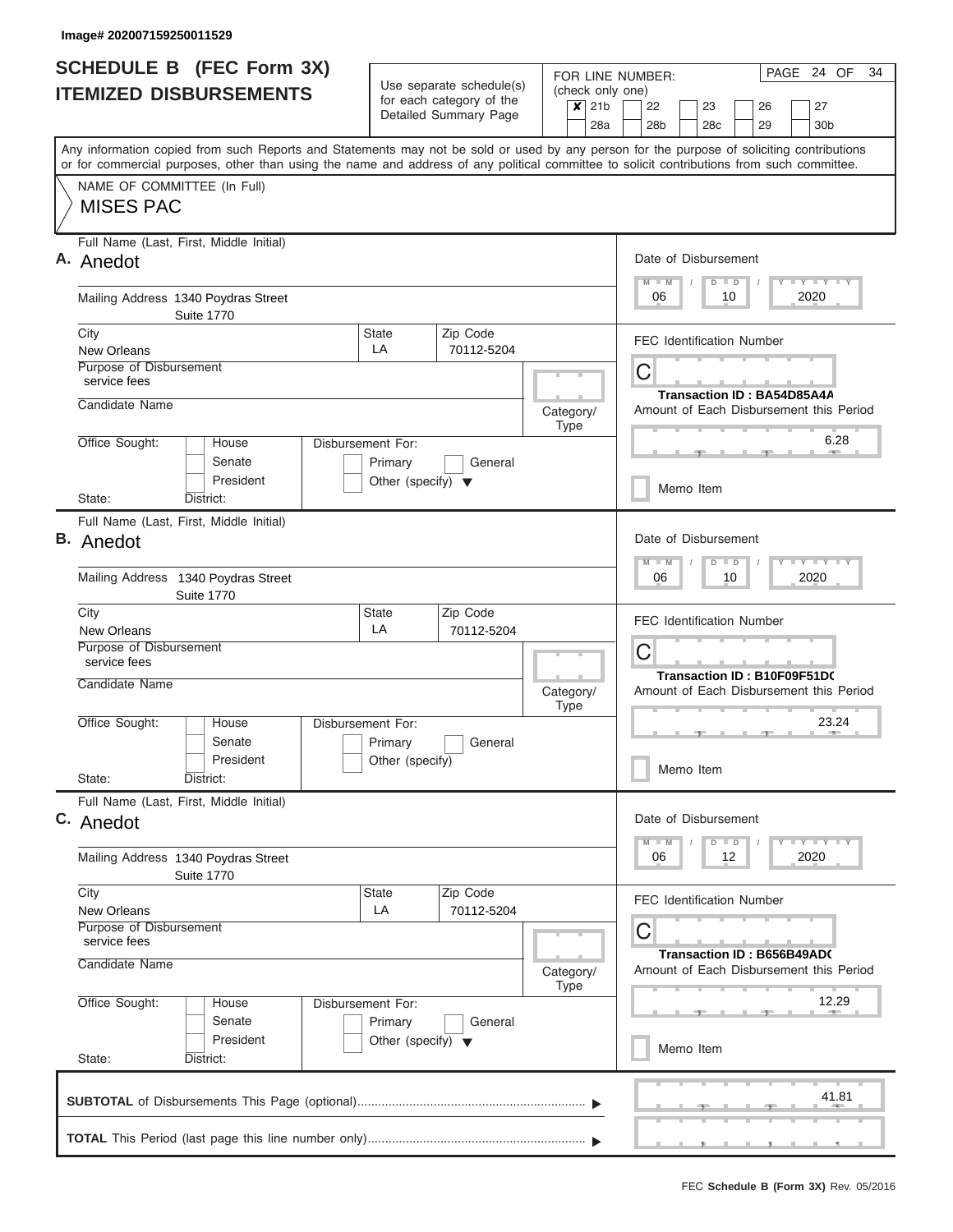| <b>SCHEDULE B (FEC Form 3X)</b><br><b>ITEMIZED DISBURSEMENTS</b>                                                                                                                                                                                                                        | Use separate schedule(s)<br>for each category of the       | FOR LINE NUMBER:<br>(check only one) | 25 OF<br>PAGE<br>34                                                     |
|-----------------------------------------------------------------------------------------------------------------------------------------------------------------------------------------------------------------------------------------------------------------------------------------|------------------------------------------------------------|--------------------------------------|-------------------------------------------------------------------------|
|                                                                                                                                                                                                                                                                                         | Detailed Summary Page                                      | $x$ 21b<br>28a                       | 22<br>23<br>26<br>27<br>28c<br>29<br>28 <sub>b</sub><br>30 <sub>b</sub> |
| Any information copied from such Reports and Statements may not be sold or used by any person for the purpose of soliciting contributions<br>or for commercial purposes, other than using the name and address of any political committee to solicit contributions from such committee. |                                                            |                                      |                                                                         |
| NAME OF COMMITTEE (In Full)<br><b>MISES PAC</b>                                                                                                                                                                                                                                         |                                                            |                                      |                                                                         |
| Full Name (Last, First, Middle Initial)<br>A. Anedot                                                                                                                                                                                                                                    |                                                            |                                      | Date of Disbursement<br>Y I Y I Y I Y<br>$M$ $M$<br>$D$ $D$             |
| Mailing Address 1340 Poydras Street<br><b>Suite 1770</b>                                                                                                                                                                                                                                |                                                            |                                      | 2020<br>06<br>16                                                        |
| City<br>New Orleans                                                                                                                                                                                                                                                                     | State<br>Zip Code<br>LA<br>70112-5204                      |                                      | <b>FEC Identification Number</b>                                        |
| Purpose of Disbursement<br>service fees<br>Candidate Name                                                                                                                                                                                                                               |                                                            |                                      | C<br>Transaction ID: B09DABAB38                                         |
| Office Sought:<br>House                                                                                                                                                                                                                                                                 | Disbursement For:                                          | Category/<br>Type                    | Amount of Each Disbursement this Period<br>15.46                        |
| Senate<br>President                                                                                                                                                                                                                                                                     | General<br>Primary<br>Other (specify) $\blacktriangledown$ |                                      | Memo Item                                                               |
| State:<br>District:                                                                                                                                                                                                                                                                     |                                                            |                                      |                                                                         |
| Full Name (Last, First, Middle Initial)<br><b>B.</b> Anedot                                                                                                                                                                                                                             |                                                            |                                      | Date of Disbursement                                                    |
| Mailing Address 1340 Poydras Street<br><b>Suite 1770</b>                                                                                                                                                                                                                                |                                                            |                                      | $Y = Y = Y = Y + Y$<br>$M - M$<br>$D$ $D$<br>2020<br>06<br>17           |
| City<br>New Orleans                                                                                                                                                                                                                                                                     | Zip Code<br><b>State</b><br>LA<br>70112-5204               |                                      | <b>FEC Identification Number</b>                                        |
| Purpose of Disbursement<br>service fees<br>Candidate Name                                                                                                                                                                                                                               |                                                            |                                      | C<br>Transaction ID: B5A1092722D                                        |
| Office Sought:<br>House                                                                                                                                                                                                                                                                 | <b>Disbursement For:</b>                                   | Category/<br><b>Type</b>             | Amount of Each Disbursement this Period<br>8.22                         |
| Senate<br>President                                                                                                                                                                                                                                                                     | Primary<br>General<br>Other (specify)                      |                                      |                                                                         |
| State:<br>District:                                                                                                                                                                                                                                                                     |                                                            |                                      | Memo Item                                                               |
| Full Name (Last, First, Middle Initial)<br>C. Anedot                                                                                                                                                                                                                                    |                                                            |                                      | Date of Disbursement                                                    |
| Mailing Address 1340 Poydras Street<br><b>Suite 1770</b>                                                                                                                                                                                                                                |                                                            |                                      | $Y$ $Y$ $Y$ $Y$ $Y$<br>$D$ $D$<br>2020<br>06<br>18                      |
| City<br>New Orleans                                                                                                                                                                                                                                                                     | Zip Code<br><b>State</b><br>LA<br>70112-5204               |                                      | <b>FEC Identification Number</b>                                        |
| Purpose of Disbursement<br>service fees<br>Candidate Name                                                                                                                                                                                                                               |                                                            |                                      | C<br>Transaction ID: B57C379B5C                                         |
| Office Sought:<br>House                                                                                                                                                                                                                                                                 | Disbursement For:                                          | Category/<br><b>Type</b>             | Amount of Each Disbursement this Period<br>8.36                         |
| Senate<br>President                                                                                                                                                                                                                                                                     | Primary<br>General<br>Other (specify) $\blacktriangledown$ |                                      | Memo Item                                                               |
| State:<br>District:                                                                                                                                                                                                                                                                     |                                                            |                                      |                                                                         |
|                                                                                                                                                                                                                                                                                         |                                                            |                                      | 32.04                                                                   |
|                                                                                                                                                                                                                                                                                         |                                                            |                                      |                                                                         |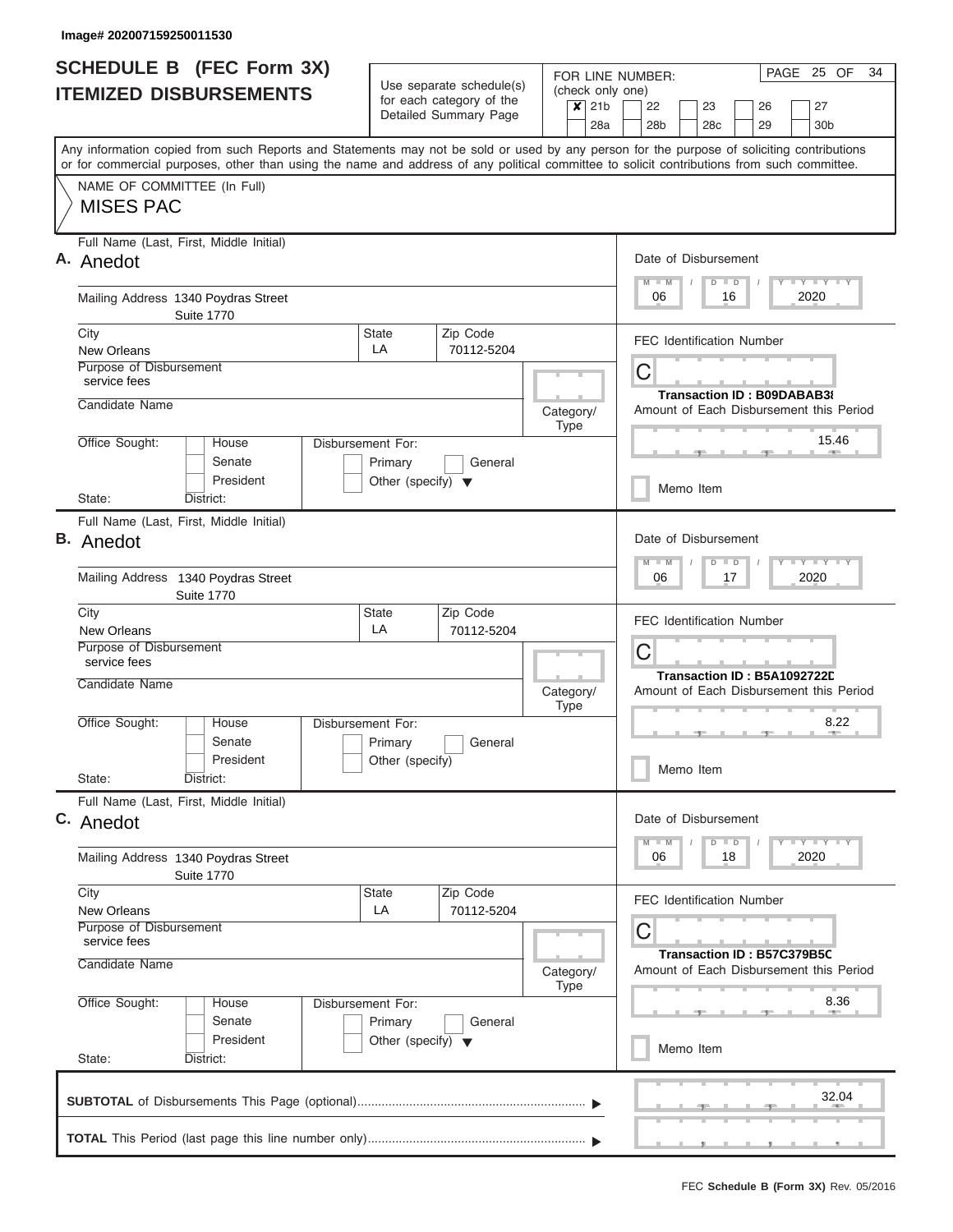| <b>SCHEDULE B (FEC Form 3X)</b><br><b>ITEMIZED DISBURSEMENTS</b>                                                                                                                                                                                                                        | Use separate schedule(s)<br>for each category of the       | FOR LINE NUMBER:<br>(check only one)<br>$\overline{\mathsf{x}}$ 21b | PAGE 26 OF<br>34<br>22<br>23<br>26<br>27                                                             |
|-----------------------------------------------------------------------------------------------------------------------------------------------------------------------------------------------------------------------------------------------------------------------------------------|------------------------------------------------------------|---------------------------------------------------------------------|------------------------------------------------------------------------------------------------------|
|                                                                                                                                                                                                                                                                                         | Detailed Summary Page                                      | 28a                                                                 | 28 <sub>b</sub><br>28c<br>29<br>30 <sub>b</sub>                                                      |
| Any information copied from such Reports and Statements may not be sold or used by any person for the purpose of soliciting contributions<br>or for commercial purposes, other than using the name and address of any political committee to solicit contributions from such committee. |                                                            |                                                                     |                                                                                                      |
| NAME OF COMMITTEE (In Full)<br><b>MISES PAC</b>                                                                                                                                                                                                                                         |                                                            |                                                                     |                                                                                                      |
| Full Name (Last, First, Middle Initial)<br>A. Anedot                                                                                                                                                                                                                                    |                                                            |                                                                     | Date of Disbursement<br>Y FY FY FY<br>$M$ $M$<br>$D$ $D$                                             |
| Mailing Address 1340 Poydras Street<br><b>Suite 1770</b>                                                                                                                                                                                                                                |                                                            |                                                                     | 2020<br>06<br>22                                                                                     |
| City<br>New Orleans                                                                                                                                                                                                                                                                     | Zip Code<br><b>State</b><br>LA<br>70112-5204               |                                                                     | <b>FEC Identification Number</b>                                                                     |
| Purpose of Disbursement<br>service fees                                                                                                                                                                                                                                                 |                                                            |                                                                     | С<br><b>Transaction ID: B7E9CC435B</b>                                                               |
| Candidate Name<br>Office Sought:<br>House                                                                                                                                                                                                                                               | Disbursement For:                                          | Category/<br>Type                                                   | Amount of Each Disbursement this Period<br>3.24                                                      |
| Senate<br>President                                                                                                                                                                                                                                                                     | General<br>Primary<br>Other (specify) $\blacktriangledown$ |                                                                     |                                                                                                      |
| District:<br>State:                                                                                                                                                                                                                                                                     |                                                            |                                                                     | Memo Item                                                                                            |
| Full Name (Last, First, Middle Initial)<br><b>B.</b> Anedot<br>Mailing Address 1340 Poydras Street                                                                                                                                                                                      |                                                            |                                                                     | Date of Disbursement<br>Y FY FY FY<br>$\overline{\mathsf{M}}$<br>$-W$<br>$D$ $D$<br>06<br>2020<br>24 |
| <b>Suite 1770</b><br>City                                                                                                                                                                                                                                                               | Zip Code<br><b>State</b>                                   |                                                                     | <b>FEC Identification Number</b>                                                                     |
| New Orleans<br>Purpose of Disbursement                                                                                                                                                                                                                                                  | LA<br>70112-5204                                           |                                                                     |                                                                                                      |
| service fees<br>Candidate Name                                                                                                                                                                                                                                                          |                                                            | Category/                                                           | С<br>Transaction ID: B345E698990<br>Amount of Each Disbursement this Period                          |
| Office Sought:<br>House                                                                                                                                                                                                                                                                 | Disbursement For:                                          | Type                                                                | 35.44                                                                                                |
| Senate<br>President<br>State:<br>District:                                                                                                                                                                                                                                              | Primary<br>General<br>Other (specify)                      |                                                                     | Memo Item                                                                                            |
| Full Name (Last, First, Middle Initial)<br>C. Anedot                                                                                                                                                                                                                                    |                                                            |                                                                     | Date of Disbursement                                                                                 |
| Mailing Address 1340 Poydras Street<br><b>Suite 1770</b>                                                                                                                                                                                                                                |                                                            |                                                                     | $Y$ $Y$ $Y$ $Y$ $Y$<br>$D$ $D$<br>2020<br>06<br>24                                                   |
| City<br>New Orleans                                                                                                                                                                                                                                                                     | Zip Code<br>State<br>LA<br>70112-5204                      |                                                                     | <b>FEC Identification Number</b>                                                                     |
| Purpose of Disbursement<br>service fees                                                                                                                                                                                                                                                 |                                                            |                                                                     | С<br>Transaction ID: B081EB91A/                                                                      |
| Candidate Name<br>Office Sought:<br>House                                                                                                                                                                                                                                               | Disbursement For:                                          | Category/<br><b>Type</b>                                            | Amount of Each Disbursement this Period<br>20.65                                                     |
| Senate<br>President                                                                                                                                                                                                                                                                     | Primary<br>General<br>Other (specify) $\blacktriangledown$ |                                                                     | Memo Item                                                                                            |
| State:<br>District:                                                                                                                                                                                                                                                                     |                                                            |                                                                     |                                                                                                      |
|                                                                                                                                                                                                                                                                                         |                                                            |                                                                     | 59.33                                                                                                |
|                                                                                                                                                                                                                                                                                         |                                                            |                                                                     |                                                                                                      |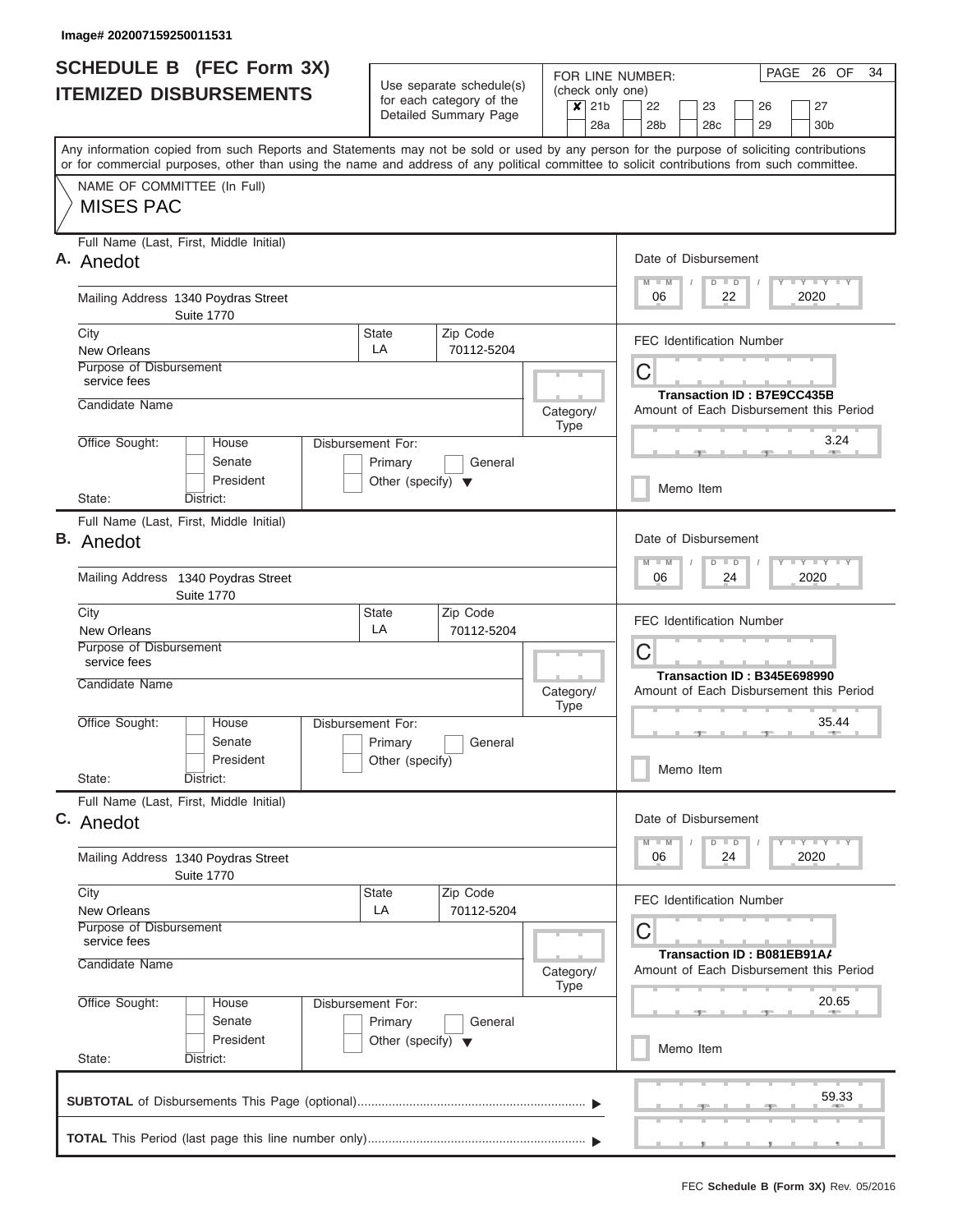| <b>ITEMIZED DISBURSEMENTS</b><br>Any information copied from such Reports and Statements may not be sold or used by any person for the purpose of soliciting contributions |                                                 | Use separate schedule(s)<br>for each category of the | (check only one)            |                                                                                                   |  |  |  |  |  |
|----------------------------------------------------------------------------------------------------------------------------------------------------------------------------|-------------------------------------------------|------------------------------------------------------|-----------------------------|---------------------------------------------------------------------------------------------------|--|--|--|--|--|
|                                                                                                                                                                            |                                                 |                                                      | $\overline{\mathsf{x}}$ 21b | 22<br>23<br>26<br>27                                                                              |  |  |  |  |  |
|                                                                                                                                                                            |                                                 | Detailed Summary Page                                | 28a                         | 28 <sub>b</sub><br>28 <sub>c</sub><br>29<br>30 <sub>b</sub>                                       |  |  |  |  |  |
| or for commercial purposes, other than using the name and address of any political committee to solicit contributions from such committee.                                 |                                                 |                                                      |                             |                                                                                                   |  |  |  |  |  |
| NAME OF COMMITTEE (In Full)<br><b>MISES PAC</b>                                                                                                                            |                                                 |                                                      |                             |                                                                                                   |  |  |  |  |  |
| Full Name (Last, First, Middle Initial)<br>A. Anedot                                                                                                                       |                                                 |                                                      |                             | Date of Disbursement<br>Y FY FY FY<br>$M$ $M$<br>$D$ $D$                                          |  |  |  |  |  |
| Mailing Address 1340 Poydras Street<br><b>Suite 1770</b>                                                                                                                   |                                                 |                                                      |                             | 26<br>2020<br>06                                                                                  |  |  |  |  |  |
| City<br>New Orleans                                                                                                                                                        | <b>State</b><br>LA                              | Zip Code<br>70112-5204                               |                             | <b>FEC Identification Number</b>                                                                  |  |  |  |  |  |
| Purpose of Disbursement<br>service fees                                                                                                                                    |                                                 |                                                      |                             | C<br>Transaction ID: BB4A6AA300                                                                   |  |  |  |  |  |
| Candidate Name                                                                                                                                                             |                                                 |                                                      | Category/<br>Type           | Amount of Each Disbursement this Period                                                           |  |  |  |  |  |
| Office Sought:<br>House<br>Senate                                                                                                                                          | Disbursement For:<br>Primary                    | General                                              |                             | 17.97                                                                                             |  |  |  |  |  |
| President<br>State:<br>District:                                                                                                                                           | Other (specify) $\blacktriangledown$            |                                                      |                             | Memo Item                                                                                         |  |  |  |  |  |
| Full Name (Last, First, Middle Initial)<br><b>B.</b> Anedot                                                                                                                |                                                 |                                                      |                             | Date of Disbursement<br>$T - Y$ $T - Y$ $T - Y$<br>M<br>$D$ $D$<br>$-W$                           |  |  |  |  |  |
| Mailing Address 1340 Poydras Street<br><b>Suite 1770</b>                                                                                                                   |                                                 |                                                      |                             | 30<br>2020<br>06                                                                                  |  |  |  |  |  |
| City<br><b>New Orleans</b>                                                                                                                                                 | <b>State</b><br>LA                              | Zip Code<br>70112-5204                               |                             | <b>FEC Identification Number</b>                                                                  |  |  |  |  |  |
| Purpose of Disbursement<br>service fees<br>Candidate Name                                                                                                                  |                                                 |                                                      |                             | C<br>Transaction ID: B3335D0B927                                                                  |  |  |  |  |  |
| Office Sought:<br>House                                                                                                                                                    | Disbursement For:                               |                                                      | Category/<br><b>Type</b>    | Amount of Each Disbursement this Period<br>28.80                                                  |  |  |  |  |  |
| Senate<br>President                                                                                                                                                        | Primary<br>Other (specify)                      | General                                              |                             |                                                                                                   |  |  |  |  |  |
| State:<br>District:                                                                                                                                                        |                                                 |                                                      |                             | Memo Item                                                                                         |  |  |  |  |  |
| Full Name (Last, First, Middle Initial)<br>C. Aristotle                                                                                                                    |                                                 |                                                      |                             | Date of Disbursement                                                                              |  |  |  |  |  |
| Mailing Address 205 Pennsylvania Avenue, SE                                                                                                                                |                                                 |                                                      |                             | $\mathbf{I}$ $\mathbf{Y}$ $\mathbf{I}$ $\mathbf{Y}$ $\mathbf{I}$ $\mathbf{Y}$<br>2020<br>05<br>04 |  |  |  |  |  |
| City<br>Washington                                                                                                                                                         | <b>State</b><br>DC                              | Zip Code<br>20003-1164                               |                             | <b>FEC Identification Number</b>                                                                  |  |  |  |  |  |
| Purpose of Disbursement<br>360 fee<br>Candidate Name                                                                                                                       |                                                 |                                                      | Category/                   | С<br>Transaction ID: B70466DA1E<br>Amount of Each Disbursement this Period                        |  |  |  |  |  |
| Office Sought:<br>House                                                                                                                                                    | Disbursement For:                               |                                                      | <b>Type</b>                 | 500.00                                                                                            |  |  |  |  |  |
| Senate<br>President<br>State:<br>District:                                                                                                                                 | Primary<br>Other (specify) $\blacktriangledown$ | General                                              |                             | Memo Item                                                                                         |  |  |  |  |  |
|                                                                                                                                                                            |                                                 |                                                      |                             | 546.77                                                                                            |  |  |  |  |  |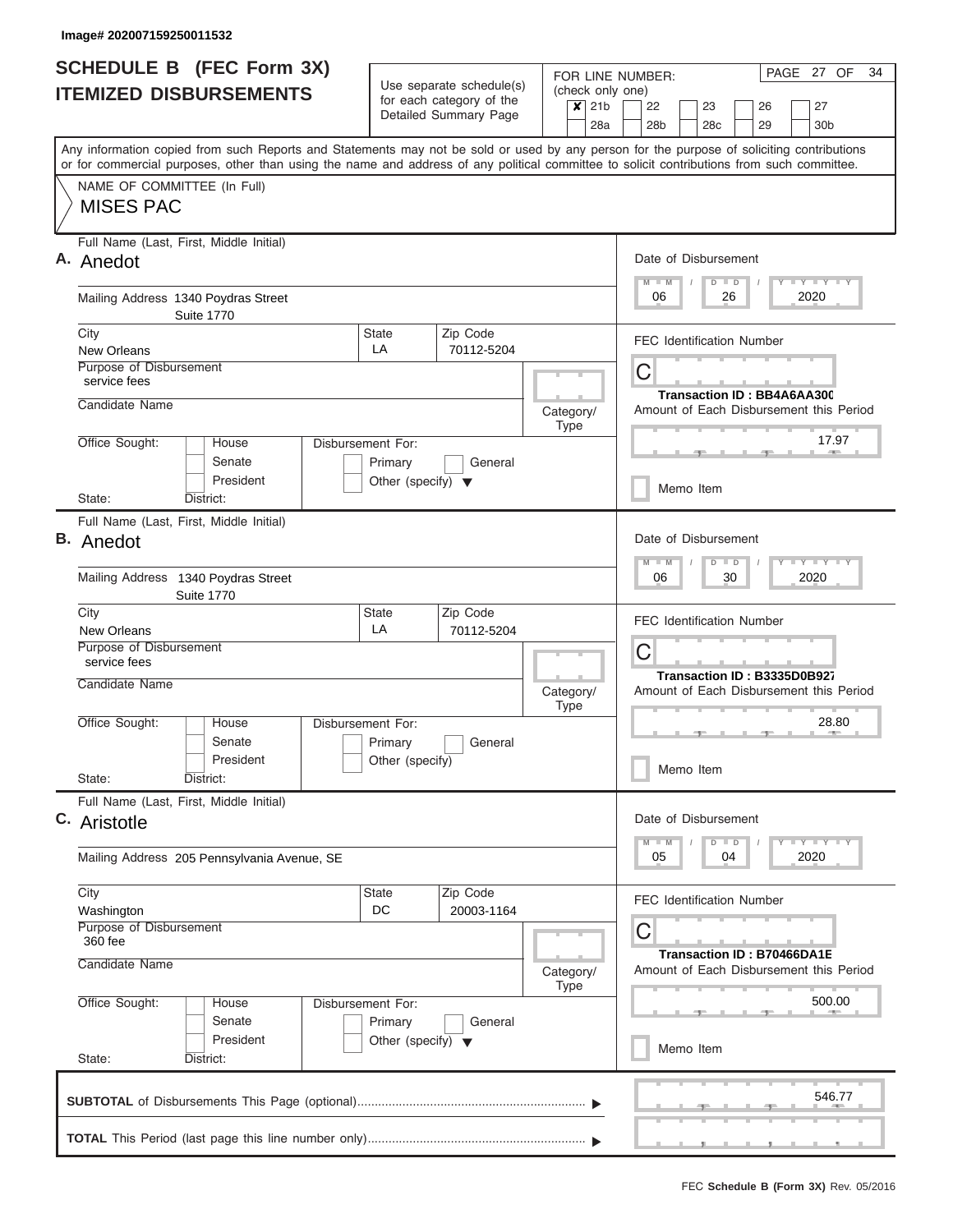| <b>SCHEDULE B</b> (FEC Form 3X)<br><b>ITEMIZED DISBURSEMENTS</b>                                                                                                                                                                                                                        |                     |  |                                                                      | Use separate schedule(s)                          |                          | (check only one)            |     | FOR LINE NUMBER:                                                             |                                   |                      |          |                | PAGE 28 OF<br>34                                                              |
|-----------------------------------------------------------------------------------------------------------------------------------------------------------------------------------------------------------------------------------------------------------------------------------------|---------------------|--|----------------------------------------------------------------------|---------------------------------------------------|--------------------------|-----------------------------|-----|------------------------------------------------------------------------------|-----------------------------------|----------------------|----------|----------------|-------------------------------------------------------------------------------|
|                                                                                                                                                                                                                                                                                         |                     |  |                                                                      | for each category of the<br>Detailed Summary Page |                          | $\overline{\mathsf{x}}$ 21b | 28a | 22<br>28 <sub>b</sub>                                                        | 23<br>28c                         |                      | 26<br>29 |                | 27<br>30 <sub>b</sub>                                                         |
| Any information copied from such Reports and Statements may not be sold or used by any person for the purpose of soliciting contributions<br>or for commercial purposes, other than using the name and address of any political committee to solicit contributions from such committee. |                     |  |                                                                      |                                                   |                          |                             |     |                                                                              |                                   |                      |          |                |                                                                               |
| NAME OF COMMITTEE (In Full)<br><b>MISES PAC</b>                                                                                                                                                                                                                                         |                     |  |                                                                      |                                                   |                          |                             |     |                                                                              |                                   |                      |          |                |                                                                               |
| Full Name (Last, First, Middle Initial)<br>A. Aristotle                                                                                                                                                                                                                                 |                     |  |                                                                      |                                                   |                          |                             |     | $M$ $M$                                                                      | Date of Disbursement              | $D$ $D$              |          |                | <b>LY LY LY</b>                                                               |
| Mailing Address 205 Pennsylvania Avenue, SE                                                                                                                                                                                                                                             |                     |  |                                                                      |                                                   |                          |                             |     | 06                                                                           |                                   | 03                   |          | 2020           |                                                                               |
| City<br>Washington                                                                                                                                                                                                                                                                      |                     |  | <b>State</b><br>DC                                                   | Zip Code<br>20003-1164                            |                          |                             |     |                                                                              | <b>FEC Identification Number</b>  |                      |          |                |                                                                               |
| Purpose of Disbursement<br>360 Software fees                                                                                                                                                                                                                                            |                     |  |                                                                      |                                                   |                          |                             |     | С                                                                            | <b>Transaction ID: B7AC9EDF8E</b> |                      |          |                |                                                                               |
| Candidate Name                                                                                                                                                                                                                                                                          |                     |  |                                                                      |                                                   |                          | Category/<br><b>Type</b>    |     |                                                                              |                                   |                      |          |                | Amount of Each Disbursement this Period                                       |
| Office Sought:<br>House                                                                                                                                                                                                                                                                 | Senate<br>President |  | Disbursement For:<br>Primary<br>Other (specify) $\blacktriangledown$ | General                                           |                          |                             |     |                                                                              |                                   |                      |          |                | 500.00                                                                        |
| State:<br>District:                                                                                                                                                                                                                                                                     |                     |  |                                                                      |                                                   |                          | Memo Item                   |     |                                                                              |                                   |                      |          |                |                                                                               |
| Full Name (Last, First, Middle Initial)<br>B. BannersOnTheCheap.com                                                                                                                                                                                                                     |                     |  |                                                                      |                                                   |                          |                             |     |                                                                              | Date of Disbursement              |                      |          | <b>LEY LEY</b> |                                                                               |
| Mailing Address 11525A Stonehollow Dr.<br>Suite 100                                                                                                                                                                                                                                     |                     |  |                                                                      |                                                   |                          |                             |     | $\overline{M}$<br>$-M$<br>06                                                 | D                                 | $\Box$<br>30         |          | 2020           |                                                                               |
| City<br>Austin<br>Purpose of Disbursement<br>Event Banner                                                                                                                                                                                                                               |                     |  | <b>State</b><br>ТX                                                   | Zip Code<br>78758-3269                            |                          |                             |     | С                                                                            | <b>FEC Identification Number</b>  |                      |          |                |                                                                               |
| Candidate Name                                                                                                                                                                                                                                                                          |                     |  |                                                                      |                                                   | Category/<br><b>Type</b> |                             |     | <b>Transaction ID: BDA9E1D335</b><br>Amount of Each Disbursement this Period |                                   |                      |          |                |                                                                               |
| Office Sought:<br>House                                                                                                                                                                                                                                                                 | Senate              |  | Disbursement For:<br>Primary                                         | General                                           |                          |                             |     |                                                                              |                                   |                      |          |                | 299.09                                                                        |
| State:<br>District:                                                                                                                                                                                                                                                                     | President           |  | Other (specify)                                                      |                                                   |                          |                             |     | Memo Item                                                                    |                                   |                      |          |                |                                                                               |
| Full Name (Last, First, Middle Initial)<br>C. Drip                                                                                                                                                                                                                                      |                     |  |                                                                      |                                                   |                          |                             |     |                                                                              | Date of Disbursement              |                      |          |                |                                                                               |
| Mailing Address 700 Van Ness Avenue                                                                                                                                                                                                                                                     |                     |  |                                                                      |                                                   |                          |                             |     | 05                                                                           | D                                 | $\blacksquare$<br>11 |          | 2020           | $\mathbf{I}$ $\mathbf{Y}$ $\mathbf{I}$ $\mathbf{Y}$ $\mathbf{I}$ $\mathbf{Y}$ |
| City<br>Fresno                                                                                                                                                                                                                                                                          |                     |  | State<br>СA                                                          | Zip Code<br>93721-2912                            |                          |                             |     |                                                                              | <b>FEC Identification Number</b>  |                      |          |                |                                                                               |
| <b>Purpose of Disbursement</b><br><b>Email Server Bill</b><br>Candidate Name                                                                                                                                                                                                            |                     |  |                                                                      |                                                   |                          | Category/                   |     | С                                                                            | Transaction ID: BDB7D84635        |                      |          |                | Amount of Each Disbursement this Period                                       |
| Office Sought:<br>House                                                                                                                                                                                                                                                                 | Senate              |  | Disbursement For:<br>Primary                                         | General                                           |                          | <b>Type</b>                 |     |                                                                              |                                   |                      |          |                | 122.00                                                                        |
| State:<br>District:                                                                                                                                                                                                                                                                     | President           |  | Other (specify) $\blacktriangledown$                                 |                                                   |                          |                             |     |                                                                              | Memo Item                         |                      |          |                |                                                                               |
|                                                                                                                                                                                                                                                                                         |                     |  |                                                                      |                                                   |                          |                             |     |                                                                              |                                   |                      |          |                | 921.09                                                                        |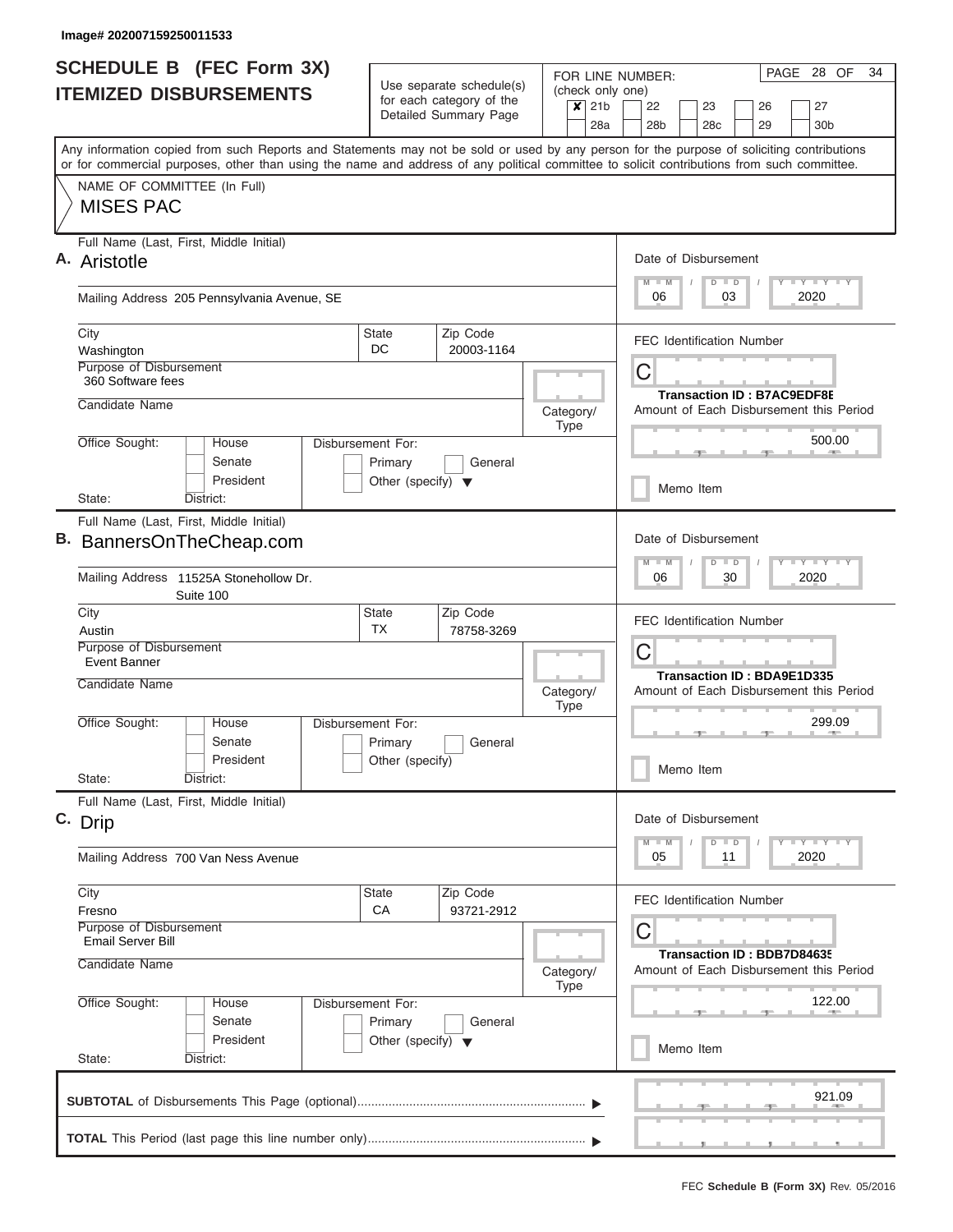| <b>SCHEDULE B</b> (FEC Form 3X)<br><b>ITEMIZED DISBURSEMENTS</b>                                                                                                                                                                                                                        | Use separate schedule(s)                                             |                                                   |           |             |                |                                          | PAGE 29 OF<br>FOR LINE NUMBER:<br>(check only one)                          |                                             |                                   |  |                                                                               |  |  |  |  |  |
|-----------------------------------------------------------------------------------------------------------------------------------------------------------------------------------------------------------------------------------------------------------------------------------------|----------------------------------------------------------------------|---------------------------------------------------|-----------|-------------|----------------|------------------------------------------|-----------------------------------------------------------------------------|---------------------------------------------|-----------------------------------|--|-------------------------------------------------------------------------------|--|--|--|--|--|
|                                                                                                                                                                                                                                                                                         |                                                                      | for each category of the<br>Detailed Summary Page |           |             | $x$ 21b<br>28a | 22<br>28 <sub>b</sub>                    |                                                                             | 23<br>28 <sub>c</sub>                       | 26<br>29                          |  | 27<br>30 <sub>b</sub>                                                         |  |  |  |  |  |
| Any information copied from such Reports and Statements may not be sold or used by any person for the purpose of soliciting contributions<br>or for commercial purposes, other than using the name and address of any political committee to solicit contributions from such committee. |                                                                      |                                                   |           |             |                |                                          |                                                                             |                                             |                                   |  |                                                                               |  |  |  |  |  |
| NAME OF COMMITTEE (In Full)<br><b>MISES PAC</b>                                                                                                                                                                                                                                         |                                                                      |                                                   |           |             |                |                                          |                                                                             |                                             |                                   |  |                                                                               |  |  |  |  |  |
| Full Name (Last, First, Middle Initial)<br>A. Drip                                                                                                                                                                                                                                      |                                                                      |                                                   |           |             |                | Date of Disbursement                     |                                                                             | D<br>$\blacksquare$                         |                                   |  | <b>LEY LEY LEY</b>                                                            |  |  |  |  |  |
| Mailing Address 700 Van Ness Avenue                                                                                                                                                                                                                                                     |                                                                      |                                                   |           |             |                | 06                                       |                                                                             | 11                                          |                                   |  | 2020                                                                          |  |  |  |  |  |
| City<br>Fresno                                                                                                                                                                                                                                                                          | <b>State</b><br>CA                                                   | Zip Code<br>93721-2912                            |           |             |                | FEC Identification Number                |                                                                             |                                             |                                   |  |                                                                               |  |  |  |  |  |
| Purpose of Disbursement<br><b>Email Server Bill</b>                                                                                                                                                                                                                                     |                                                                      |                                                   |           |             |                | C<br><b>Transaction ID: BF28CBBD31</b>   |                                                                             |                                             |                                   |  |                                                                               |  |  |  |  |  |
| Candidate Name                                                                                                                                                                                                                                                                          |                                                                      |                                                   | Category/ | <b>Type</b> |                | Amount of Each Disbursement this Period  |                                                                             |                                             |                                   |  |                                                                               |  |  |  |  |  |
| Office Sought:<br>House<br>Senate<br>President                                                                                                                                                                                                                                          | Disbursement For:<br>Primary<br>Other (specify) $\blacktriangledown$ | General                                           |           |             |                | 122.00<br><b>CONTRACTOR</b><br>Memo Item |                                                                             |                                             |                                   |  |                                                                               |  |  |  |  |  |
| State:<br>District:                                                                                                                                                                                                                                                                     |                                                                      |                                                   |           |             |                |                                          |                                                                             |                                             |                                   |  |                                                                               |  |  |  |  |  |
| Full Name (Last, First, Middle Initial)<br>B. Facebook                                                                                                                                                                                                                                  |                                                                      |                                                   |           |             |                |                                          |                                                                             | Date of Disbursement<br>$\blacksquare$<br>D |                                   |  | $- Y$<br><b>TILY</b>                                                          |  |  |  |  |  |
| Mailing Address 1601 Willow Rd.                                                                                                                                                                                                                                                         |                                                                      |                                                   |           |             |                | $-M$<br>05                               |                                                                             | 07                                          |                                   |  | 2020                                                                          |  |  |  |  |  |
| City<br>Menlo Park                                                                                                                                                                                                                                                                      | <b>State</b><br>CA                                                   | Zip Code<br>94025-1452                            |           |             |                | <b>FEC Identification Number</b>         |                                                                             |                                             |                                   |  |                                                                               |  |  |  |  |  |
| Purpose of Disbursement<br>Facebook Ad<br>Candidate Name                                                                                                                                                                                                                                | Category/                                                            |                                                   |           |             |                |                                          | C<br>Transaction ID: B0A329D4B09<br>Amount of Each Disbursement this Period |                                             |                                   |  |                                                                               |  |  |  |  |  |
| Office Sought:<br>House                                                                                                                                                                                                                                                                 | Disbursement For:                                                    |                                                   |           | <b>Type</b> |                |                                          |                                                                             |                                             |                                   |  | 75.00                                                                         |  |  |  |  |  |
| Senate<br>President                                                                                                                                                                                                                                                                     | Primary<br>Other (specify)                                           | General                                           |           |             |                |                                          | Memo Item                                                                   |                                             |                                   |  |                                                                               |  |  |  |  |  |
| State:<br>District:<br>Full Name (Last, First, Middle Initial)                                                                                                                                                                                                                          |                                                                      |                                                   |           |             |                |                                          |                                                                             |                                             |                                   |  |                                                                               |  |  |  |  |  |
| C. Facebook                                                                                                                                                                                                                                                                             |                                                                      |                                                   |           |             |                | Date of Disbursement                     |                                                                             | $\overline{D}$<br>$\blacksquare$            |                                   |  | $\mathbf{I}$ $\mathbf{Y}$ $\mathbf{I}$ $\mathbf{Y}$ $\mathbf{I}$ $\mathbf{Y}$ |  |  |  |  |  |
| Mailing Address 1601 Willow Rd.                                                                                                                                                                                                                                                         |                                                                      |                                                   |           |             |                | 06                                       |                                                                             | 03                                          |                                   |  | 2020                                                                          |  |  |  |  |  |
| City<br>Menlo Park<br>Purpose of Disbursement                                                                                                                                                                                                                                           | <b>State</b><br>СA                                                   | Zip Code<br>94025-1452                            |           |             |                | <b>FEC Identification Number</b><br>С    |                                                                             |                                             |                                   |  |                                                                               |  |  |  |  |  |
| Facebook Ad<br>Candidate Name                                                                                                                                                                                                                                                           |                                                                      |                                                   | Category/ |             |                |                                          |                                                                             |                                             | <b>Transaction ID: B5A395FFC0</b> |  | Amount of Each Disbursement this Period                                       |  |  |  |  |  |
| Office Sought:<br>House<br>Senate                                                                                                                                                                                                                                                       | Disbursement For:<br>Primary                                         | General                                           |           | <b>Type</b> |                |                                          |                                                                             |                                             |                                   |  | 68.44                                                                         |  |  |  |  |  |
| President<br>State:<br>District:                                                                                                                                                                                                                                                        | Other (specify) $\blacktriangledown$                                 |                                                   |           |             |                |                                          | Memo Item                                                                   |                                             |                                   |  |                                                                               |  |  |  |  |  |
|                                                                                                                                                                                                                                                                                         |                                                                      |                                                   |           |             |                |                                          |                                                                             |                                             |                                   |  | 265.44                                                                        |  |  |  |  |  |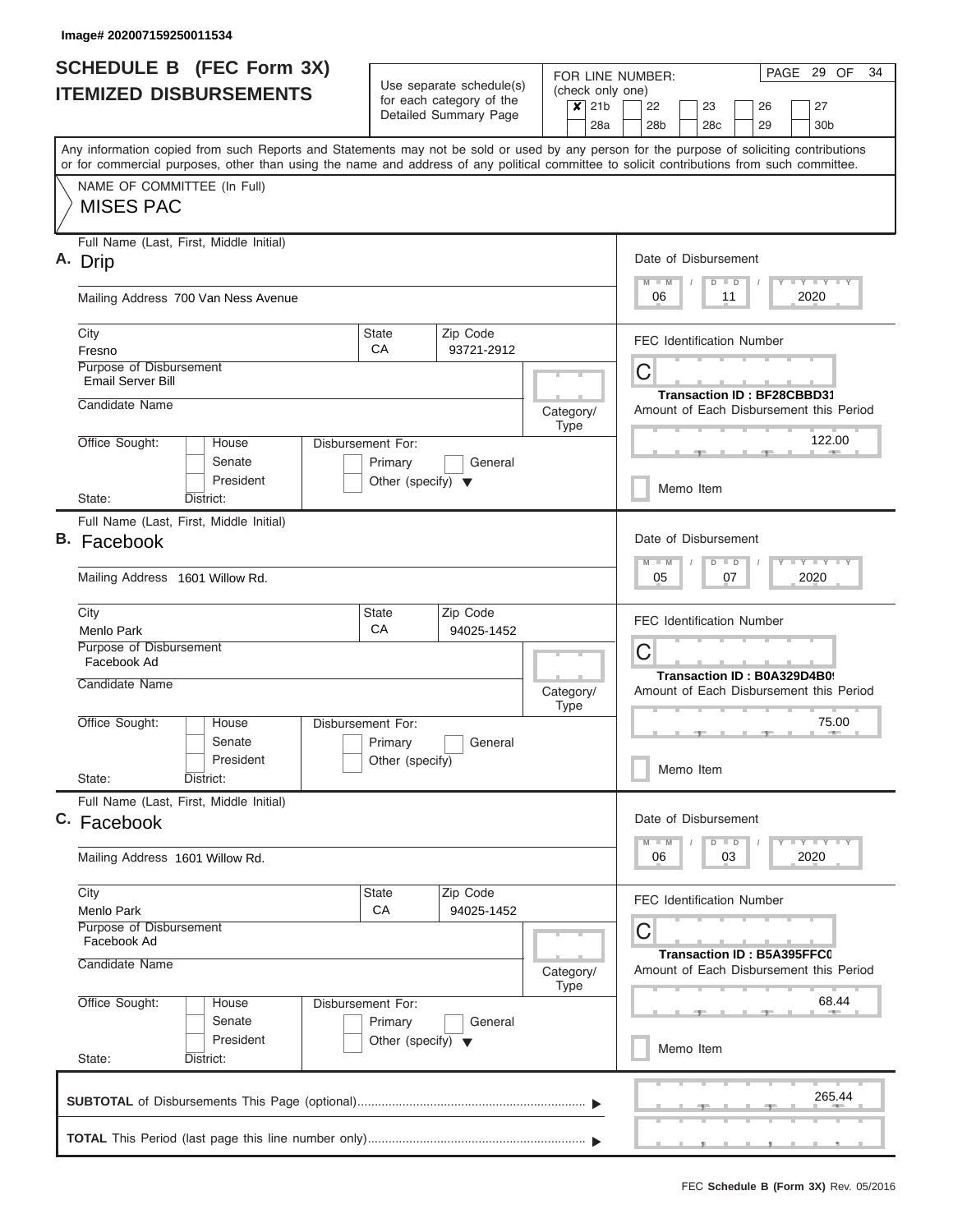| <b>SCHEDULE B</b> (FEC Form 3X)                                                                                                                                                                                                                                                         |                                      | Use separate schedule(s) |                                                 | PAGE 30 OF<br>34<br>FOR LINE NUMBER:                                                              |  |  |  |  |  |  |  |  |  |  |
|-----------------------------------------------------------------------------------------------------------------------------------------------------------------------------------------------------------------------------------------------------------------------------------------|--------------------------------------|--------------------------|-------------------------------------------------|---------------------------------------------------------------------------------------------------|--|--|--|--|--|--|--|--|--|--|
| <b>ITEMIZED DISBURSEMENTS</b>                                                                                                                                                                                                                                                           |                                      | for each category of the | (check only one)<br>$\overline{\mathsf{x}}$ 21b | 22<br>26<br>27<br>23                                                                              |  |  |  |  |  |  |  |  |  |  |
|                                                                                                                                                                                                                                                                                         |                                      | Detailed Summary Page    | 28a                                             | 28 <sub>b</sub><br>29<br>28 <sub>c</sub><br>30 <sub>b</sub>                                       |  |  |  |  |  |  |  |  |  |  |
| Any information copied from such Reports and Statements may not be sold or used by any person for the purpose of soliciting contributions<br>or for commercial purposes, other than using the name and address of any political committee to solicit contributions from such committee. |                                      |                          |                                                 |                                                                                                   |  |  |  |  |  |  |  |  |  |  |
| NAME OF COMMITTEE (In Full)<br><b>MISES PAC</b>                                                                                                                                                                                                                                         |                                      |                          |                                                 |                                                                                                   |  |  |  |  |  |  |  |  |  |  |
| Full Name (Last, First, Middle Initial)<br>A. Harris, Aaron, , ,                                                                                                                                                                                                                        |                                      |                          |                                                 | Date of Disbursement<br>Y LY LY LY<br>$D$ $D$                                                     |  |  |  |  |  |  |  |  |  |  |
| Mailing Address 1100 Gainsborough Road                                                                                                                                                                                                                                                  |                                      |                          |                                                 | 2020<br>04<br>15                                                                                  |  |  |  |  |  |  |  |  |  |  |
| City<br>Dayton                                                                                                                                                                                                                                                                          | <b>State</b><br>OH                   | Zip Code<br>45419-2834   |                                                 | <b>FEC Identification Number</b>                                                                  |  |  |  |  |  |  |  |  |  |  |
| Purpose of Disbursement<br>Payroll                                                                                                                                                                                                                                                      |                                      |                          |                                                 | C<br><b>Transaction ID: B88BAA11BD</b>                                                            |  |  |  |  |  |  |  |  |  |  |
| Candidate Name                                                                                                                                                                                                                                                                          |                                      |                          | Category/<br><b>Type</b>                        | Amount of Each Disbursement this Period                                                           |  |  |  |  |  |  |  |  |  |  |
| Office Sought:<br>House<br>Senate                                                                                                                                                                                                                                                       | <b>Disbursement For:</b><br>Primary  | General                  |                                                 | 200.00                                                                                            |  |  |  |  |  |  |  |  |  |  |
| President<br>State:<br>District:                                                                                                                                                                                                                                                        | Other (specify) $\blacktriangledown$ |                          |                                                 | Memo Item                                                                                         |  |  |  |  |  |  |  |  |  |  |
| Full Name (Last, First, Middle Initial)<br>B. Harris, Aaron, , ,                                                                                                                                                                                                                        |                                      |                          |                                                 | Date of Disbursement                                                                              |  |  |  |  |  |  |  |  |  |  |
| Mailing Address 1100 Gainsborough Road                                                                                                                                                                                                                                                  |                                      |                          |                                                 | $\Box Y \Box Y$<br>$\overline{M}$<br>$\overline{D}$<br>$\blacksquare$<br>$-M$<br>2020<br>05<br>27 |  |  |  |  |  |  |  |  |  |  |
| City<br>Dayton                                                                                                                                                                                                                                                                          | <b>State</b><br>OH                   | Zip Code<br>45419-2834   |                                                 | <b>FEC Identification Number</b>                                                                  |  |  |  |  |  |  |  |  |  |  |
| Purpose of Disbursement<br>Payroll                                                                                                                                                                                                                                                      |                                      |                          |                                                 | C<br><b>Transaction ID: B5BAF31F77I</b>                                                           |  |  |  |  |  |  |  |  |  |  |
| Candidate Name                                                                                                                                                                                                                                                                          |                                      |                          | Category/<br><b>Type</b>                        | Amount of Each Disbursement this Period                                                           |  |  |  |  |  |  |  |  |  |  |
| Office Sought:<br>House<br>Senate                                                                                                                                                                                                                                                       | Disbursement For:<br>Primary         | General                  |                                                 | 250.00                                                                                            |  |  |  |  |  |  |  |  |  |  |
| President<br>State:<br>District:                                                                                                                                                                                                                                                        | Other (specify)                      |                          |                                                 | Memo Item                                                                                         |  |  |  |  |  |  |  |  |  |  |
| Full Name (Last, First, Middle Initial)<br>C. Harris, Aaron, , ,                                                                                                                                                                                                                        |                                      |                          |                                                 | Date of Disbursement                                                                              |  |  |  |  |  |  |  |  |  |  |
| Mailing Address 1100 Gainsborough Road                                                                                                                                                                                                                                                  |                                      |                          |                                                 | $T$ $Y$ $T$ $Y$ $T$ $Y$<br>D<br>$\blacksquare$<br>24<br>2020<br>06                                |  |  |  |  |  |  |  |  |  |  |
| City<br>Dayton                                                                                                                                                                                                                                                                          | State<br>OH                          | Zip Code<br>45419-2834   |                                                 | <b>FEC Identification Number</b>                                                                  |  |  |  |  |  |  |  |  |  |  |
| Purpose of Disbursement<br>Payroll                                                                                                                                                                                                                                                      |                                      |                          |                                                 | C<br>Transaction ID: B6BB56C7F!                                                                   |  |  |  |  |  |  |  |  |  |  |
| Candidate Name                                                                                                                                                                                                                                                                          |                                      |                          | Category/<br><b>Type</b>                        | Amount of Each Disbursement this Period                                                           |  |  |  |  |  |  |  |  |  |  |
| Office Sought:<br>House<br>Senate                                                                                                                                                                                                                                                       | Disbursement For:<br>Primary         | General                  |                                                 | 150.00                                                                                            |  |  |  |  |  |  |  |  |  |  |
| President<br>State:<br>District:                                                                                                                                                                                                                                                        | Other (specify) $\blacktriangledown$ |                          |                                                 | Memo Item                                                                                         |  |  |  |  |  |  |  |  |  |  |
|                                                                                                                                                                                                                                                                                         |                                      |                          |                                                 | 600.00                                                                                            |  |  |  |  |  |  |  |  |  |  |
|                                                                                                                                                                                                                                                                                         |                                      |                          |                                                 |                                                                                                   |  |  |  |  |  |  |  |  |  |  |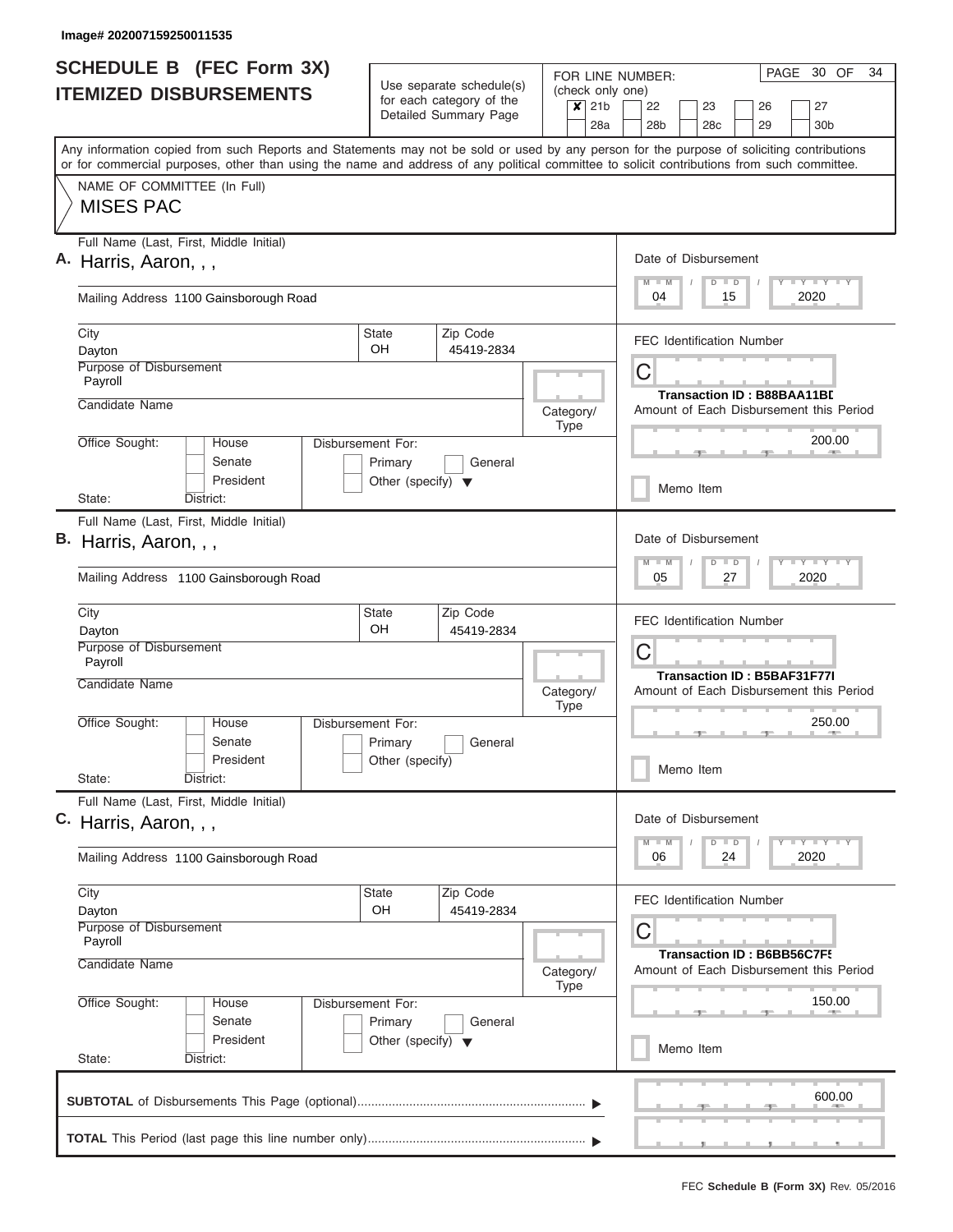| <b>SCHEDULE B</b> (FEC Form 3X)<br><b>ITEMIZED DISBURSEMENTS</b>                                                                                                                                                                                                                                                       |                                                                      | Use separate schedule(s)                                      | (check only one)               | PAGE 31 OF<br>34<br>FOR LINE NUMBER:                                                |  |  |  |  |  |  |  |  |  |  |
|------------------------------------------------------------------------------------------------------------------------------------------------------------------------------------------------------------------------------------------------------------------------------------------------------------------------|----------------------------------------------------------------------|---------------------------------------------------------------|--------------------------------|-------------------------------------------------------------------------------------|--|--|--|--|--|--|--|--|--|--|
|                                                                                                                                                                                                                                                                                                                        |                                                                      | for each category of the<br>Detailed Summary Page             | 21b<br>$\boldsymbol{x}$<br>28a | 22<br>23<br>26<br>27<br>28 <sub>b</sub><br>28 <sub>c</sub><br>29<br>30 <sub>b</sub> |  |  |  |  |  |  |  |  |  |  |
| Any information copied from such Reports and Statements may not be sold or used by any person for the purpose of soliciting contributions<br>or for commercial purposes, other than using the name and address of any political committee to solicit contributions from such committee.<br>NAME OF COMMITTEE (In Full) |                                                                      |                                                               |                                |                                                                                     |  |  |  |  |  |  |  |  |  |  |
| <b>MISES PAC</b>                                                                                                                                                                                                                                                                                                       |                                                                      |                                                               |                                |                                                                                     |  |  |  |  |  |  |  |  |  |  |
| Full Name (Last, First, Middle Initial)<br><b>HD Defense</b>                                                                                                                                                                                                                                                           |                                                                      |                                                               |                                | Date of Disbursement<br><b>TEY LY LY</b><br>$M - M$<br>$D$ $D$                      |  |  |  |  |  |  |  |  |  |  |
| Mailing Address 25 E Main St.                                                                                                                                                                                                                                                                                          |                                                                      |                                                               |                                | 10<br>2020<br>04                                                                    |  |  |  |  |  |  |  |  |  |  |
| City<br>Mechanicsburg                                                                                                                                                                                                                                                                                                  | State<br><b>PA</b>                                                   | Zip Code<br>17055-3852                                        |                                | <b>FEC Identification Number</b>                                                    |  |  |  |  |  |  |  |  |  |  |
| Purpose of Disbursement<br>Sweepstakes giveaway                                                                                                                                                                                                                                                                        |                                                                      |                                                               |                                | C<br>Transaction ID: BA2439872C(                                                    |  |  |  |  |  |  |  |  |  |  |
| Candidate Name                                                                                                                                                                                                                                                                                                         |                                                                      |                                                               | Category/<br>Type              | Amount of Each Disbursement this Period                                             |  |  |  |  |  |  |  |  |  |  |
| Office Sought:<br>House<br>Senate                                                                                                                                                                                                                                                                                      | Disbursement For:<br>Primary                                         | General                                                       |                                | 839.45                                                                              |  |  |  |  |  |  |  |  |  |  |
| President<br>District:<br>State:                                                                                                                                                                                                                                                                                       | Other (specify) $\blacktriangledown$                                 |                                                               |                                | Memo Item                                                                           |  |  |  |  |  |  |  |  |  |  |
| Full Name (Last, First, Middle Initial)<br>Heise, Michael, , ,                                                                                                                                                                                                                                                         |                                                                      | Date of Disbursement<br><b>LY LY LY</b><br>$M - M$<br>$D$ $D$ |                                |                                                                                     |  |  |  |  |  |  |  |  |  |  |
| Mailing Address 450 Forrest Ave, Apt. J206                                                                                                                                                                                                                                                                             |                                                                      |                                                               |                                | 04<br>15<br>2020                                                                    |  |  |  |  |  |  |  |  |  |  |
| City<br>Norristown                                                                                                                                                                                                                                                                                                     | State<br><b>PA</b>                                                   | Zip Code<br>19401-5664                                        |                                | <b>FEC Identification Number</b>                                                    |  |  |  |  |  |  |  |  |  |  |
| Purpose of Disbursement<br>Payroll                                                                                                                                                                                                                                                                                     |                                                                      |                                                               |                                | C<br><b>Transaction ID: B5DC3AA858</b>                                              |  |  |  |  |  |  |  |  |  |  |
| Candidate Name                                                                                                                                                                                                                                                                                                         |                                                                      |                                                               | Category/<br><b>Type</b>       | Amount of Each Disbursement this Period                                             |  |  |  |  |  |  |  |  |  |  |
| Office Sought:<br>House<br>Senate<br>President                                                                                                                                                                                                                                                                         | Disbursement For:<br>Primary<br>Other (specify)                      | General                                                       |                                | 400.00                                                                              |  |  |  |  |  |  |  |  |  |  |
| State:<br>District:                                                                                                                                                                                                                                                                                                    |                                                                      |                                                               |                                | Memo Item                                                                           |  |  |  |  |  |  |  |  |  |  |
| Full Name (Last, First, Middle Initial)<br>C. Heise, Michael, , ,                                                                                                                                                                                                                                                      |                                                                      |                                                               |                                | Date of Disbursement<br>$T - Y$ $T - Y$ $T - Y$                                     |  |  |  |  |  |  |  |  |  |  |
| Mailing Address 450 Forrest Ave, Apt. J206                                                                                                                                                                                                                                                                             |                                                                      |                                                               |                                | $M - M$<br>$D$ $D$<br>2020<br>05<br>27                                              |  |  |  |  |  |  |  |  |  |  |
| City<br>Norristown                                                                                                                                                                                                                                                                                                     | State<br>PA                                                          | Zip Code<br>19401-5664                                        |                                | <b>FEC Identification Number</b>                                                    |  |  |  |  |  |  |  |  |  |  |
| Purpose of Disbursement<br>Payroll                                                                                                                                                                                                                                                                                     |                                                                      |                                                               |                                | С<br>Transaction ID: B53F9F568C                                                     |  |  |  |  |  |  |  |  |  |  |
| Candidate Name                                                                                                                                                                                                                                                                                                         |                                                                      |                                                               | Category/<br>Type              | Amount of Each Disbursement this Period                                             |  |  |  |  |  |  |  |  |  |  |
| Office Sought:<br>House<br>Senate<br>President                                                                                                                                                                                                                                                                         | Disbursement For:<br>Primary<br>Other (specify) $\blacktriangledown$ | General                                                       |                                | 400.00                                                                              |  |  |  |  |  |  |  |  |  |  |
| State:<br>District:                                                                                                                                                                                                                                                                                                    |                                                                      |                                                               |                                | Memo Item                                                                           |  |  |  |  |  |  |  |  |  |  |
|                                                                                                                                                                                                                                                                                                                        |                                                                      |                                                               |                                | 1639.45                                                                             |  |  |  |  |  |  |  |  |  |  |
|                                                                                                                                                                                                                                                                                                                        |                                                                      |                                                               |                                | <b>.</b><br>__<br>___                                                               |  |  |  |  |  |  |  |  |  |  |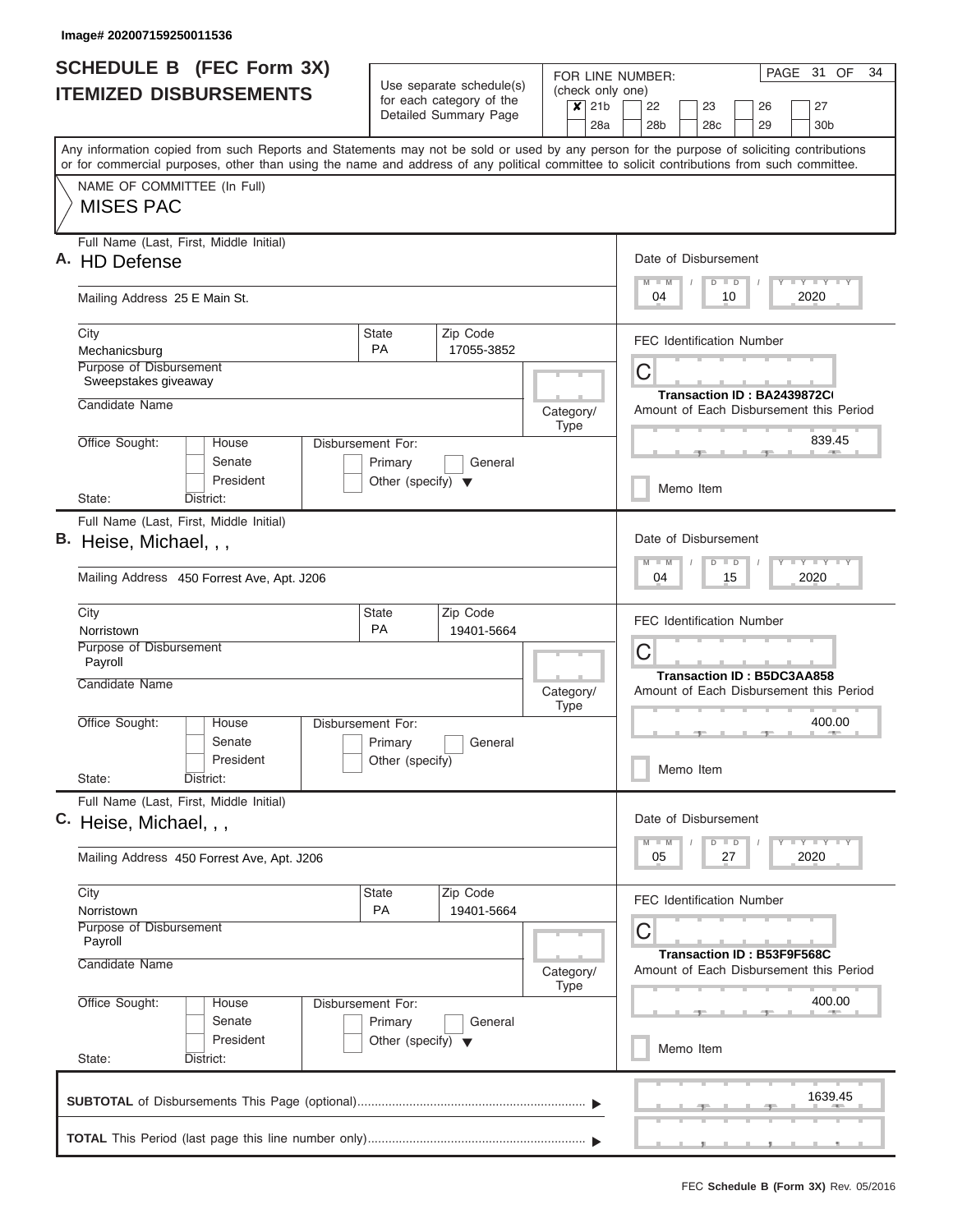| (check only one)<br>for each category of the<br>$x$ 21b<br>22<br>23<br>26<br>27<br>Detailed Summary Page<br>28a<br>28 <sub>b</sub><br>28c<br>29<br>30 <sub>b</sub><br>Any information copied from such Reports and Statements may not be sold or used by any person for the purpose of soliciting contributions<br>or for commercial purposes, other than using the name and address of any political committee to solicit contributions from such committee.<br>NAME OF COMMITTEE (In Full)<br><b>MISES PAC</b><br>Full Name (Last, First, Middle Initial)<br>Date of Disbursement<br>Y FY FY FY<br>$D$ $D$<br>24<br>2020<br>Mailing Address 450 Forrest Ave, Apt. J206<br>06<br>City<br><b>State</b><br>Zip Code<br><b>FEC Identification Number</b><br><b>PA</b><br>Norristown<br>19401-5664<br>Purpose of Disbursement<br>C<br>Payroll<br>Transaction ID: BF6679CA59<br>Candidate Name<br>Category/<br><b>Type</b><br>400.00<br>Office Sought:<br>House<br>Disbursement For:<br><b>Contract Contract</b><br>Senate<br>Primary<br>General<br>President<br>Other (specify) $\blacktriangledown$<br>Memo Item<br>State:<br>District:<br>Full Name (Last, First, Middle Initial)<br>Date of Disbursement<br>B. PayPal<br>$-1 - Y - 1 - Y - 1 - Y$<br>M<br>$-W$<br>$D$ $D$<br>05<br>05<br>2020<br>Mailing Address PO Box 110807<br>City<br><b>State</b><br>Zip Code<br><b>FEC Identification Number</b><br>AK<br>99811-0807<br>Juneau<br>Purpose of Disbursement<br>C<br><b>VOID - Transaction Fee</b><br>Transaction ID: B45583B984E<br>Candidate Name<br>Category/<br><b>Type</b><br>Office Sought:<br>– 1.09<br>House<br>Disbursement For:<br><b>AND A</b><br>Senate<br>Primary<br>General<br>President<br>Other (specify)<br>Memo Item<br>State:<br>District:<br>Full Name (Last, First, Middle Initial)<br>C. Shopify<br>Date of Disbursement<br>$\mathbf{I}$ $\mathbf{Y}$ $\mathbf{I}$ $\mathbf{Y}$ $\mathbf{I}$ $\mathbf{Y}$<br>$D$ $D$<br>2020<br>08<br>Mailing Address 150 Elgin Street, 8th Floor,<br>06<br>City<br><b>State</b><br>Zip Code<br><b>FEC Identification Number</b><br><b>ZZ</b><br>00000<br>Ottawa, Ontario, Canada K2P 1L<br>Purpose of Disbursement<br>С<br>VOID - Monthly bill for hosting our store<br><b>Transaction ID: B3DA0C6FB9</b><br>Candidate Name<br>Amount of Each Disbursement this Period<br>Category/<br><b>Type</b><br>– 26.31<br>Office Sought:<br>House<br>Disbursement For:<br>Senate<br>Primary<br>General<br>President<br>Other (specify) $\blacktriangledown$<br>Memo Item<br>State:<br>District:<br>372.60 | <b>SCHEDULE B</b> (FEC Form 3X) |  | Use separate schedule(s) |  | PAGE 32 OF<br>FOR LINE NUMBER: |                                         |  |                                         |  |  |  |  |  |  |  |  |
|------------------------------------------------------------------------------------------------------------------------------------------------------------------------------------------------------------------------------------------------------------------------------------------------------------------------------------------------------------------------------------------------------------------------------------------------------------------------------------------------------------------------------------------------------------------------------------------------------------------------------------------------------------------------------------------------------------------------------------------------------------------------------------------------------------------------------------------------------------------------------------------------------------------------------------------------------------------------------------------------------------------------------------------------------------------------------------------------------------------------------------------------------------------------------------------------------------------------------------------------------------------------------------------------------------------------------------------------------------------------------------------------------------------------------------------------------------------------------------------------------------------------------------------------------------------------------------------------------------------------------------------------------------------------------------------------------------------------------------------------------------------------------------------------------------------------------------------------------------------------------------------------------------------------------------------------------------------------------------------------------------------------------------------------------------------------------------------------------------------------------------------------------------------------------------------------------------------------------------------------------------------------------------------------------------------------------------------------------------------------------------------------------------------------------------------------------------------------------------------------------------------------------------------------------------|---------------------------------|--|--------------------------|--|--------------------------------|-----------------------------------------|--|-----------------------------------------|--|--|--|--|--|--|--|--|
|                                                                                                                                                                                                                                                                                                                                                                                                                                                                                                                                                                                                                                                                                                                                                                                                                                                                                                                                                                                                                                                                                                                                                                                                                                                                                                                                                                                                                                                                                                                                                                                                                                                                                                                                                                                                                                                                                                                                                                                                                                                                                                                                                                                                                                                                                                                                                                                                                                                                                                                                                            | <b>ITEMIZED DISBURSEMENTS</b>   |  |                          |  |                                |                                         |  |                                         |  |  |  |  |  |  |  |  |
|                                                                                                                                                                                                                                                                                                                                                                                                                                                                                                                                                                                                                                                                                                                                                                                                                                                                                                                                                                                                                                                                                                                                                                                                                                                                                                                                                                                                                                                                                                                                                                                                                                                                                                                                                                                                                                                                                                                                                                                                                                                                                                                                                                                                                                                                                                                                                                                                                                                                                                                                                            |                                 |  |                          |  |                                |                                         |  |                                         |  |  |  |  |  |  |  |  |
|                                                                                                                                                                                                                                                                                                                                                                                                                                                                                                                                                                                                                                                                                                                                                                                                                                                                                                                                                                                                                                                                                                                                                                                                                                                                                                                                                                                                                                                                                                                                                                                                                                                                                                                                                                                                                                                                                                                                                                                                                                                                                                                                                                                                                                                                                                                                                                                                                                                                                                                                                            |                                 |  |                          |  |                                |                                         |  |                                         |  |  |  |  |  |  |  |  |
|                                                                                                                                                                                                                                                                                                                                                                                                                                                                                                                                                                                                                                                                                                                                                                                                                                                                                                                                                                                                                                                                                                                                                                                                                                                                                                                                                                                                                                                                                                                                                                                                                                                                                                                                                                                                                                                                                                                                                                                                                                                                                                                                                                                                                                                                                                                                                                                                                                                                                                                                                            | A. Heise, Michael, , ,          |  |                          |  |                                |                                         |  |                                         |  |  |  |  |  |  |  |  |
|                                                                                                                                                                                                                                                                                                                                                                                                                                                                                                                                                                                                                                                                                                                                                                                                                                                                                                                                                                                                                                                                                                                                                                                                                                                                                                                                                                                                                                                                                                                                                                                                                                                                                                                                                                                                                                                                                                                                                                                                                                                                                                                                                                                                                                                                                                                                                                                                                                                                                                                                                            |                                 |  |                          |  |                                |                                         |  |                                         |  |  |  |  |  |  |  |  |
|                                                                                                                                                                                                                                                                                                                                                                                                                                                                                                                                                                                                                                                                                                                                                                                                                                                                                                                                                                                                                                                                                                                                                                                                                                                                                                                                                                                                                                                                                                                                                                                                                                                                                                                                                                                                                                                                                                                                                                                                                                                                                                                                                                                                                                                                                                                                                                                                                                                                                                                                                            |                                 |  |                          |  |                                |                                         |  |                                         |  |  |  |  |  |  |  |  |
|                                                                                                                                                                                                                                                                                                                                                                                                                                                                                                                                                                                                                                                                                                                                                                                                                                                                                                                                                                                                                                                                                                                                                                                                                                                                                                                                                                                                                                                                                                                                                                                                                                                                                                                                                                                                                                                                                                                                                                                                                                                                                                                                                                                                                                                                                                                                                                                                                                                                                                                                                            |                                 |  |                          |  |                                | Amount of Each Disbursement this Period |  |                                         |  |  |  |  |  |  |  |  |
|                                                                                                                                                                                                                                                                                                                                                                                                                                                                                                                                                                                                                                                                                                                                                                                                                                                                                                                                                                                                                                                                                                                                                                                                                                                                                                                                                                                                                                                                                                                                                                                                                                                                                                                                                                                                                                                                                                                                                                                                                                                                                                                                                                                                                                                                                                                                                                                                                                                                                                                                                            |                                 |  |                          |  |                                |                                         |  |                                         |  |  |  |  |  |  |  |  |
|                                                                                                                                                                                                                                                                                                                                                                                                                                                                                                                                                                                                                                                                                                                                                                                                                                                                                                                                                                                                                                                                                                                                                                                                                                                                                                                                                                                                                                                                                                                                                                                                                                                                                                                                                                                                                                                                                                                                                                                                                                                                                                                                                                                                                                                                                                                                                                                                                                                                                                                                                            |                                 |  |                          |  |                                |                                         |  |                                         |  |  |  |  |  |  |  |  |
|                                                                                                                                                                                                                                                                                                                                                                                                                                                                                                                                                                                                                                                                                                                                                                                                                                                                                                                                                                                                                                                                                                                                                                                                                                                                                                                                                                                                                                                                                                                                                                                                                                                                                                                                                                                                                                                                                                                                                                                                                                                                                                                                                                                                                                                                                                                                                                                                                                                                                                                                                            |                                 |  |                          |  |                                |                                         |  |                                         |  |  |  |  |  |  |  |  |
|                                                                                                                                                                                                                                                                                                                                                                                                                                                                                                                                                                                                                                                                                                                                                                                                                                                                                                                                                                                                                                                                                                                                                                                                                                                                                                                                                                                                                                                                                                                                                                                                                                                                                                                                                                                                                                                                                                                                                                                                                                                                                                                                                                                                                                                                                                                                                                                                                                                                                                                                                            |                                 |  |                          |  |                                |                                         |  |                                         |  |  |  |  |  |  |  |  |
|                                                                                                                                                                                                                                                                                                                                                                                                                                                                                                                                                                                                                                                                                                                                                                                                                                                                                                                                                                                                                                                                                                                                                                                                                                                                                                                                                                                                                                                                                                                                                                                                                                                                                                                                                                                                                                                                                                                                                                                                                                                                                                                                                                                                                                                                                                                                                                                                                                                                                                                                                            |                                 |  |                          |  |                                |                                         |  | Amount of Each Disbursement this Period |  |  |  |  |  |  |  |  |
|                                                                                                                                                                                                                                                                                                                                                                                                                                                                                                                                                                                                                                                                                                                                                                                                                                                                                                                                                                                                                                                                                                                                                                                                                                                                                                                                                                                                                                                                                                                                                                                                                                                                                                                                                                                                                                                                                                                                                                                                                                                                                                                                                                                                                                                                                                                                                                                                                                                                                                                                                            |                                 |  |                          |  |                                |                                         |  |                                         |  |  |  |  |  |  |  |  |
|                                                                                                                                                                                                                                                                                                                                                                                                                                                                                                                                                                                                                                                                                                                                                                                                                                                                                                                                                                                                                                                                                                                                                                                                                                                                                                                                                                                                                                                                                                                                                                                                                                                                                                                                                                                                                                                                                                                                                                                                                                                                                                                                                                                                                                                                                                                                                                                                                                                                                                                                                            |                                 |  |                          |  |                                |                                         |  |                                         |  |  |  |  |  |  |  |  |
|                                                                                                                                                                                                                                                                                                                                                                                                                                                                                                                                                                                                                                                                                                                                                                                                                                                                                                                                                                                                                                                                                                                                                                                                                                                                                                                                                                                                                                                                                                                                                                                                                                                                                                                                                                                                                                                                                                                                                                                                                                                                                                                                                                                                                                                                                                                                                                                                                                                                                                                                                            |                                 |  |                          |  |                                |                                         |  |                                         |  |  |  |  |  |  |  |  |
|                                                                                                                                                                                                                                                                                                                                                                                                                                                                                                                                                                                                                                                                                                                                                                                                                                                                                                                                                                                                                                                                                                                                                                                                                                                                                                                                                                                                                                                                                                                                                                                                                                                                                                                                                                                                                                                                                                                                                                                                                                                                                                                                                                                                                                                                                                                                                                                                                                                                                                                                                            |                                 |  |                          |  |                                |                                         |  |                                         |  |  |  |  |  |  |  |  |
|                                                                                                                                                                                                                                                                                                                                                                                                                                                                                                                                                                                                                                                                                                                                                                                                                                                                                                                                                                                                                                                                                                                                                                                                                                                                                                                                                                                                                                                                                                                                                                                                                                                                                                                                                                                                                                                                                                                                                                                                                                                                                                                                                                                                                                                                                                                                                                                                                                                                                                                                                            |                                 |  |                          |  |                                |                                         |  |                                         |  |  |  |  |  |  |  |  |
|                                                                                                                                                                                                                                                                                                                                                                                                                                                                                                                                                                                                                                                                                                                                                                                                                                                                                                                                                                                                                                                                                                                                                                                                                                                                                                                                                                                                                                                                                                                                                                                                                                                                                                                                                                                                                                                                                                                                                                                                                                                                                                                                                                                                                                                                                                                                                                                                                                                                                                                                                            |                                 |  |                          |  |                                |                                         |  |                                         |  |  |  |  |  |  |  |  |
|                                                                                                                                                                                                                                                                                                                                                                                                                                                                                                                                                                                                                                                                                                                                                                                                                                                                                                                                                                                                                                                                                                                                                                                                                                                                                                                                                                                                                                                                                                                                                                                                                                                                                                                                                                                                                                                                                                                                                                                                                                                                                                                                                                                                                                                                                                                                                                                                                                                                                                                                                            |                                 |  |                          |  |                                |                                         |  |                                         |  |  |  |  |  |  |  |  |
|                                                                                                                                                                                                                                                                                                                                                                                                                                                                                                                                                                                                                                                                                                                                                                                                                                                                                                                                                                                                                                                                                                                                                                                                                                                                                                                                                                                                                                                                                                                                                                                                                                                                                                                                                                                                                                                                                                                                                                                                                                                                                                                                                                                                                                                                                                                                                                                                                                                                                                                                                            |                                 |  |                          |  |                                |                                         |  |                                         |  |  |  |  |  |  |  |  |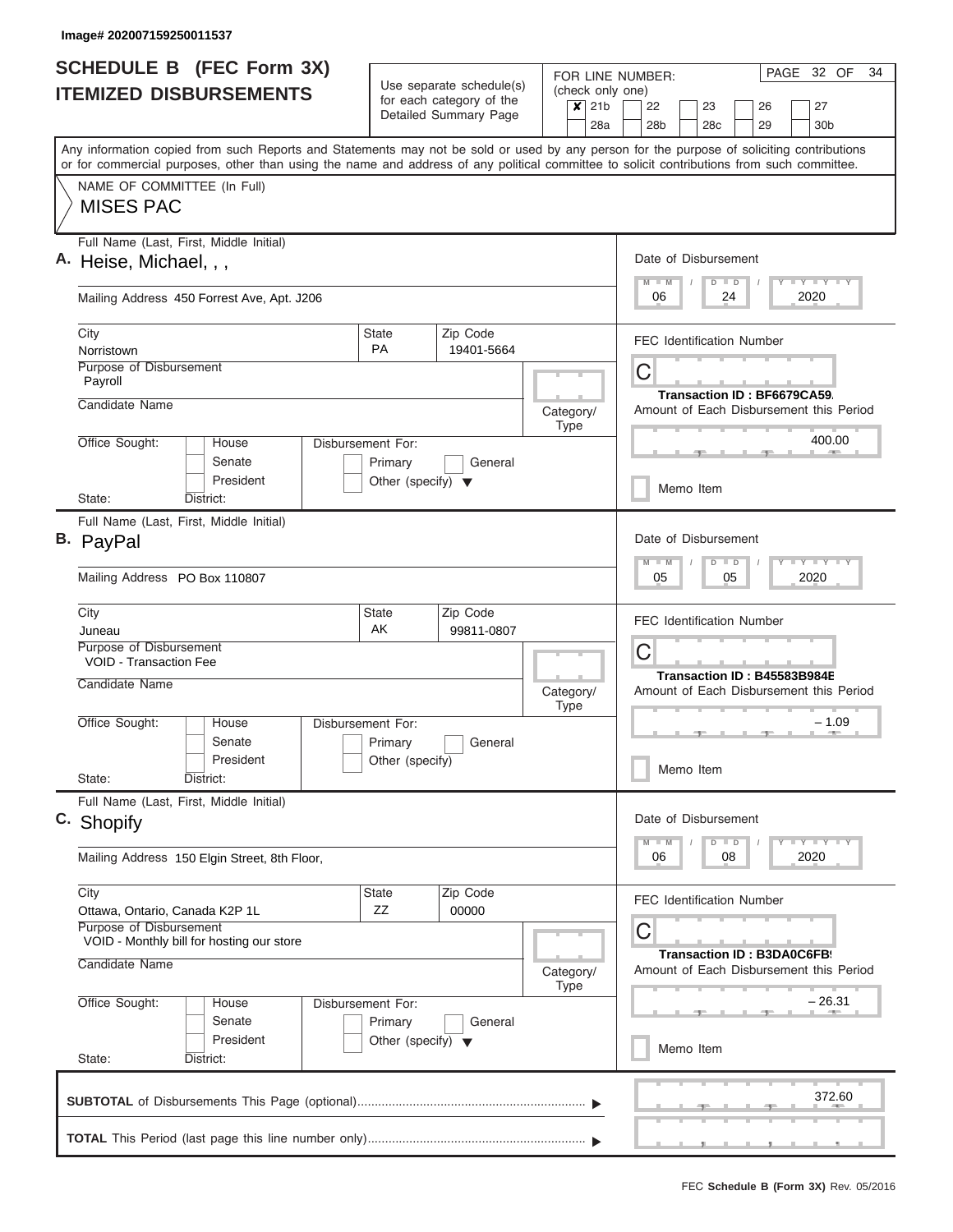| <b>SCHEDULE B (FEC Form 3X)</b> |                               |                                                                                                                                                                                                                                                                                         |                                                         | Use separate schedule(s)             |                        |           |                          | PAGE 33 OF<br>34<br>FOR LINE NUMBER: |                                                                        |           |     |               |    |  |  |                                             |  |  |  |  |
|---------------------------------|-------------------------------|-----------------------------------------------------------------------------------------------------------------------------------------------------------------------------------------------------------------------------------------------------------------------------------------|---------------------------------------------------------|--------------------------------------|------------------------|-----------|--------------------------|--------------------------------------|------------------------------------------------------------------------|-----------|-----|---------------|----|--|--|---------------------------------------------|--|--|--|--|
|                                 | <b>ITEMIZED DISBURSEMENTS</b> |                                                                                                                                                                                                                                                                                         | for each category of the<br>$\overline{\mathsf{x}}$ 21b |                                      |                        |           |                          |                                      | (check only one)<br>22<br>26<br>27<br>23                               |           |     |               |    |  |  |                                             |  |  |  |  |
|                                 |                               |                                                                                                                                                                                                                                                                                         |                                                         |                                      | Detailed Summary Page  |           |                          | 28a                                  | 28 <sub>b</sub>                                                        |           | 28c |               | 29 |  |  | 30 <sub>b</sub>                             |  |  |  |  |
|                                 |                               | Any information copied from such Reports and Statements may not be sold or used by any person for the purpose of soliciting contributions<br>or for commercial purposes, other than using the name and address of any political committee to solicit contributions from such committee. |                                                         |                                      |                        |           |                          |                                      |                                                                        |           |     |               |    |  |  |                                             |  |  |  |  |
|                                 |                               | NAME OF COMMITTEE (In Full)                                                                                                                                                                                                                                                             |                                                         |                                      |                        |           |                          |                                      |                                                                        |           |     |               |    |  |  |                                             |  |  |  |  |
|                                 | <b>MISES PAC</b>              |                                                                                                                                                                                                                                                                                         |                                                         |                                      |                        |           |                          |                                      |                                                                        |           |     |               |    |  |  |                                             |  |  |  |  |
|                                 | A. StreamYard                 | Full Name (Last, First, Middle Initial)                                                                                                                                                                                                                                                 |                                                         |                                      |                        |           |                          |                                      | Date of Disbursement                                                   |           |     |               |    |  |  |                                             |  |  |  |  |
|                                 |                               | Mailing Address 1870 Mckenzie Avenue                                                                                                                                                                                                                                                    |                                                         |                                      |                        |           |                          |                                      | 04                                                                     |           |     | $D$ $D$<br>17 |    |  |  | Y FY FY FY<br>2020                          |  |  |  |  |
| City<br>Victoria                |                               |                                                                                                                                                                                                                                                                                         |                                                         | <b>State</b><br>ZZ                   | Zip Code<br>00000      |           |                          |                                      | <b>FEC Identification Number</b>                                       |           |     |               |    |  |  |                                             |  |  |  |  |
|                                 | Purpose of Disbursement       | Social Media Livestream Software 1 year                                                                                                                                                                                                                                                 |                                                         |                                      |                        |           |                          |                                      | C                                                                      |           |     |               |    |  |  |                                             |  |  |  |  |
|                                 | Candidate Name                |                                                                                                                                                                                                                                                                                         |                                                         |                                      |                        | Category/ | <b>Type</b>              |                                      | Transaction ID: B23540A324F<br>Amount of Each Disbursement this Period |           |     |               |    |  |  |                                             |  |  |  |  |
|                                 | Office Sought:                | House<br>Senate                                                                                                                                                                                                                                                                         |                                                         | Disbursement For:<br>Primary         | General                |           |                          |                                      |                                                                        |           |     |               |    |  |  | 468.00<br><b>Contract Contract Contract</b> |  |  |  |  |
| State:                          |                               | President<br>District:                                                                                                                                                                                                                                                                  |                                                         | Other (specify) $\blacktriangledown$ |                        |           |                          |                                      | Memo Item                                                              |           |     |               |    |  |  |                                             |  |  |  |  |
|                                 |                               | Full Name (Last, First, Middle Initial)                                                                                                                                                                                                                                                 |                                                         |                                      |                        |           |                          |                                      |                                                                        |           |     |               |    |  |  |                                             |  |  |  |  |
| B. Zapier                       |                               |                                                                                                                                                                                                                                                                                         |                                                         |                                      |                        |           |                          |                                      | Date of Disbursement                                                   |           |     |               |    |  |  |                                             |  |  |  |  |
|                                 |                               | Mailing Address 548 Market St. #62411                                                                                                                                                                                                                                                   |                                                         |                                      |                        |           |                          |                                      | 04                                                                     |           |     | $D$ $D$<br>13 |    |  |  | $T - Y$ $T - Y$ $T - Y$<br>2020             |  |  |  |  |
| City                            | San Francisco                 |                                                                                                                                                                                                                                                                                         |                                                         | <b>State</b><br>CA                   | Zip Code<br>94104-5401 |           |                          |                                      | <b>FEC Identification Number</b>                                       |           |     |               |    |  |  |                                             |  |  |  |  |
|                                 | Purpose of Disbursement       | Email Automation System License                                                                                                                                                                                                                                                         |                                                         |                                      |                        |           |                          |                                      | C<br><b>Transaction ID: BFCAF3131D</b>                                 |           |     |               |    |  |  |                                             |  |  |  |  |
|                                 | Candidate Name                |                                                                                                                                                                                                                                                                                         |                                                         |                                      |                        |           | Category/<br><b>Type</b> |                                      | Amount of Each Disbursement this Period                                |           |     |               |    |  |  |                                             |  |  |  |  |
|                                 | Office Sought:                | House<br>Senate                                                                                                                                                                                                                                                                         |                                                         | Disbursement For:<br>Primary         | General                |           |                          |                                      |                                                                        |           |     |               |    |  |  | 588.00                                      |  |  |  |  |
| State:                          |                               | President<br>District:                                                                                                                                                                                                                                                                  |                                                         | Other (specify)                      |                        |           |                          |                                      |                                                                        | Memo Item |     |               |    |  |  |                                             |  |  |  |  |
|                                 |                               | Full Name (Last, First, Middle Initial)                                                                                                                                                                                                                                                 |                                                         |                                      |                        |           |                          |                                      |                                                                        |           |     |               |    |  |  |                                             |  |  |  |  |
| C.                              |                               |                                                                                                                                                                                                                                                                                         |                                                         |                                      |                        |           |                          |                                      | Date of Disbursement                                                   |           |     |               |    |  |  |                                             |  |  |  |  |
|                                 | <b>Mailing Address</b>        |                                                                                                                                                                                                                                                                                         |                                                         |                                      |                        |           |                          |                                      |                                                                        |           |     | $D$ $D$       |    |  |  | $Y - Y - Y - Y - I - Y$                     |  |  |  |  |
| City                            |                               |                                                                                                                                                                                                                                                                                         |                                                         | <b>State</b>                         | Zip Code               |           |                          |                                      | <b>FEC Identification Number</b>                                       |           |     |               |    |  |  |                                             |  |  |  |  |
|                                 | Purpose of Disbursement       |                                                                                                                                                                                                                                                                                         |                                                         |                                      |                        |           |                          |                                      | C                                                                      |           |     |               |    |  |  |                                             |  |  |  |  |
|                                 | Candidate Name                |                                                                                                                                                                                                                                                                                         |                                                         |                                      |                        |           | Category/<br><b>Type</b> |                                      | Amount of Each Disbursement this Period                                |           |     |               |    |  |  |                                             |  |  |  |  |
|                                 | Office Sought:                | House<br>Senate                                                                                                                                                                                                                                                                         |                                                         | Disbursement For:<br>Primary         | General                |           |                          |                                      |                                                                        |           |     |               |    |  |  |                                             |  |  |  |  |
| State:                          |                               | President<br>District:                                                                                                                                                                                                                                                                  |                                                         | Other (specify) $\blacktriangledown$ |                        |           |                          |                                      |                                                                        | Memo Item |     |               |    |  |  |                                             |  |  |  |  |
|                                 |                               |                                                                                                                                                                                                                                                                                         |                                                         |                                      |                        |           |                          |                                      |                                                                        |           |     |               |    |  |  | 1056.00                                     |  |  |  |  |
|                                 |                               |                                                                                                                                                                                                                                                                                         |                                                         |                                      |                        |           |                          |                                      |                                                                        |           |     |               |    |  |  | 9496.54                                     |  |  |  |  |
|                                 |                               |                                                                                                                                                                                                                                                                                         |                                                         |                                      |                        |           |                          |                                      |                                                                        |           |     |               |    |  |  |                                             |  |  |  |  |